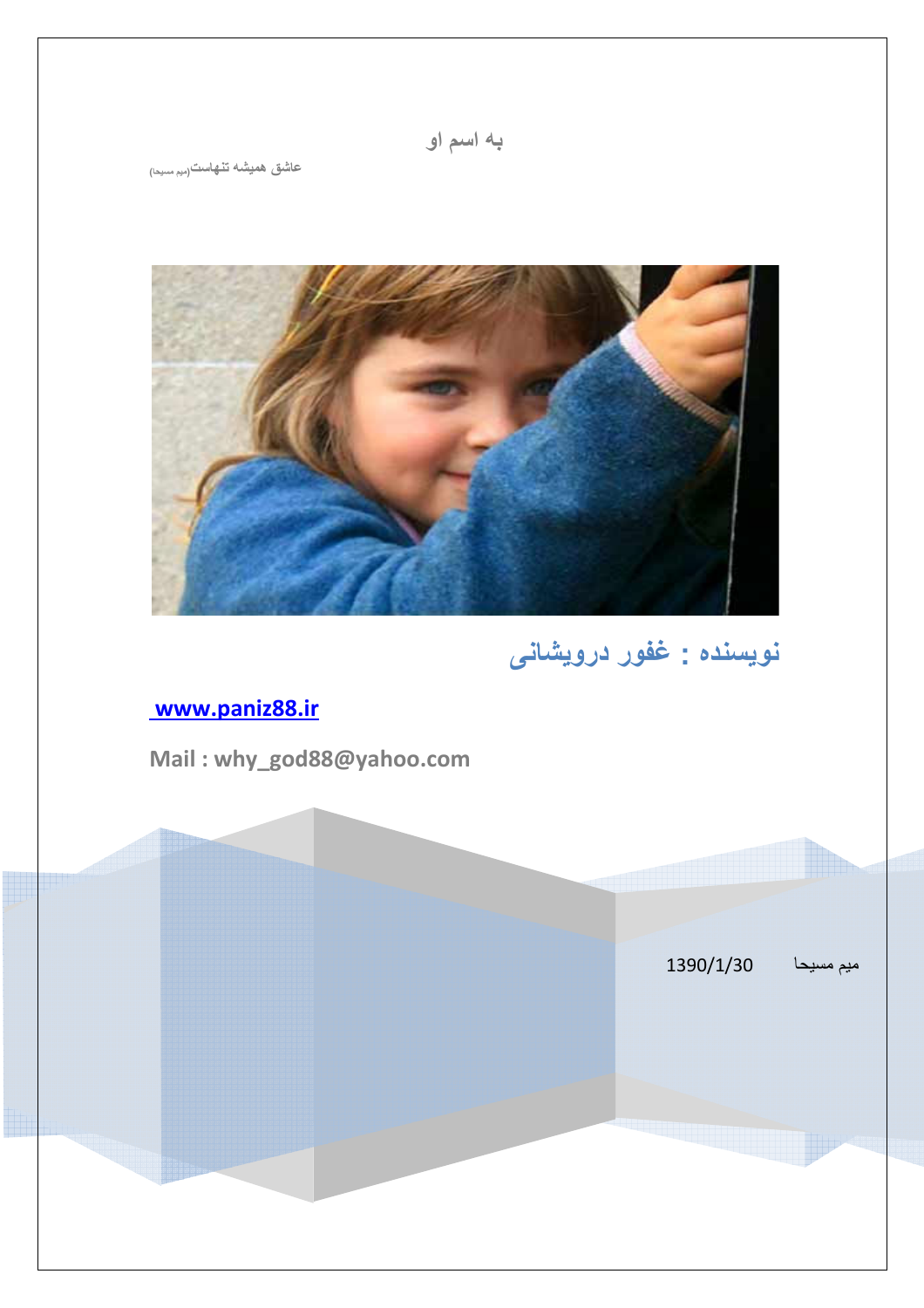پیش نویس1 : می گویند جواب هر عشقی را فقط دل می دهد ولمی من هرگز این را نگفتم

بیش نویس 2 تا در د هست باید نوشت

توضيحات : داستان به طور قطع از روى واقعيت نوشته شده . اسم ها ، مكان ها ، اتفاقات ... همگی واقعی هستن . در مورد اسم کتاب هم باید بگم اولش قرار بود اسمش " چشم های بارانی باشه ولی با توجه به اینکه این اسم قبلا توسط یکی از نویسندگان استفاده شده ناچار ا" اسم کتاب رو به " برسین ، دختر باران " تغییر دادیم ولی برای من اسم کتاب هنوز و همیشه " چشم های بارانی " هستش . اميدوارم از خوندنش لذت ببرين

کنار پنجره ایستاده بودم و به بیرون نگاه می کردم . زمستان بود و اسمون تاریک و غم گرفته ... روزایی که سرما و سردی زمین و اسمون رو به هم رو به هم می چسبوند ً و اگه چند ثانیه پاهاتو روی یخ می زاشتی پاهات یخ می بست . نمی تونستم از پنجره دل بکنم و نگاهم رو ازش بگیرم . دلم می خواست تا همیشه کنار پنجره می ایستادم و بغض اسمون رو نگاه می کردم . عاطفه وارد اتاق شد و با لبهای غنچه شده پرسید " وا ... بازم که تنها نشستی ؟ " نگاهم هنوز متوجه ی اسمون بود و هنوز دلم نمی اومد از بنجره دل بکنم بدون نگاه کردن بهش و با همون لهجه ی خودش جواب دادم " و ا .. باز كه در نز دي اومدي تو " عاطفه ديگه اين جمله بر اش عادي شده بود و به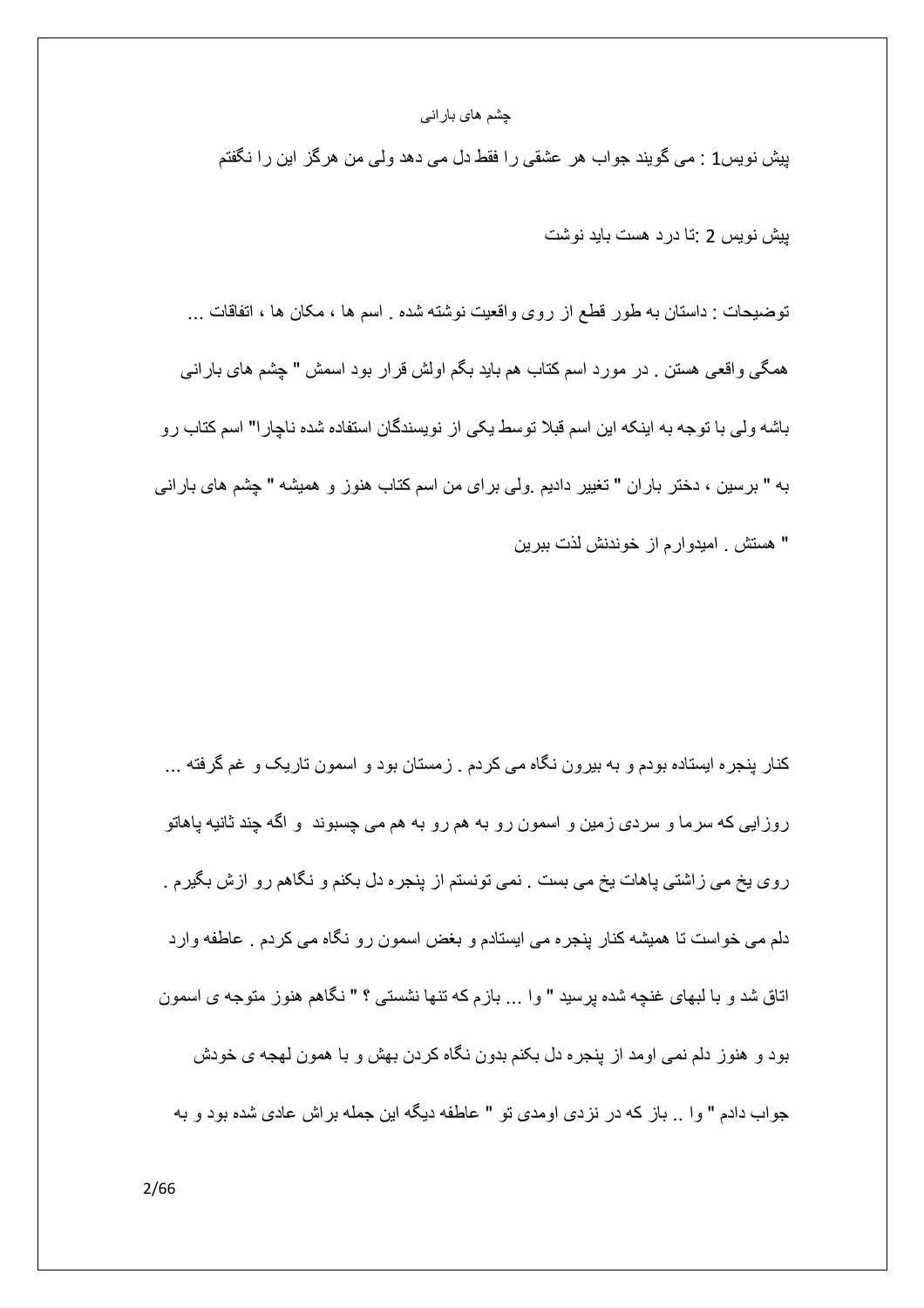شنیدن ان عادت کرده بود " اِ ... برسین خودت که می دونی من حوصله ی در زدن ندارم... چرا همیشه همینو می گی ؟ " " خب حالا خواهر کوچولوی من چی می خواد ؟ " با چشم های گرد و ابیش دنبال چیز غیر عادی بود تا در موردش حرف بزنه و بیشتر پیشم بمونه . با قدم هایی اروم اومد كنار م " داري به چي نگا مي كني ؟ " " دلم گرفته بود اومدم لب پنجره ... ديدم اسمون از منم دلگیرنره ... می خواستم یه کم گریه کنم ولی ... " عاطفه مثل خرگوش از جاش پرید و ملتمسانه گفت " نه برسين خواهشا گريه نكن ... عروسي اون دو تا رو هم خراب نكن " " چرا مگه پسر دايي توي تالار عروسي نمي گيره ؟ "عاطفه كه حالا موضوعي واسه ي حرف زدن پيدا كرده بود با ارامش گفت " نه بابا … تالار رو پس دادن و قراره عروسی توی باغ عمه اینا برگذار بشه … همون باغی که پارسال رفتیم و من توی استخرش شنا کردم و بعد هم .. بعد هم نزدیک بود غرق بشم كه بابا خودش رو انداخت توى اب ولى خودش هم شنا بلد نبود و بعد هم داداش ارتين امد و هر دومون رو اورد بیرون .. " عاطفه خواهرم، یه دختر ناز و 8 ساله است که عاشق حرف زدنه درست بر عكس من . مي دونستم اگه عاطفه رو به حال خودش مي ذاشتم تموم اتفاقات سال گذشته ، نا حالا رو دونه دونه و با شرح كامل جزئيات بر ام نعريف مي كرد " خب باشه عاطفه نو برو پايين نا من بيام " " چرا مگه من مزاحمم " " نه عزيز دل برسين اين حرفا چيه ... فقط مي خوام به كم تنها باشم " " خسته نشدى از اين همه تنهايي ؟ " " نه فقط به ذره مونده ... قربونت برم ، بر و منم الان ميام بابين " عاطفه با صور تي قر مز و مشت هايي گر ه كر ده كه نشو ن از نار احتيش بود از اتاق خارج شد و موقع بیرون رفتن در رو محکم به هم کوبید . من که رشته ی افکارم پاره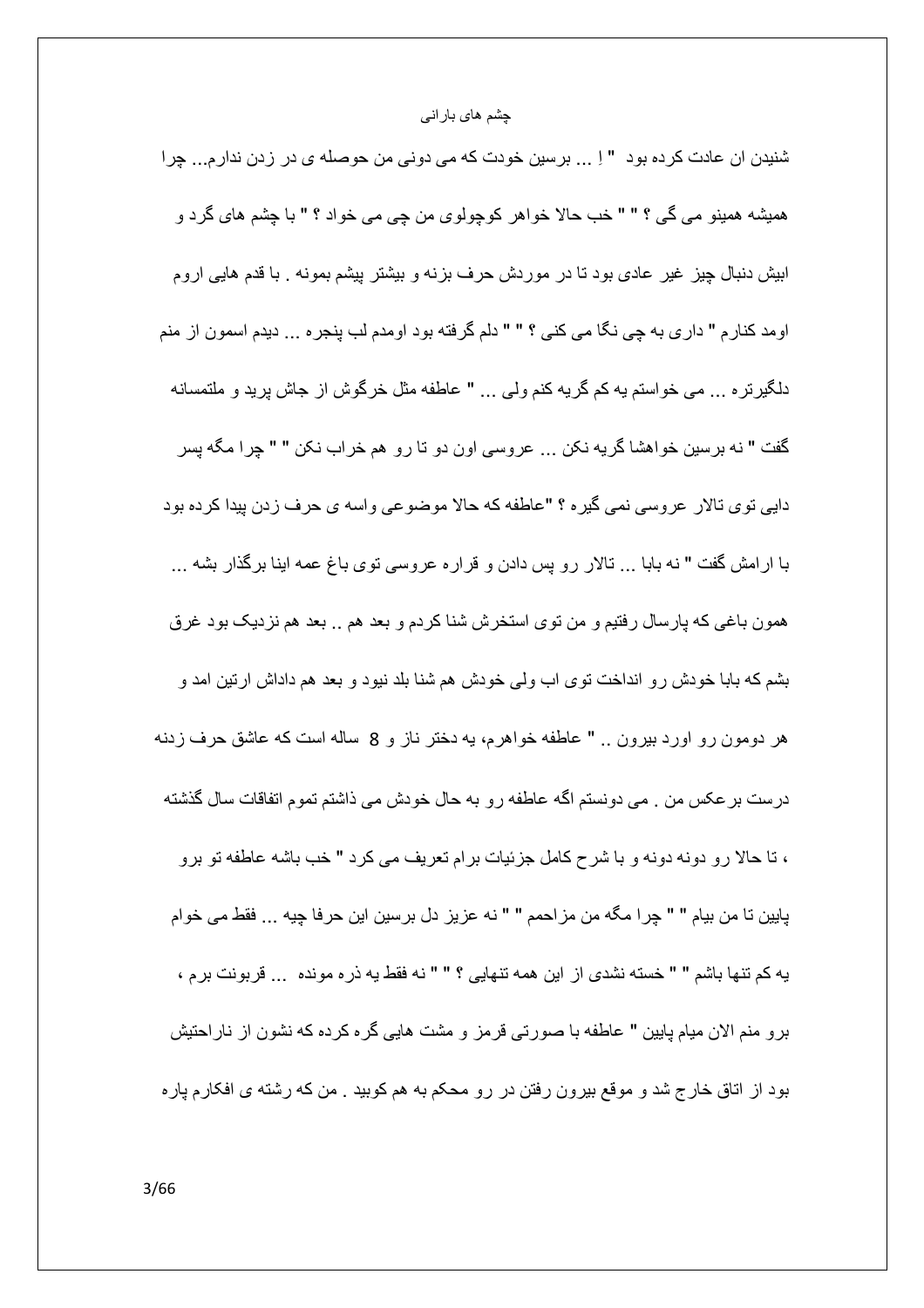شده بود با صدایی بلند داد زدم " دیونه " صدای عاطفه که هنوز پشت در ایستاده بود و منتظر این جمله بود بلند شد " ديونه خودتي " صدايي كشدار و بغض الود ... دوباره به ينجره خيره شدم ، اسمون هم عجیب بغض الود بود دست هامو روی شیشه کشیدم ًمی شد سردی هوای بیرون رو احساس کرد . یک قطره اشک از روی گونه ام سر خورد و چند قطره بارون روی شیشه بیدا شد ..... برسين دختر باران ....

ياد حرفاي مادرم مي افتادم و با خودم مي گفتم شايد مادر حق داره هر وقت من گريه مي كنم بارون هم میاد … ولی بر عکسش هم درسته هر وقت می خواد بارون بیاد منم گریه ام می گیره … تو همین فکر ا بو دم که صدای تلفن بلند شد به شمار ه نگاه کر دم ناشناس بو د اول خواستم جو اب ندم ولي يه احساس مي گفت غريبه نيست دو دل بودم " الو " " سلام برسين ... ديونه به خدا گريه كني من مي دونم و تو... " "سلام داداشي .. كجايي ؟ " " من توى راهم دارم ميرم عروسي فرزاد ...برسین جون ، امشب رو نذار بارون بیاد ... بی خیال گریه .... اوکی؟ " " باشه بابا ... قول می دم گریه نکنم... حالا چرا از تلفن عمومی زنگ زدی ؟ ترسیدم فکر کردم مزاحمه " " توی جاده ام و تلفن خط نمی ده ... تو هم خیالت راحت ، تا داداش ارتین رو داری کسی جرات نمی کنه مزاحمت بشه ... خب دیگه من باید برم و به موقع اونجا باشم " بای داداشی " " بای راینی گرل

 $\mathbf{u}$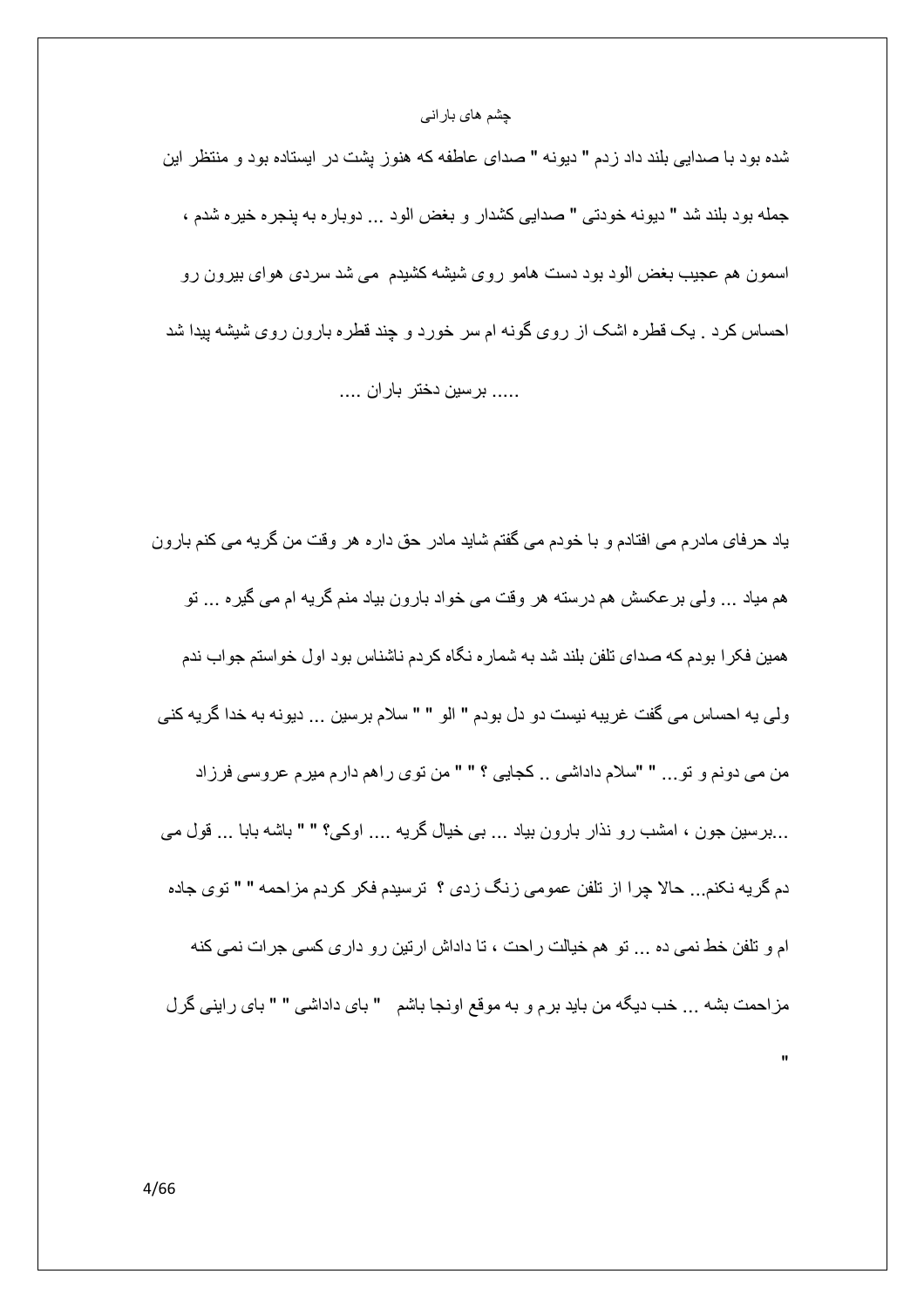اون روز عروسی پسر داییم فرزاد بود. ۖ فرزاد به من علاقه داشت و چند باری هم این موضوع رو بهم گفته بود ولی من هر بار تنفر از ازدواج های فامیلی رو بهونه کردم و بهش جواب رد دادم و فرزاد هم چون فهمیده بود نمی تونه دل من رو بدست بیار رفت دنبال یه نفر دیگه و اون نفر هم ساناز خانوم بود که و امروز هم جشن عروسی اون دوتا بود . همه از به ماه قبل خبر داشتن که جشن عروسی قراره امروز برگزار بشه و خودشون رو برای عروسی اماده کرده بودن . همه یعنی دختر خاله هام توی پاریس و پسر عمو هام توی امریکا و کلّی فامیل که توی ایران داشتیم . نمی خواستم توی عروسی شرکت کنم و چشم تو چشم فرزاد بشم دلم می خواست ازش دور باشم چون می دونستم فرزاد هنوزم یه نیم نگاهی به من داره ولی وقتی پای دختر خاله ام سمانه که توی پاریس زندگی می اومد وسط حاظر بودم تا قله اورست هم برم ... زیاد هم سخت نبود یه چند بار نگاهم همدم نگاه فرزاد می شد و به تبریک خشک و خالی هم تحویلش می دادم و بقیه وقتم رو می تونستم با سمانه باشم . به پنجر ه نگاه کر دم و به سمانه فکر کر دم و بی دلیل لبخندی روی لبهام جار ی شد از اخرین ملاقاتم با سمانه زمان زیادی گذشته بود و این بین تنها جند سلام و احوال برسي بشت تلفن داشيم

يه لمباس ساده پوشيدم و يه ارايش مختصر … نمي خواستم اونقد زيبا به نظر بيام كه فرزاد همونجا دست عروس رو ول کنه و عروسی رو به هم بزنه چون ته دلش هنوزم عشق من جای داشت و عشق یه روزه میاد ولی یه روزه از دل نمی ره و نمیشه یه روزه گفت دیگه فراموشم شدی <sub>.</sub> رفتم لب پنجره و باز به اسمان خیره شدم بارون بند اومده بود و خورشید از لا به لای چند ابر پاره پاره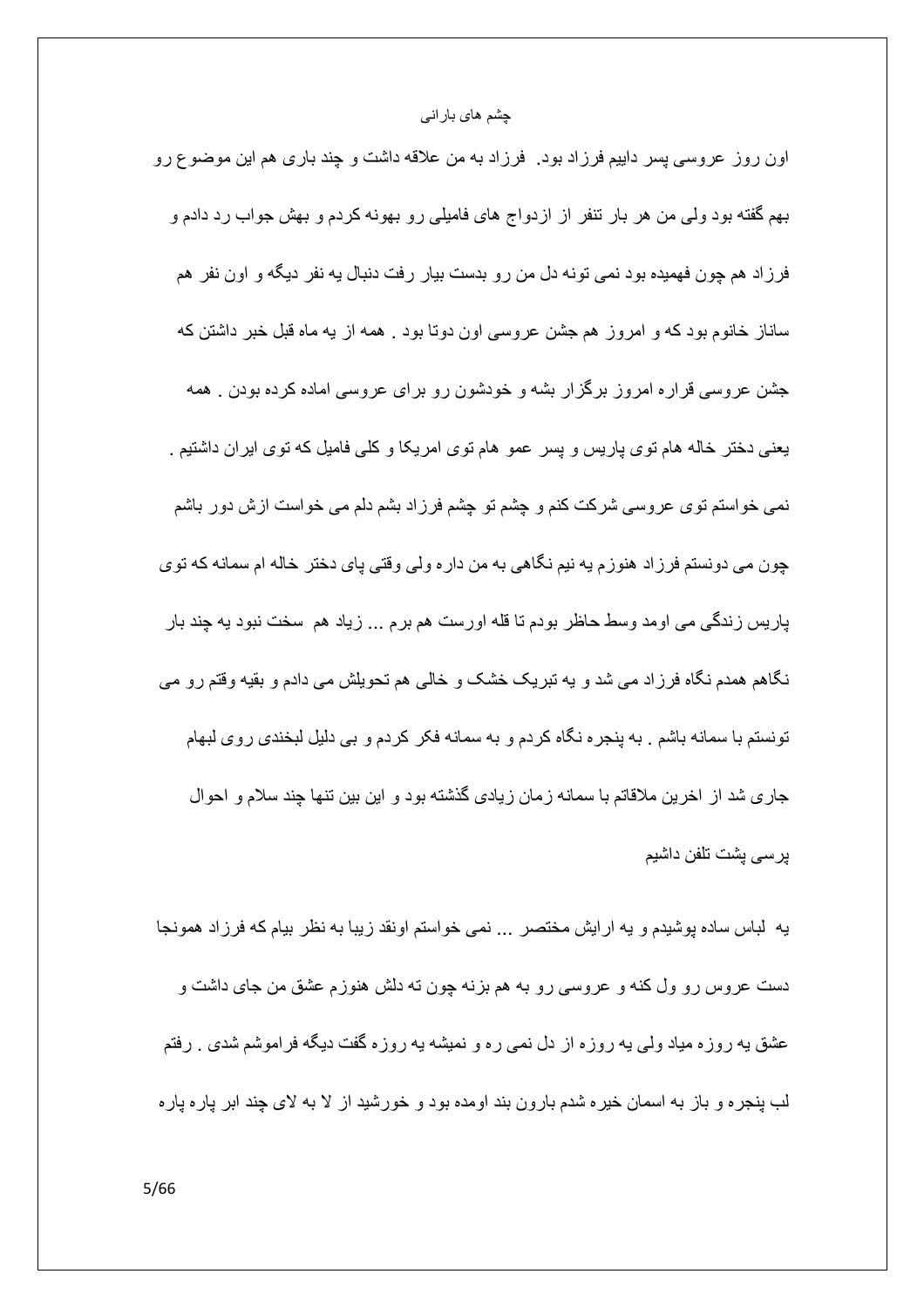انوارش رو به زمین می رسوند . هوای دود زده ی تهران صاف و بی غبار بود دلم می خواست بنجره رو باز می کردم به نفس هوای تازه رو وارد شش هام می کردم ولی سرما ... هوا سرد بود ترس از سرماخوردگی و ترس از از دست دادن ملاقات سمانه ... خورشید در انتهای روز قرار داشت و اخرین نفس هاشو می کشید و اروم اروم در امتداد خط جاذبه در حال سقوط بود گرچه داشت به لحظه ی مرگش نزدیک می شد ولی از همه ی طول روز نورش بیشتر بود کاش ادمها بخشش رو از خورشید یاد بگیر ن

صدای بوق های پشت سر ماشین پدر که منتظر ما بود سکوت اتاق رو در هم شکست و این شکست با هجوم ناگهانی عاطفه دو چندان شد " وا باز که تنها نشستی " بدون نگاه کردن بهش جواب دادم " وا باز كه در نزده وارد شدى ! " كفرش در اومده بود به قيافه ى ناز و كودكانه اش نگاه كردم و بهش چشمک زدم ، از خجالت اب شد و گونه هاش به رنگ قرمز در اومد " چیه خواهر کوچولو، خوشگل شدي ؟؟؟ " سر تا ياشو نگاه كرد و گفت " برسين اين لباس بهم مياد ؟ " مي دونستم سر قضيه ي نيم ساعت پيش ازم دلخوره و خواستم از دلش در بيارم " ماه ، فرشته ، توپ ، عالمي ... اصلاً بيست ... امشب قراره كيو ببيني كه اين جوري ... " عمدا جملاً رو نا تموم گذاشتم . با حالتي شرمناک و پر از یک نیاز گنگ حرف زد " نخیرم قرار نیست کسی رو ببینم ... تازه من عروسی نمي كنم و پيش مامان بابا مي مونم ... " يه لبخند زدم " ديدي شيطون ... كي حرف از عروسي زد ؟ مي خواي ازم جلو بزني " گرچه دستش رو شده بود ولي بازم مقاومت مي كرد " نه به خدا ... من هنوز بچه م .... اصلا به من چه مامان می گه زود بیا پایین بابا منتظره .." هنوز حرفش رو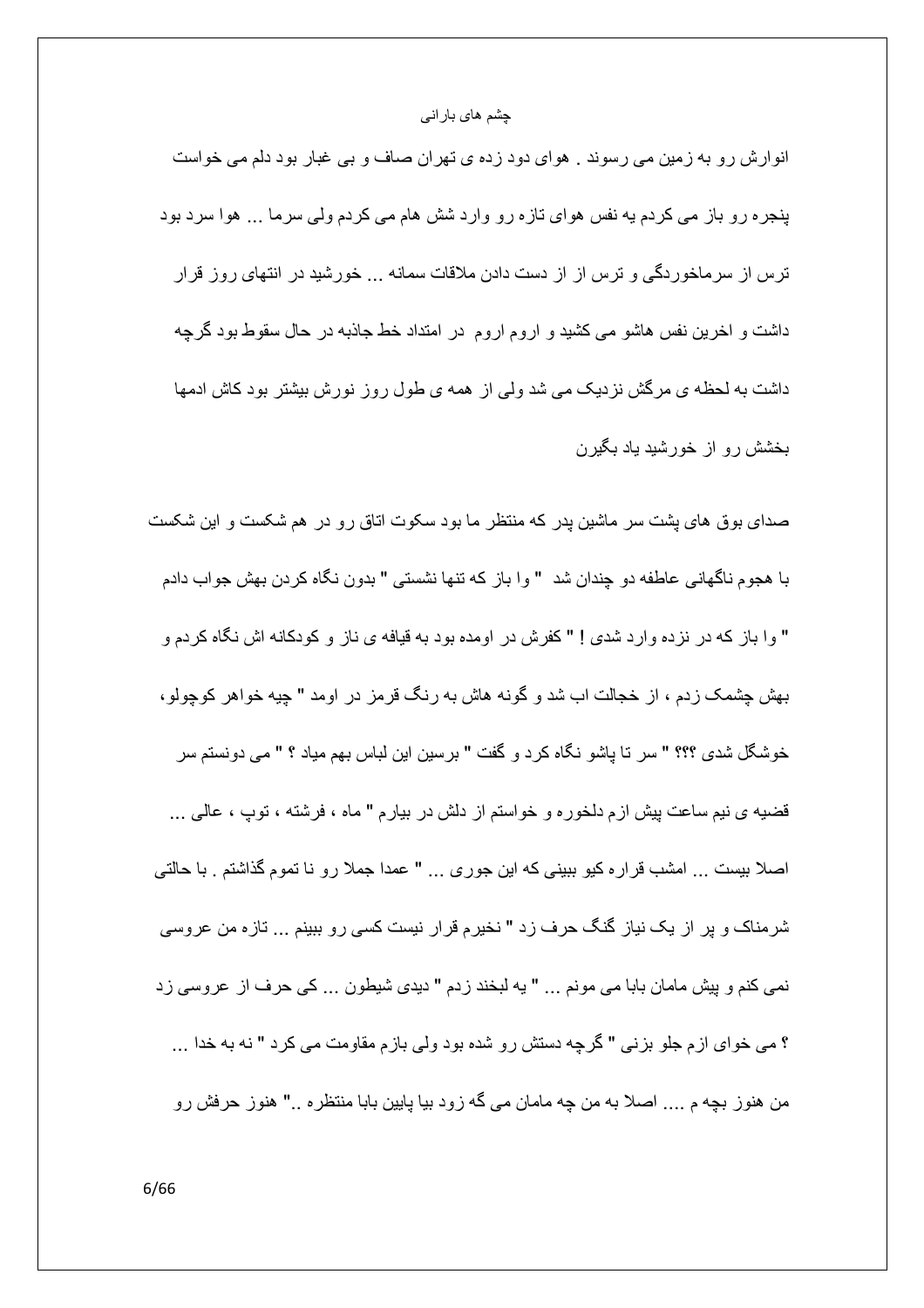تموم نكرده بود كه به طرف در دويد " وايسا عاطفه ... بيا اينجا كارت دارم " اروم اروم اومد جلو. كنارش زانو زدم تا هم قد و قيافه ي اون بشم و راحت بتونم باهاش حرف بزنم " خواهر كوچولي من از دست برسين ناراحتي ؟ " توى چشمام زل زد " خب اره ... تو همه اش اداى منو در میاری و منو مسخره می کنی .... اصلا نمی زای بیشت باشم و همه اش از اتاق بیرونم می كنبي " و من مي ديدم چطور اشكاش اروم اروم مي اومدن پايين و چقدر قلب پاك و زلالمي داشت . با انگشت دست ردیای یک اشک رو از وی گونه اش یاک کردم و مو های طلایی اون رو به ارومي نوازش كردم مثل به خرگوش خودشو انداخت توي اغوشم " گريه نكن عزيزم . ديگه نه اداي تو رو در ميارم نه از اتاق بيرونت مي كنم " با هق هق گفت " قول مي دي ؟ " " اره عزيزم قول مي دم و قول برسين هم ردخور نداره ... " چند دقيقه اي رو تو همون حالت بود و بعد با شنیدن صدایی مادر مثل برق از اتاق خارج شد . خودمم می خواستم گریه کنم ولی دیگه دیر شده بود ، برای بار اخر رفتم لب پنجره وتا اسمون رو نگاه کنم . پدر کنار ماشین ایستاده بود و با دیدن من ، ساعت مچی دستش رو به نشونه ی دیر بودن نشونم داد و من بی اختیار خندیدم . از دور لبخند زد و من از همون فاصله گرمایی عشقش رو احساس کردم در درونم واژه ای جوشید و بی اختیار دنبال دفتر خاطراتم گشتم ... >من در میان باران تو را دیدم ... مردی که بر پهنه ی وسیع روئیا .... قدم های بر تمنایش را... جاری ساخته بود >

هر 4 نفر توى ماشين نشسته بوديم و به طرف باغ حركت مى كرديم . همون باغى كه عاطفه توى استخرش شنا کرده بود و بعد نزدیک بود غرق بشه ... باغ نزدیک کرج بود یه باغ بزرگ که بین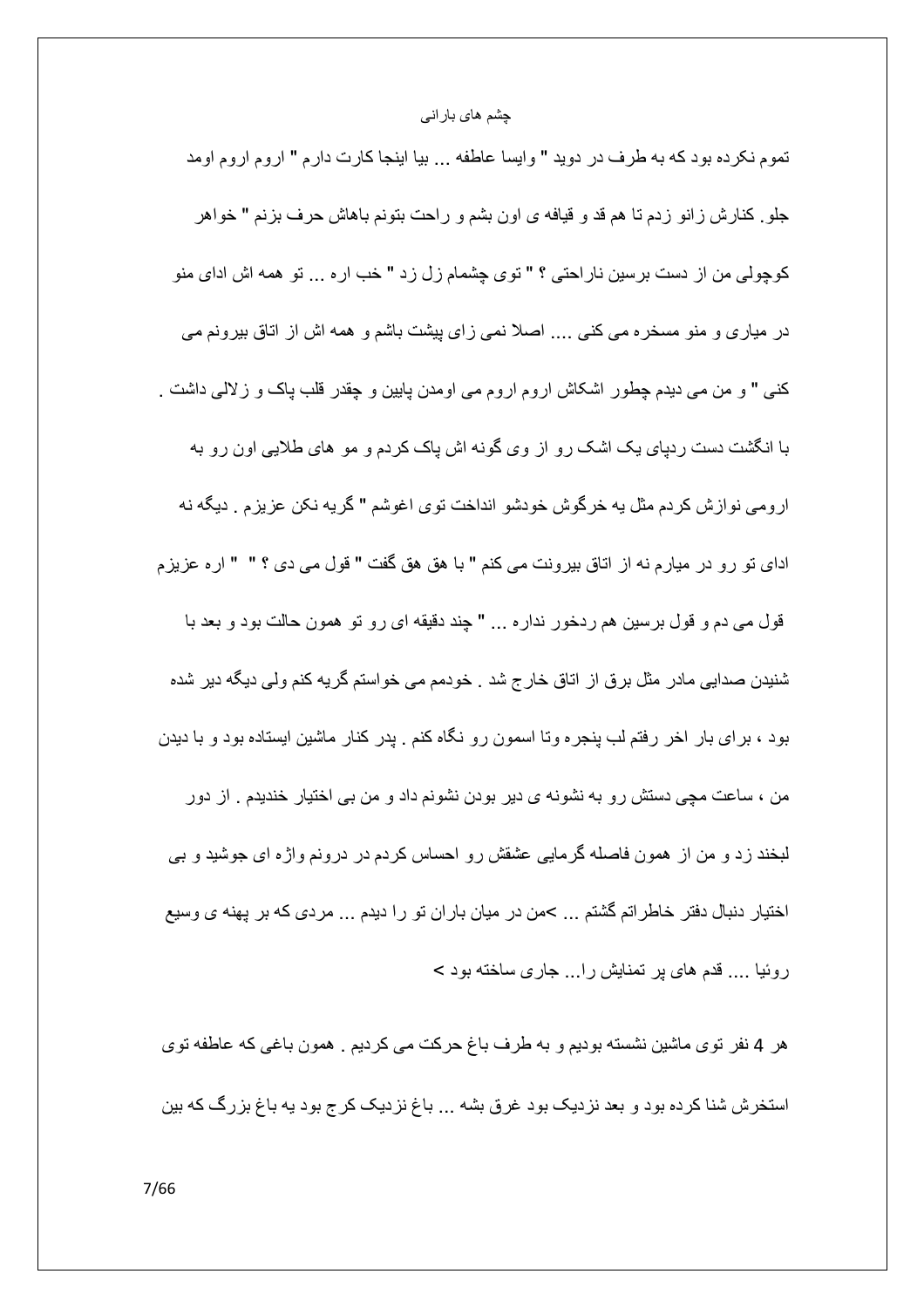فامیل ًمحبوبیت خاصبی داشت و همیشه بر ای گردش های تابستون اولین گزینه بود . باغی که روی تن هر درختش به نفر بادگاری گذاشته و تقریبا همه از اون باغ خاطره های خوب و بد داشتن . باغ نوی نابستون سر سبزی خاصبی داشت ولی من نا حالا زمستون اونجا نرفته بودم و نباید هم انتظار ِ همون باغ همیشگی رو داشته باشم در کل شاید الان به کلّی تغییر کرده باشه

همه تو فكر بوديم و كسى حرف نمى زد تنها كسى كه در جنب و جوش بود عاطفه بود كه از اينه ي ماشین به خودش نگاه می کرد و قیافه های مختلف رو امتحان می کرد و سعی داشت زیباترین لبخند رو روی لب هاش داشته باشه مادر نگران به پدر نگاه می کرد و پدر هم دو دستی رل ماشین رو چسبیده بود و چهار چشمی مواظب جاده ی مه گرفته بود و اروم رانندگی می کرد ... هوا مه الود و غم گرفته بود و فقط تا بیست متر اطرافمون پیدا بود منم سرم رو به شیشه ی ماشین تکیه داده بود و به نور مه شکن ماشین هایی که از دور می اومدن خیره می شدم حس تابیدن یک نور توی زندگی .. ا ه که دلم چقدر به شعر تازه می خواست کاش دفتر خاطراتم رو همرام اورده بودم … پدرم به نیش ترمز گرفت و همگی از صندلی هاشون کنده شدن ِ من صورتم روی شیشه کشیده شد و به صندلي جلو برخورد كردم پدرم فرياد زد " درست رانندگي كن " و مادر چند دعاي رفع بلا زیر لب خوند . یه ماشین بود که با بی احتیاطی سبقت گرفت و نزدیک بود با ما تصادف کنه . پدر ماشین رو لب جاده نگه داشت . همگی پیاده شدیع . پدر سراسیمه به طرف ما اومد " کسی چیزیش نشده ... عاطفه ؟ برسین ؟ " سرم یه کم درد می کرد ولی می دونستم موضوع زیاد جدیی نيست " نه بابا خوبيم " " بي خود نيست تصادفات جاده اي اينقد ز ياد شده ... هر جون سر مستي يه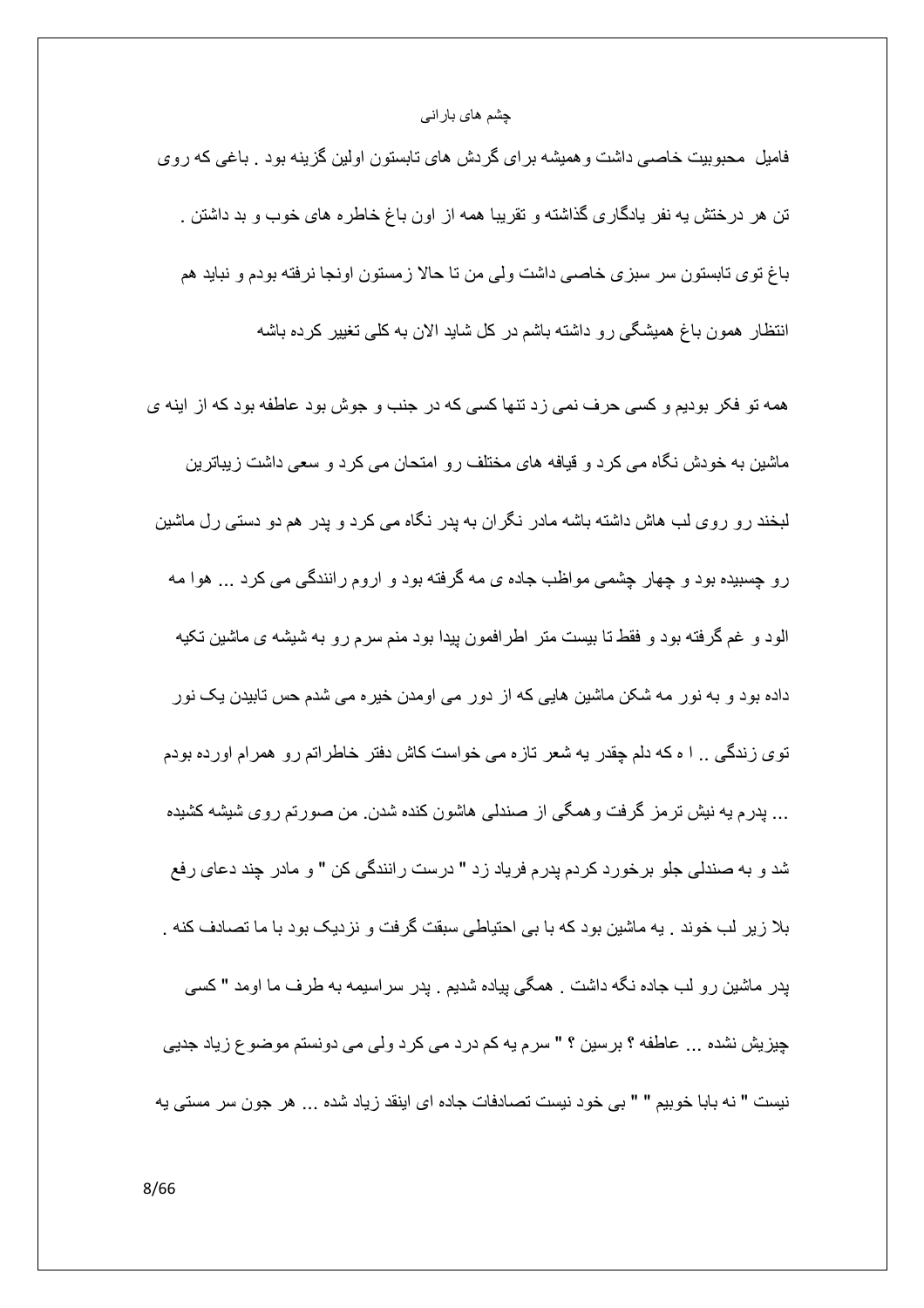ماشین زیر پاشه و می خواد به ثانیه ای به مقصد برسه " پدر به حرفاش ادامه می داد و داشت با هز ار دلیل اثبات می کرد دنیا غیر قابل اعتماد شده و... دستامو باز کردم و یه نفس عمیش کشیدم ، هوای سرد و مه الود مثل دود سیگار نویه ریه هام جاری شد میشد ذرات مه رو با نفس کشیدن احساس کرد به شکل په داپره دور خودم می چرخیدم ، سرم گیج میرفت ولی بازم احساس قشنگی بود ، احساس ازادی می کردم . " وا برسین اونجا رو ... " ایستادم و به عاطفه نگاه کردم سرم گیج می رفت . عاطفه داشت با هیجان انگشت اشاره گرشو به سمت به توله سگ می گرفت که تو هوای نه چندان سرد داشت می لرزید شاید از گرسنگی شاید هم از سرما شاید هم از جور زمانه ، به طرفش رفتم و کنارش با غرور قد برافراشتم . دلم می خواست پالتومو می انداختم روش ولی … ولی نداشت دلیلی نداشت این کار و نکنم شاید اون حیوان باشه ولی حق زندگی دار ه کنارش زانو زدم لرزش تنش بیشتر بیدا شد با چشم های ابیش ملتمسانه نگام کرد \_ دلم لرزید " چرا تنهای ... کجاست اون دست هایی که باید تو رو تو اغوش بکشه کجاست اون پدر مادری که باید به فکر نون و ابت باشن " داد و هوار عاطفه از پشت سرم بلند شد " برسین نرو جلو ... نجسه " با خودم زمزمه كردم " نجس ! كي اينو نجس كرده ... مگه اينم مخلوق خدا نيست " پالتو مو در اوردم و اونو روی توله سگ انداختم چند بار پارس کرد انگار از کارم خوشش اومده بود خودش رو ملوس می کرد و توی چشم ها زل می زد ... " بچه ها ... باید بریم دیگه داره دیر می شه . پدرم مرد خوش قولی بود و نمی خواست این خصلت خوب رو از دست بده ... هوا سردتر شده بود و همگی به طرف ماشین رفتیم <sub>.</sub> باز 4 نفری توی ماشین قرار گرفتیم و عاطفه مثل همیشه اخرین خبر ها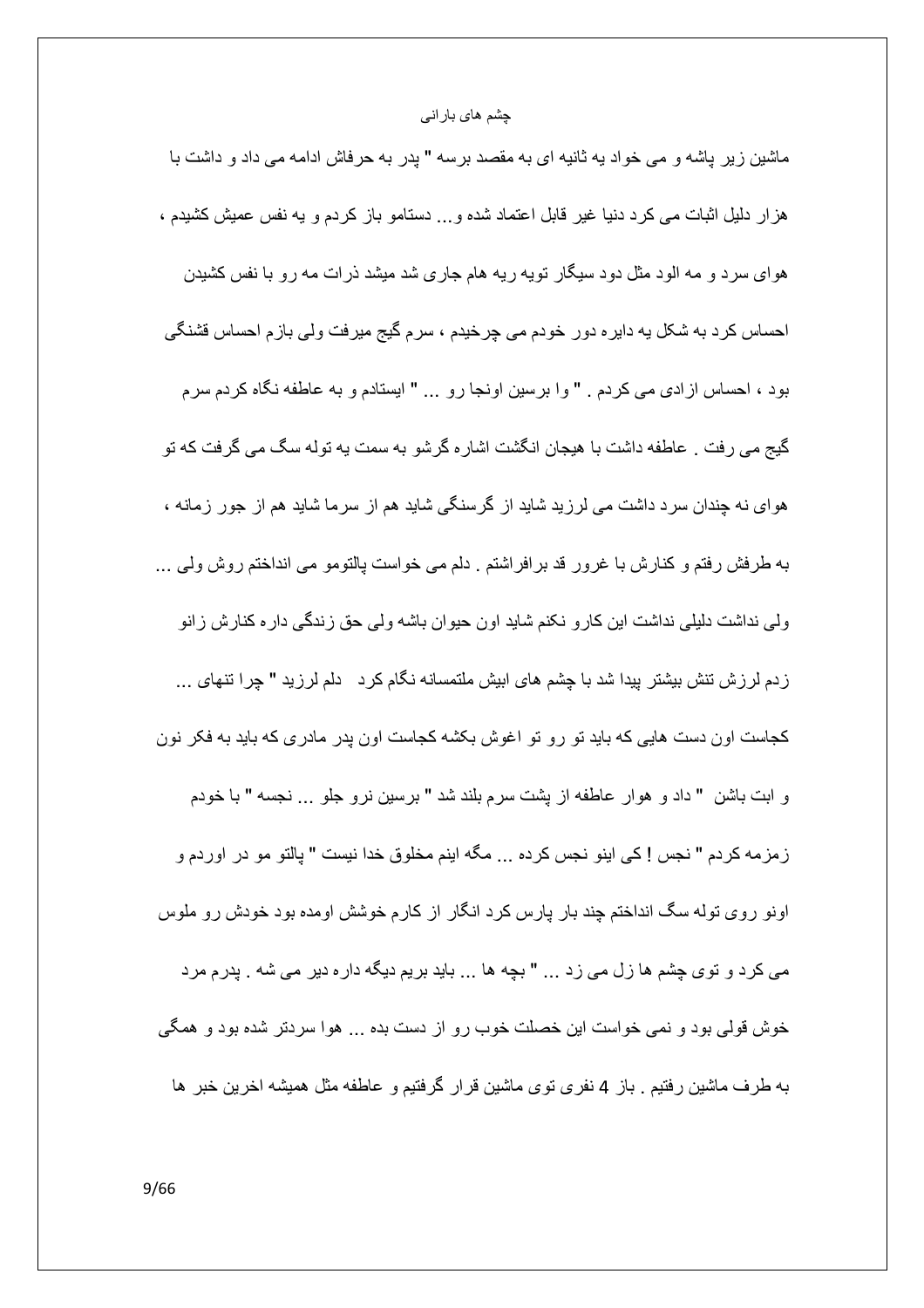رو رسوند " مامان … مامان برسین پالتوشو در اورد و انداخت روی اون توله سگ و الان پالتو نداره ... مگه توله سگ نجس نیست ؟ " یه نگاه پر خشم به عاطفه تحویل دادم و باز صورتم رو به شَيِشْه جِسبِوند مادر م بر گشت و گفت " ر است ميگه ؟ " عاطفه از جاش بلند شد " و ا مامان مگه من تا حالا دروغ گفتم " " نه عزیزم تو هیچ وقت دروغ نمی گی " دلم نمی خواست جوابش رو بدم و حتى به خودم زحمت ندادم نگاش كنم " مگه ديونه شدى دختر ؟ سرما مى خورى ها " يه لبخند زدم چون ته دلم خوشحال بودم به احساس بهم می گفت کارم درست بوده و همین هم بر ام بس بود .. ماشین می رفت و صدای رفتن ما توی جاده می پیچید اسمون تاریک شده بود و چند ستاره از پس ابرای پاره پاره پیدا شده بودن از ماه خبر نبود ولی می دونستم پشت یکی از همین ابرا پنهون شده ... ما می ر فتیم و جاده گنجایش هجوم ما ر و نداشت و هوای مه گر فته از هم بار ه می شد

نرسیده به کرج وارد یه جادهی فرعی شدیم باغ از دور پیدا شد و نور هایی که از درون باغ می در خشیدن و این یعنی اونجا زندگی جاری بود دلم به تیش افتاد استرس و خوشحالی دیدن سمانه وجودمو به جنب جوش انداخت هرچه فاصله كمتر مي شد بر اضطراب و هيجانم افزوده مي شد می تونستم از همین حالا سمانه رو مجسم کنم ... درب ورودی که رسیدیم دایی پیدا شد . همین که مادرم اونو دید از ماشین بیاده شد و ذوق کرده به طرفش رفت و شروع کرد به خوش و بش انگار سال ها بود همدیگه رو ندیده بودن و انگار نه انگار دایی هفته ی پیش با همه ی عیال برای ز هر چشم گرفتن از من با کلی از عکس های عروس اومده بودن خونه ی ما و می خواستن نشون بدن عروسشون کلّی از من خوشگل تره . ما هم همگی بیاده شدیع و دست به سبنه اونجا ایستادیم تا دایی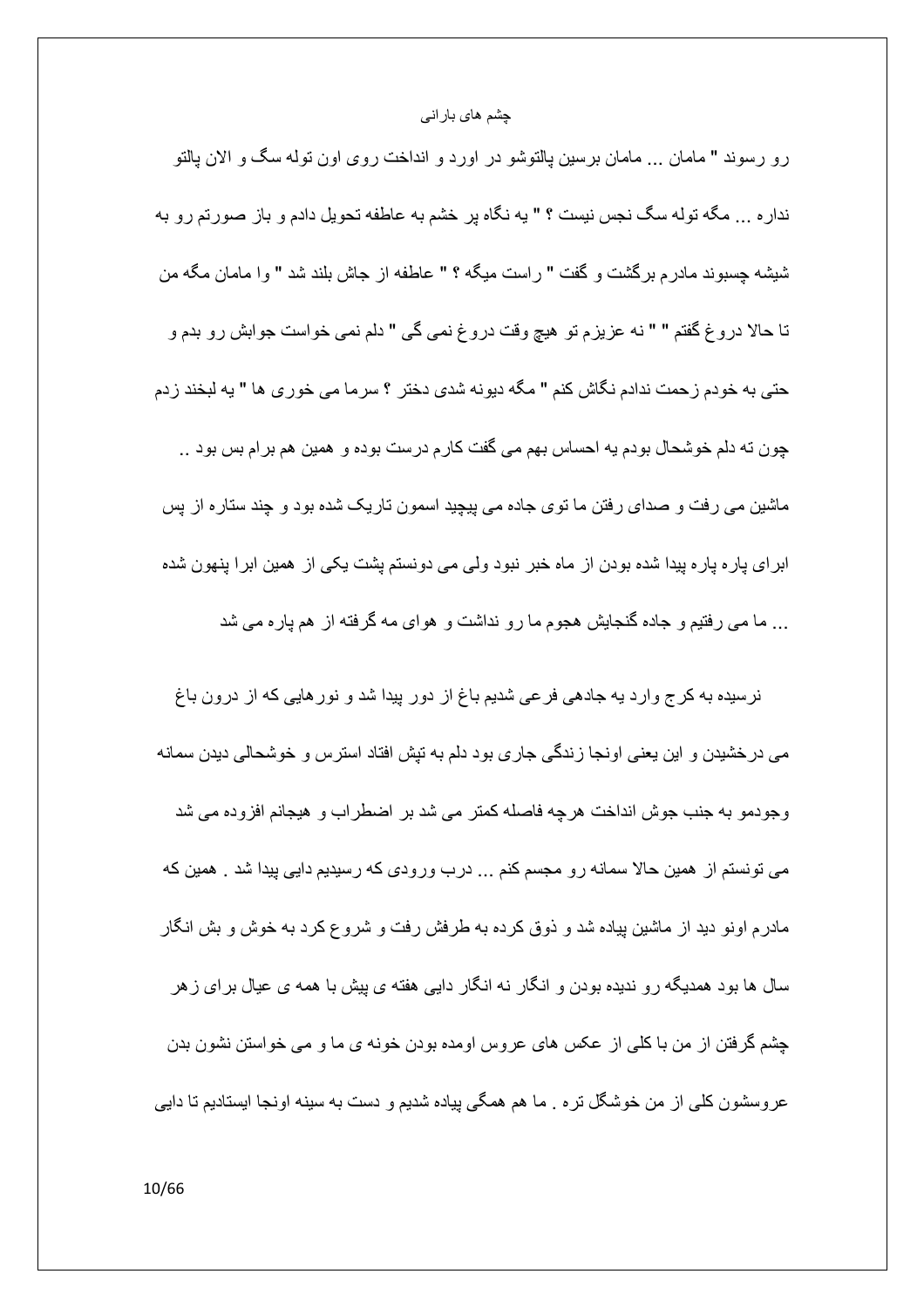و مادرم حرفاشون تموم شد عاطفه كودكانه پرسید " برسین مهمونا كجا هستن ؟ گرچه صدای عاطفه اروم بود ولي دايي شنيد ؛ به طرف پدر اومد و روبوسي كرد و بعد هم عاطفه رو بغل كرد و . به من كه رسيد نگاه اخم كرده شو تحويلم داد منم به سردي سلام كردم . دلم مي خواست اين فيلم بازی ها زود تموم مب شد و می رفتیم توی باغ دلم واسه دیدن سمانه داشت پر می زد بلخره دایی هم رضایت داد که ما رو به داخل راه بده و خودش بمونه تا به بقیه ی مهمونا برسه . باغ بر خلاف انتظارم خشک و ببی روح بود درختا تیکده و تنها ، ببی شاخ و برگ و رسوا ِ دلم گرفت و سردی عجیبی توی وجودم جاری شد پالتو هم که نداشتم دستامو زیر بغلم گرفتم و اروم اروم از لای درختای سیب قدم برداشتیم و به طرف جمعیت رفتیم . اولین نفری که دیدم سمانه بود که همون اول راه با چند تا از دختر خاله هام گرم صحبت بود بی دلیل لبخند می زدم . تا منو دید به طرفم دوید . دستاشو باز کرد و منو تو اغوش کشید نفهمیدم چی شد یهو از جا کنده شدم و یه دور توی هوا چرخیدم . دختره با تن نحیفش عجب زوری داشت . اغوشش گرم بود و حس عشق و دوست داشتن رو تو وجودم ایجاد می کرد احساس ی که نمی شد با کلمات بیان کنم بی دلیل لبخند می زدم … " واي ديونه هنوزم ادم نشدي ؟!؟! " " اخ برسين دلم واست يه ذره شده بود " لَبِم رو گاز گرفت و با این کار تموم حس عشقش نسبت به من تو وجودم جاری شد پدر و مادرم داشتن هاج واج ما رو نگاه می کردن می تونم قسم بخورم که سمانه اونا رو ندیده بود چون داشت بالا و پایین می بر بد و زود زود سوال می بر سبد به دفه سمانه نگاهش توی نگاه بدر م افتاد " سلام ... " بدر م که از ناديده گرفتن ناراحت بود بدون دادن جواب سلام گفت " بهتره ما بريم كه اينا خيلي با هم حرف دارن " هر كدوم به طرف هم سن و سالاشون رفتن من موندم و سمانه و چند تا از دختر خاله هام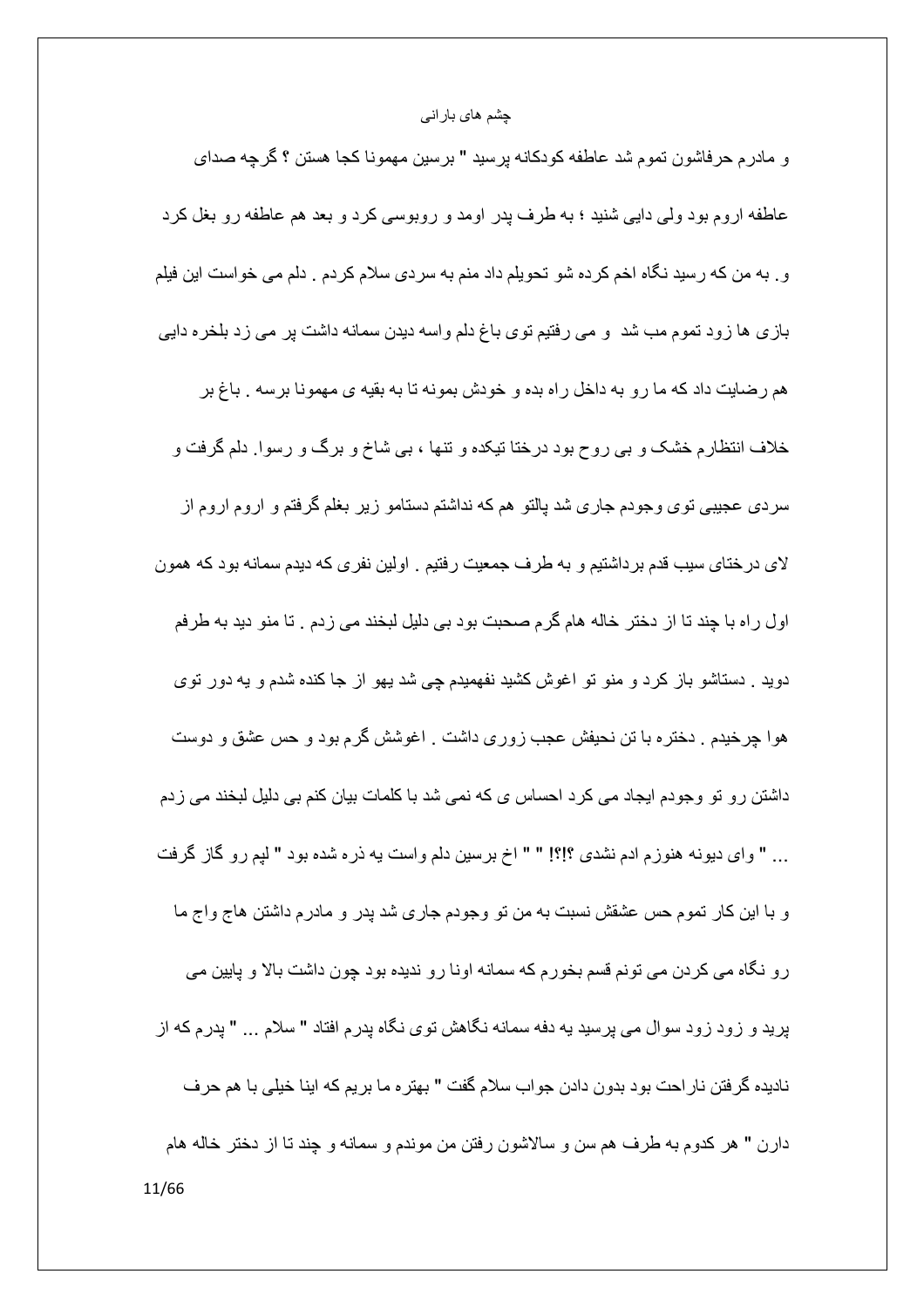كه چند قدم اونطرفتر ايستاده بودن و ما رو زير نظر داشتن و با هم پچ پچ مي كردن <sub>.</sub> با سمانه به طرفشون رفتیم همگی با صدای کشداری گفتن هفت .. پرسیدم قضیه ی هفت چیه گفتن تو هفتمین نفری بودی که سمانه مثل خرس بهش حمله کرد و اون از یا در اورد همگی زدن زیر خنده منم خنديدم فرزانه بهم جِشمک زد و گفت " بر سين خوشگل شدي ها ؟؟؟ " " كي !!! من ؟؟؟ " همه حرفش رو تاييد كردن مي دونستم ته دلش مي خواد په حرفي رو بگه و داره مقدمه چيني ميكنه " می خوای امشب مخ فرزاد رو بزنی ؟؟؟ تازه پشیمون شدی ؟؟ " داشت ازم زهر چشم می گرفت " ر استی بچه ها یه بویی میاد ؟ " همگی باور کرده بودن و داشتن بو می کشیدن " می دونبین بویه چیه ؟ " ه*م*گی با نگاه پرسشگرانه نگاهم می کردن " بوی ترشیدگی میاد ... انگار فرزانه خانوم ر و توی سر که نذاشتن و دار ه می تر شه ... " همگی به فر ز انه نگاه کر دن ، حر فی بر ای گفتن نداشت جون خودش نا حالا خواستگار نداشت و داشت از دهن می افتاد . سمانه برای ختم غائله وسط اومد " راستي هوا سرد نيست ؟ توي پاريس بيشتر اوقات هوا بهاريه ... انصافه زندگي اونجاست " مريم اروم روى بازوم دست گذاشت " هوا سرد نيست ؟؟ يالتو نياوردى ؟؟ " هوا عجیب سرد و من این سرما رو واقعا حس می کردم ولی تصویر اون توله سگ همه اش جلوی چشمام بود از کاری که کرده بودم احساس خوبی داشتم و همین باعث دلگر میم بود . با بچه گرم حرف زدن شدیم و هر کدوم از دری حرف می زد یکی دانشگاه یکی کنکور یکی از فلان پسر و يكي از لباس عروس . . . 20 دقيقه گذشته بود و اين بين هر دو نفر با هم حرف مي زدن . منو سمانه هم هم صحبت هم شده بودیم توی جمع بودیم و نمی شد حرفای خصوصـی رو گفت با این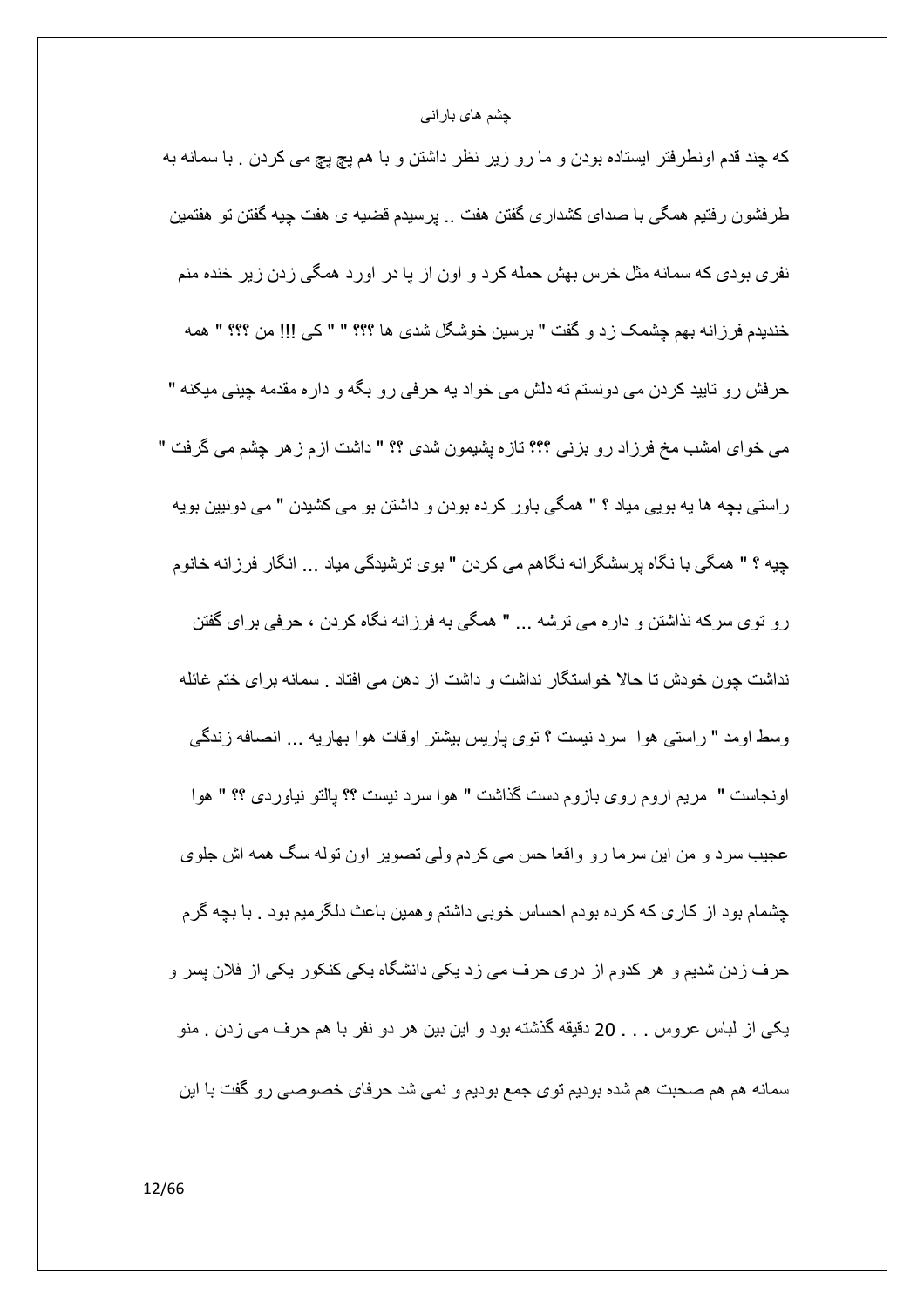وجود می دونستم سمانه کلی حرف واسه گفتن داره ... دستمو گرفت و منو به سمت باغ کشید ، با سمانه هم قدم شدیم و اروم از اونا جدا شدیم . " خب سمانه چیکارا کردی ... زندگیت چطوره ؟ " سمانه به نیم نگاهی به من کرد و نفس عمیقی کشید " نمی دونم چی کار کردم ... این همه سال ... فقط دور خودم چرخیدم ، اخرش هم نفهمیدم کجامو و چی کار می کنم " تو که همه اش از پاریس تعريف مي كني و دم به دم از خاطرات خوبت تعريف مي كني ؟ " " خب اين ظاهرشه ... همه همه اش عادت به خوب شنیدن دارن ... ولَّى باورت مى شه این مدت كه اینجام انداز ه ى همه ى زندگی اونجا بهم خوش گذشته ... اصلا ادمای اینجا یه جور دیگه ان ، راحت می تونن از ته دل بخندن … ازادن و روحشون پاکه و قلبشون با صفاست و هنوز نمردن … پاریس شهر قشنگیه ولمی وقتی تموم وقتت رو باید تنهایی قدم بزنی ارزو می کنی کاش هرگز اونجا زندگی نمی کردی " به اسمون نگاه كرد و بازم به نفس عميق كشيد " خب چرا خودتو از تنهايي بيرون نمي اري ... از دواج کن " " بر سين خوشحالم که هنور ً با اين طرز فکر زندگي مي کني ولي باور کن از دواجي وجود نداره ... اونيي كه امشب تو تخت تو مي خوابه فردا شب شايد تو تخت يكي ديگه باشه ... هیچ قید و بندی وجود نداره .... اگه اینجا با شوهرت دعوات شه می ری پیش خونواده اش ولمی اونجا می بینی طرف اصلاً پدر و مادر نداره ... قدر اینجا رو بدون " همیشه ارزوم بود توی خارج ایران زندگی کنم ولی با این حرفایی که سمانه می زد بدجوری از خارج دلزده شدم ... مدتی سکوت بینمون بر قر ار شد ولی من ابلهانه بر سیدم " خب تا حالا خو استگار ِ نداشتی ؟ " با گوشه ی چشم نگاهی بهم کرد و تازه فهمیدم چه سوال بی ربطی پرسیدم " خواستگار ؟!؟! چرا چندتا خواستگار داشتم ولي با اون اوضاعيي كه اونا داشتن نمي تونستم حتى به ازدواج فكر كنم ... " دلم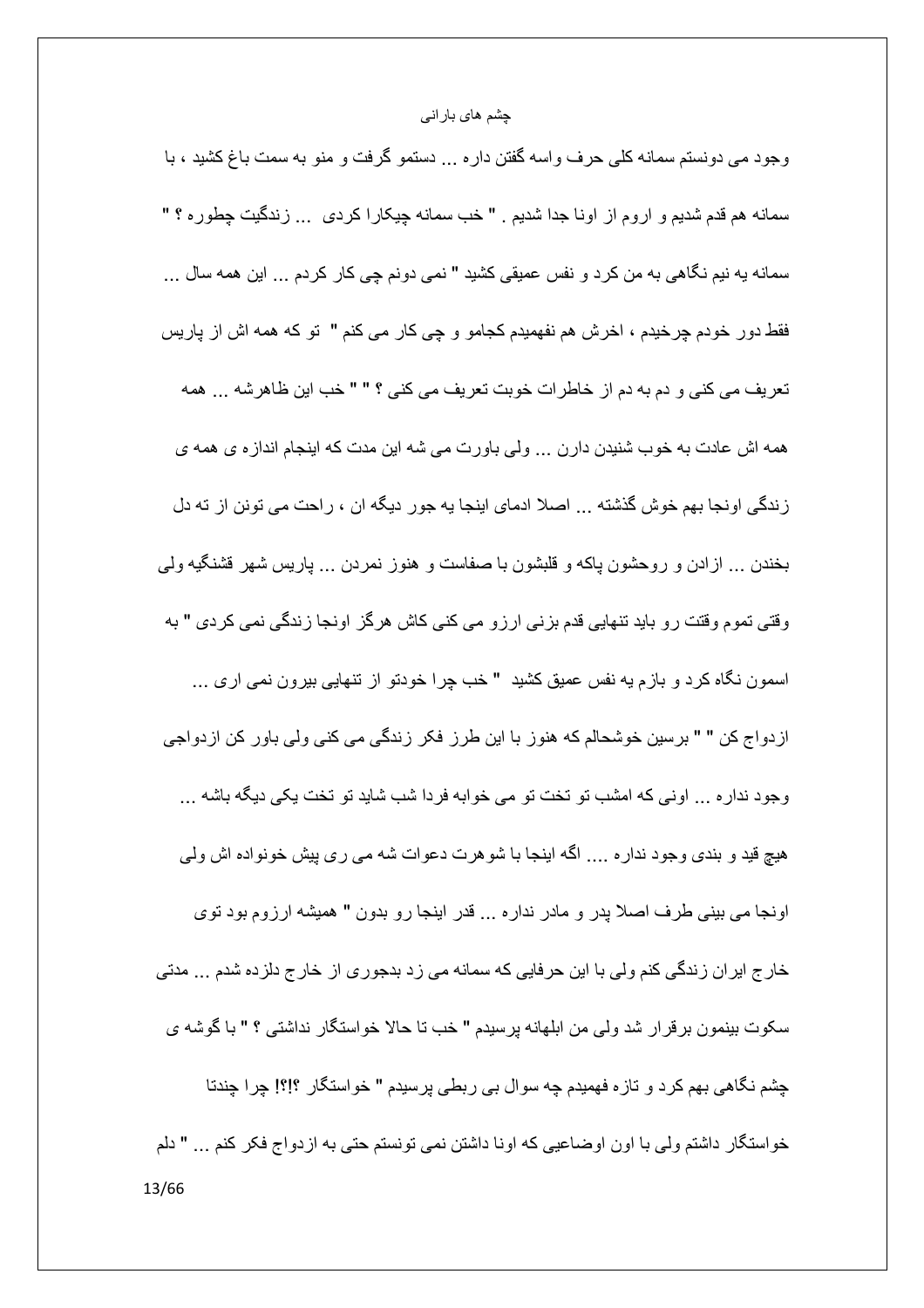واسش می سوخت با این همه لبخند و قهقه ی زورکی چقد غصـه داشت شاید اگـه من جایی اون بود افسردگی می گرفتم و به گوشه ای دق می کردم . انگار احتیاج به سکوتی عمیق داشت و من نمی خو استم سکونش ر و بشکنم ؛ با صدایی که انگار از ته اعماق خاطر ه هاش بیر و ن می اومد و لرزش خاصبي داشت گفت " به به پسر علاقه مند شدم ... احساس مي كردم مي تونم واسه اينده ام روش حساب كنم ، احساس مى كردم با بقيه فرق داره ... " سمانه يه دفه سكوت رو شكست و من جا خوردم ولّي انگار داشت از عمق نفرت هاي قلبش حرف مي زد با هر حرف به مكث كوتاهي می کرد یه جورایی تیغ کشیدن قلبش رو احساس می کردم " خب چی شد ؟ اون پسره ... ! " " خب همنجوري كه گفتم اون با بقيه فرق داشت .... اون همجنس باز بود " اين جمله رو گفت و قهقه ای سر داد می دونستم از ناراحتی داره می خنده ، غیر طبیعی و بر از رنج .... انگاری بد جور از فهمیدن این قضیه شکسته شده بود میون خنده هاش صدای گوشیش بلند شد ، به صفحه اش خیر ه شد رنگش پريد . زوركي چند لبخند تحويلم داد " دوستمه ... هم كلاسيم .... الان ميام " و بعد در حالی که انگلیسی حرف می زد ازم دور شد ، ازم دور شد و من موندم و باغ زمستون زده و تنهایی و سرمایی که داشت تا استوخونام نفوذ می کرد … و بادکنک ماه که حالا از پس چند ابر پیدا شده بود و حلقه ای دورش رو گرفته بود و از همه مهمتر ستاره ی خودم ، ستاره ی ناز و کوچولوم که تا منو دید شروع کرد به چشمک زدن ؛ دلم واسش په ذره شده بود ، دلم می خواست اونو از اسمون می گرفتم و بغلش می کردم . غرق نگاه کردن به اسمون بودم که به صدای اشنایی از پشت سرم اومد " برسین ؟ تو اینجا چی کار می کنی چرا تنهایی ؟ " صدای داداشم ارتین بود که تو اون سرما گرمی وجودم شد . با شنیدن صداش قند تو دلم اب می شد یه نیم دور زدم و خواستم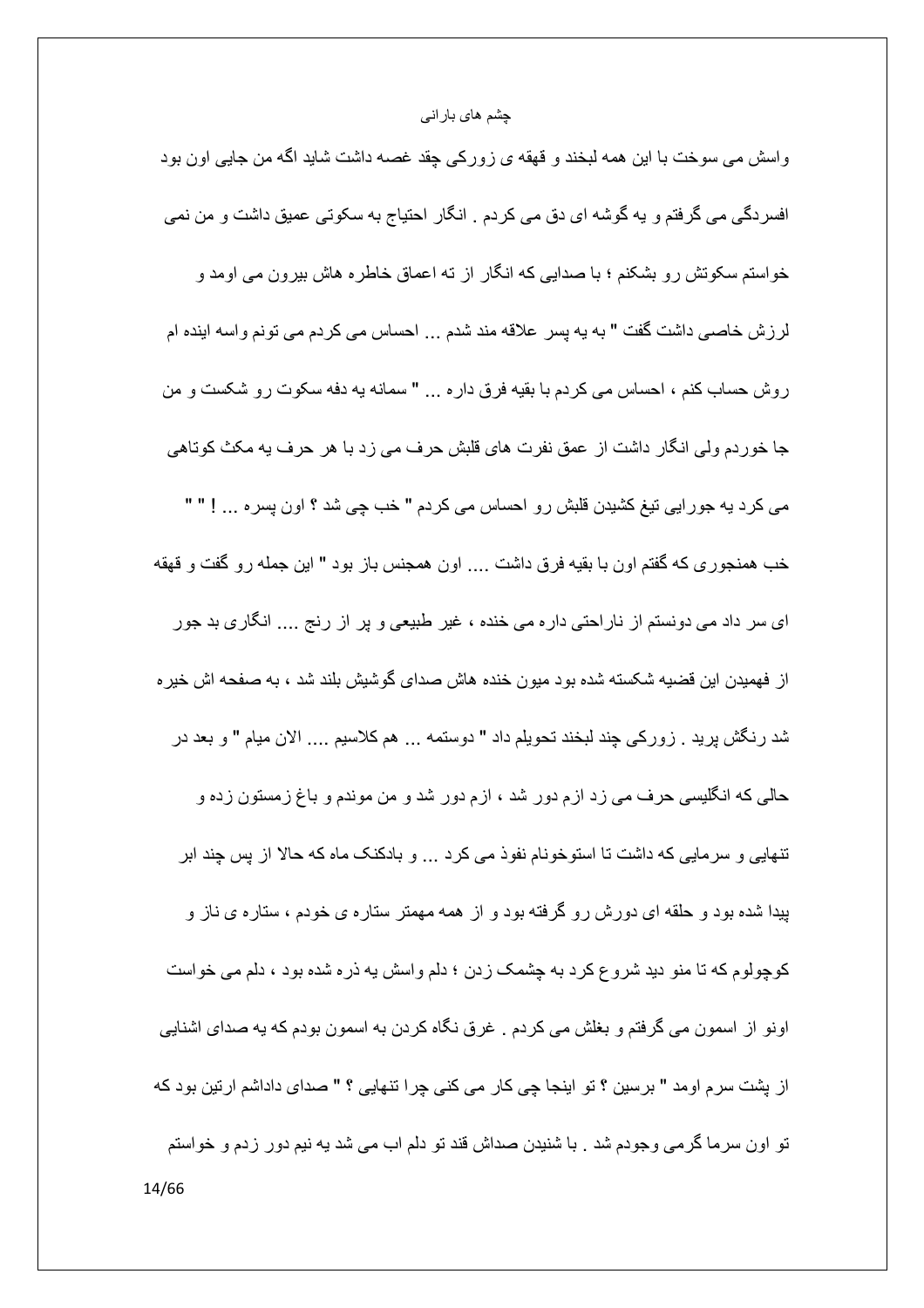همون جا بغلش کنم ولمی یه نفر همراش بود " سلام داداش گلم کجا بودی ؟ " ارتین به دوستش نگاه کرد ، دوست جونجونیش سعید؛ سعید همکلاسی ارتین بود و یه جورایی واسش مثل برادر بود همیشه با هم بودن و همیشه و نقریبا همه جا ، یا خونه ی ما بودن یا خونه ی اونا ... به حدی صمیمی شده بودن که این صمصمیت به دیدار ِ های خونه وادگی هم کشیده شده بود و چند بار ی مادر و پدرم به خونه ي اونا رفته بودن اين وسط كلبي هم از فرهنگ و ادب اونا تعريف مي كردن خود سعيد هم پسر سر جذابي بود ، قد بلند و خوشتيپ ولي نا دلت بخواد سر به زير و با وقار …. ادم از نگاه کردن بهش سیر نمی شد. من همنجوری داشتم نگاش می کردم و بواش بواش داشت يادم مي رفت سلام بدم " سلام اقا سعيد ... خوب هستين " با كمترين جواب ، جواب سلامم را داد " سلام " سرش رو اروم بالا اورد ولی نوی چشمام نگاه نکرد . ارتین دوباره سوالش رو پرسید انگار دنبال به چیز خواص می گشت ولی من می دونستم ته دلش چی می گذر ه ، می دونستم دنبال سمانه است " خب داشتم با سمانه قدم می ز دم که به هو گوشیش ز نگ خور د ... " سمانه دختر جذابی بود نوی خارج هم زندگی میکرد و این وسط کلی از پسرای فامیل دنبالش بودن از جمله ارتین ولی همیشه ارتین منکر این حرف می شد و تا صحبت سمانه می اومد وسط زودی در می رفت " سمانه ؟ الان كجاست ؟ " با انگشت اشاره سمت باغ رو نشون دادم " شما اينجا باشين من الان ميام " و بعد با سرعت از ما دور شد سعيد همچنان ساكت بود ولي من دوست داشتم با هاش حرف بزنم چون ارتین دم به دقیقه از سعید حرف می زد و از اون واسمون تعریف می کرد انگار سعید همه دنیایی ارتین بود <sub>.</sub> خواستم سر صحبت رو باز کنم " شما با ارتین هم کلاسی هستین ؟ " "بله " سوال من احمقانه و جواب اونم كوتاه و اين يعني پايان يك رابطه ي چند ثانيه اي دلسرد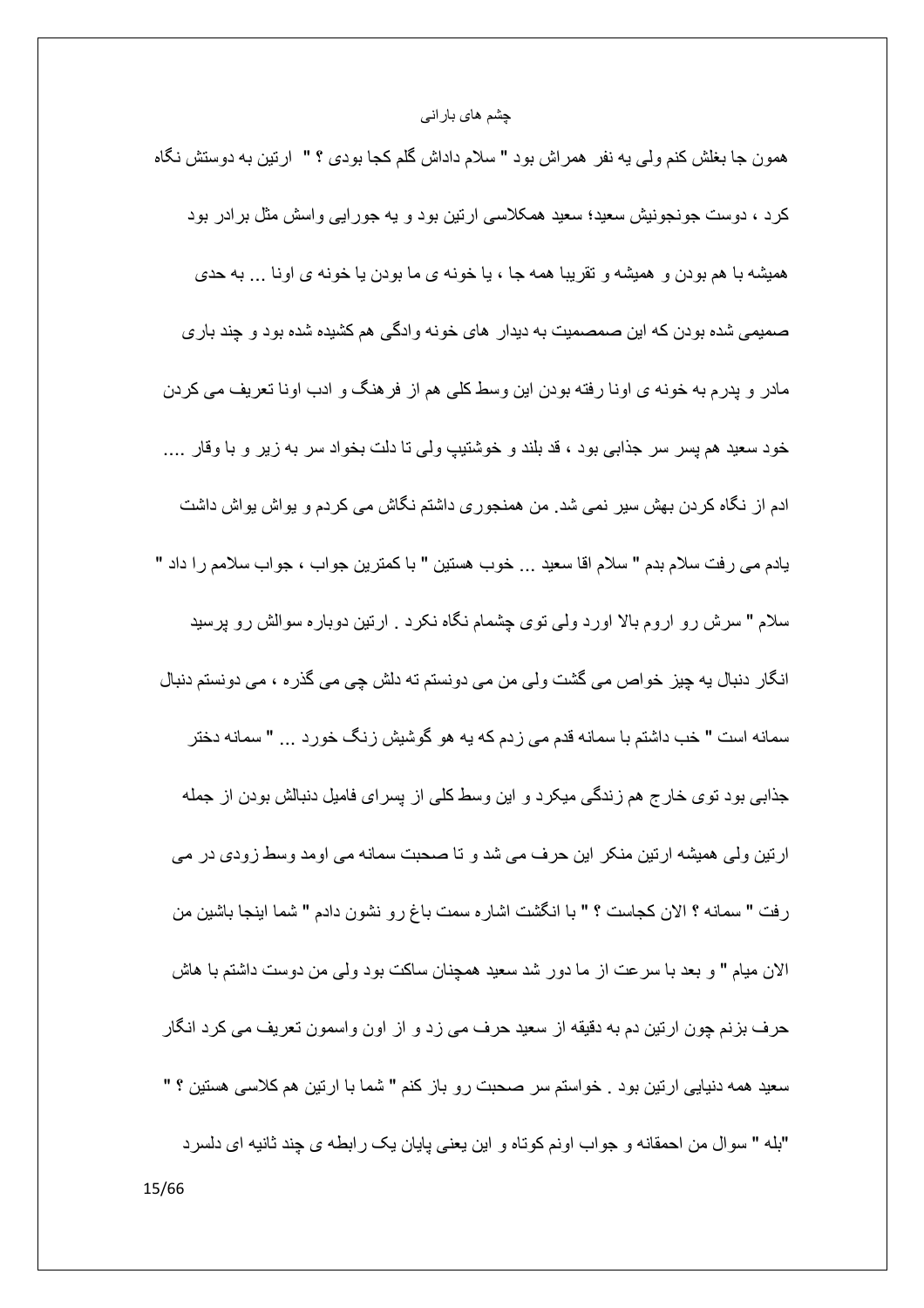شدم … سرش رو بالا اورد و نوی چشمام زل زد ، چند بار پلک زد انگار می خواست منو هيينونيزم كنه . شروع كرد به حرف زدن " راستش ارتين خيلي در مورد شما حرف مي زنه و خاطره های زیادی ازتون تعرف می کنه ... همیشه دوست داشتم باهاتون حرف بزنم ... " ذهنم رو خونده بود . بدنش ر و به سمت باغ متمایل کرد، انگار داشت منو می کشید با یه طناب نا مرئی و من بي اختيار شروع كردم به قدم زدن " اگه امشب توي چشماتون نگاه نمي كردم مي گفتم دختر بارون بودن شما يه دروغه ولي مي بينم واقعيت داره " با خودم گفتم خدا رو شكر اين دختر بارون بودن هم به جا به درد ما خورد " واقعیت که چی بگم ... بیشتر به شایعه است " از گوشه ی چشمش به من نگاه کرد ولمی من فقط به جلوی پامو نگاه می کردم " می دونین توی اون چشمای ابی انگار به اقیانوسه که از اب بارون جمع شده ... مثل به حوض لبریز از ابه که منتظره تلنگره تا اروم اروم از لای گونه ات بیاد پایین ... انگار چشماتون همیشه خیس و نمناکه " " نمی دونم حرفاتون شاعر انه و زيباست ... " حرفش رو ادامه داد " وقتي داشتيم با ارتين مي اومديم اينجا يه دفه بارون زد ارتین داد زد وای برسین نه ... پرسیدم چی شده ،گفت مگه نمی ببینی دار ه بارون میاد حتما برسین دار ه گریه می کنه و بعد هم به اولین کویسک که رسیدم به شما زنگ زد و جالب اینجا بود که بارون هم قطع شد " اروم و قشنگ حرف می زد ... دلم می خواست فقط گوش می دادم " خب نمي دونم جي بگم ... هر وقت بارون مياد منم دلم مي گيره ولي فكر نكنم بر عكسش درست باشه " به مدت سکوت کرد و همچنان قدم می زدیم دیگه نه اثر از روشنایی بود و نه اثری از نه از سرو صدا ونه از مردم ... به اسمون نگاه کرد " امشب قرار بود یه شب مهتابی باشه ولی این ابرا نمی زارن ... میشه اخماتونو وا کنیین ؟" یه لبخند رو لب هام نقش بست . نمی دونستم چرا 16/66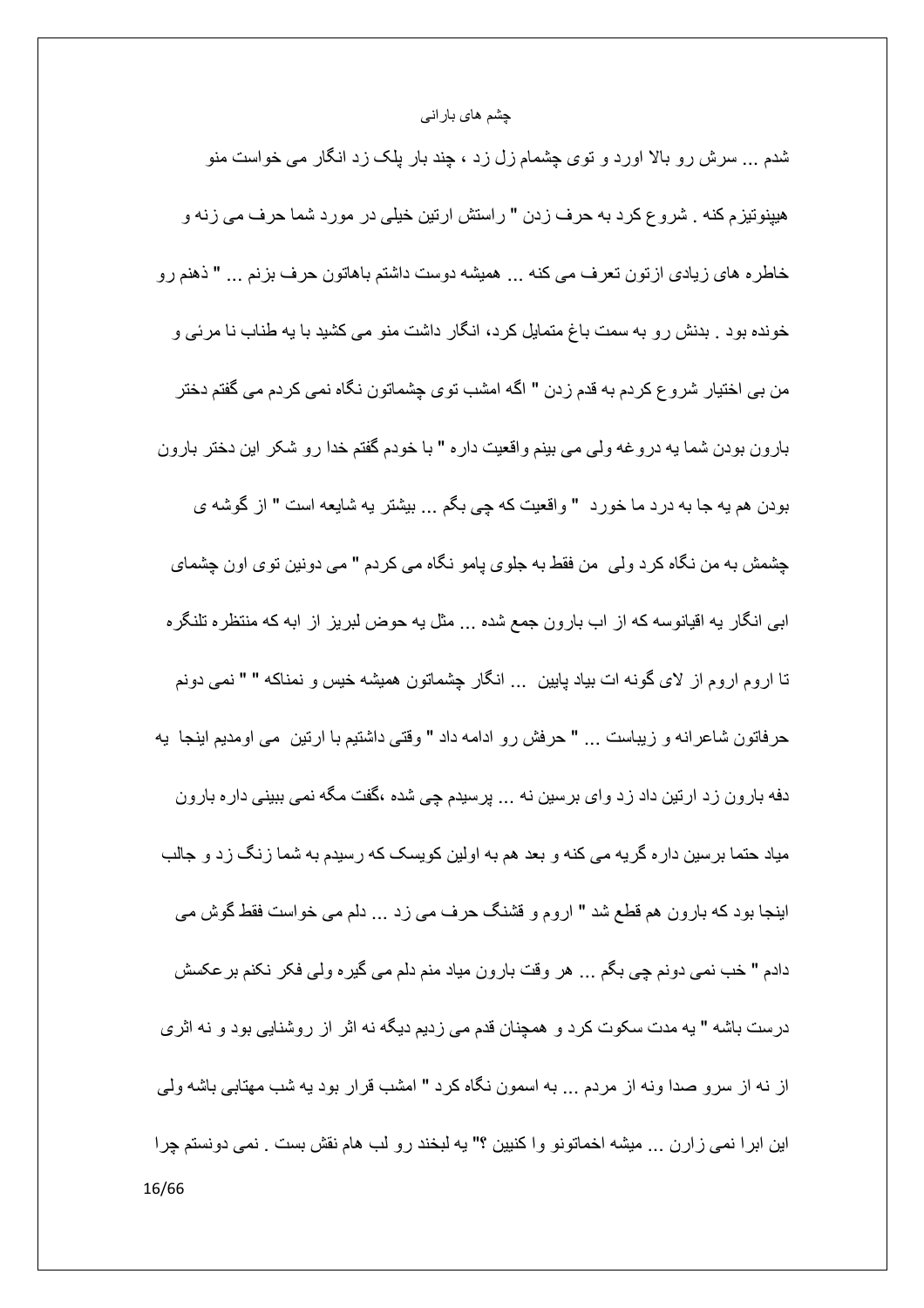ولی همیشه سعید رو یه مرد در دور دست ها فرض می کردم که حتی ارتباط باهاش خیلی سخته ولَّى اون شب همه ي فرض هام اشتباه از اب در اومد " دلتو از چي گرفته ؟ " نمي دونم گاهي وقتا دلم می گیره ، بی دلیل ... امشب هم بدجوری دلم گرفته ... خیلی دلم می خواست با یکی حرف بزنم كه خدا رو شكر شما رو ديدم " " من كه اكثر ا خونه ي شما هستم و مزاحمتونم " " مزاحم چيه ...شما واقعا مراحمين " صداي خنده ي ارومش توي تاريكي باغ پيچيد ولي صداش يه دفه نايديد شد ببخشيد واقعا شرمنده ام ، اصلا حواسم نبود " و بعد هم بدون اينكه تعارف كنه پالتوشو در اورد و انداخت روی شونه هام ... اگه داشتم اروم اروم بهش دل می دادم حالا با پالتو به حصـاری دورم کشید کـه داد مـی زد تو فقط مـال منـی … دور و برم گرم شد و احساس راحتـی مـی كردم " پس خودتون چي ! سرما نمي خورين " " اگه امشب سرما بخورم افتخار مي كنم ... جون باتومو دادم دست کسی که همه ی ز ندگیمه " تو ی ذهنم تکر ار کر دم " همه ی ز ندگیمه ؟ " گفتم شايد اشتباه شنيدم ولي اون ادامه داد " ار ه در ست شنيدين همه ز ندگيم ... خيلي وقته جند حر في رسوب دلم شدن و خیلبی وقته می خوام با هاتون حرف بزنم ... " دستمو گرفت و گذاشت روی قلبش …" حس می کنبین ؟ دار ه می زنه … یه ساله که دار ه می زنه با هر بار دیدن شما دیونه ام می کنه ، فکر کنم امشب ، شبی بود که قلبم با دیدن شما بی دلیل به تپش افتاد ، امشب یک سال از اون شبی که تا صبح نخوابیدم و توی خیابونا قدم زدم می گذره از اون شب هر شب خیابونا هم قدم من مے شن ولی در دم تسکین نداشت تا امشب که شما همقدم من شدین " قلبش عجیب می ز د و قلب من هم … توى چشماش نگاه كردم ، التماس عجيبي داشت مى شد عشق رو از نگاهش فهميد … بارون بارید و ما دوتا زیر بارون نگاهمون همدم نگاه هم شده بود و من داشتم تیش های قلبش رو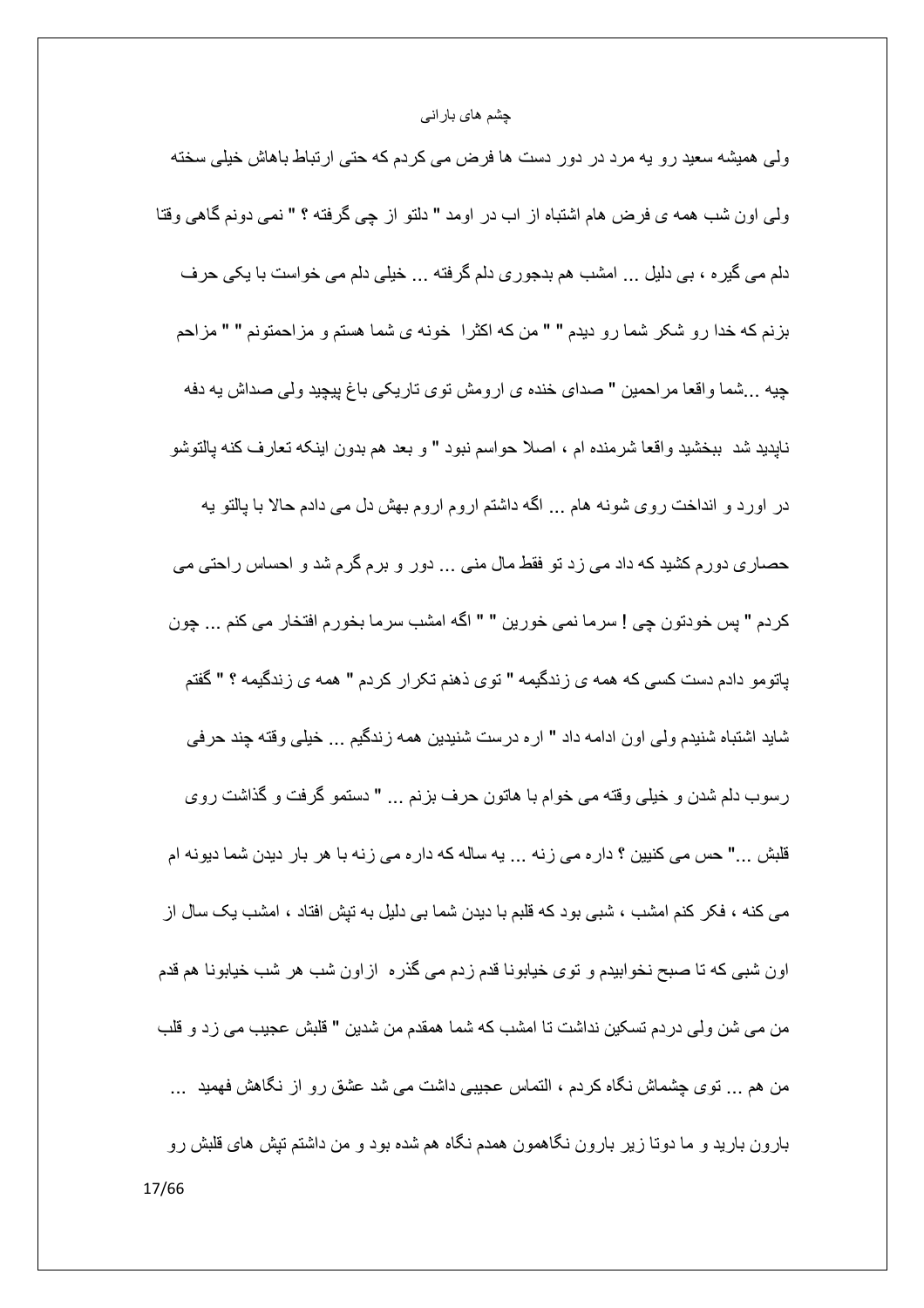با تمام وجود حس می کردم ... کاش باران ببارد ... در خود پنهان کند اشک هایم را ... روی گونه ام دست گذاشت و رد پای یک اشک را پاک کرد " من بارون رو دوست دارم ولی طاقت دیدن اشک های شما رو ندارم " دستش رو اروم پایین اورد و من هم دستم رو از روی قلبش برداشتم " چرا این همه وقت حرفتون رو نگفتین ... " : داشت توی سرما و بارون می لرزید " نمی دونم " صدای ارتین که داشت اسمم رو صدا می کرد اومد با استین پالتو اشکامو پاک کردم و شروع كردم به قدم زدن و اين بار به طرف صداي ارتين ؛ نمي دونستم بايد چي بگم اونقد گيج شده بودم که حتی راه رفتن یادم رفته بود . سعید اونقد خوشتیپ و با وقار بود که هر دختری ارزوی داشتنشو داشت " نمي دونم چي بگم اقا سعيد من كلا گيج شدم " " مي دونم حرفم غير منطقي و غير منتظره بود ولي خب مي تونيين در موردش فكر كنيين ولي ... " حرفش نا تموم موند " ولي جي ؟ " " الكه مي شه نذارين ارتين بفهمه ... مي ترسم در موردم فكراي بد بكنه " شايد تنها دلیلش واسه نگفت حرفاش تا حالا همین بوده ترس از ارتین … ترس از اینکه اگه ارتین بفهمه دوستی رو بذاره زیر پا ِ به صورت پر از اظطرابش نگاه کردم " باشه مشکلی نیست ... من رو حرفاتون فكر مي كنم " از باغ اوديم بيرون اولين كساني كه ديديم سمانه و ارتين بود ، سمانه به درخت تکیه داده بود و ارتین سعس می کرد با دست و پا یه چیزی رو بهش بفهمونه . فقط دلم می خواست از اون محیط دور می شدم .ارتین اونقد گرم حرف زدن بود که ما رو ندید . سعید ايستاد و بهش نگاه كردم ." من منتظر جوابتون هستم اميدوارم از حرفام ناراحت نشده باشين " " نه اقا سعید من ناراحت نشدم شما ادم خوبی هستین و می دونم نیت بدی ندارین ولی باید بهش فکر کنم " منتظر حرفاي بعدي سعيد نموندم و زود از اونجا دور شدم . حس عجيبي داشتم انگار گم شده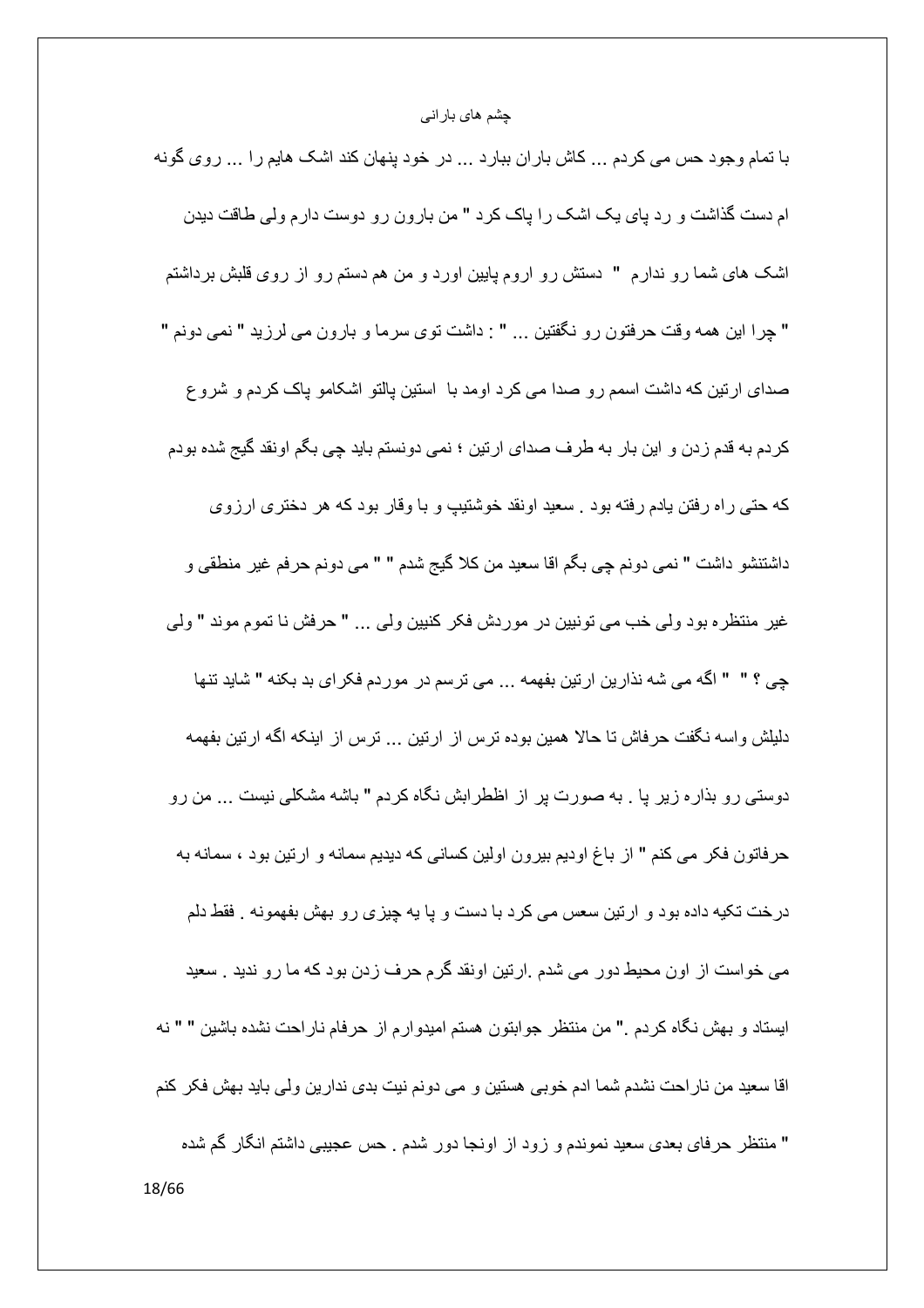بودم ، قلبی که داشت توی سینه ام می زد و نفسی که به سختی بالا می اومد ، فرزانه کنار جمعیت تنها ایستاده بود به سرعت به طرفش رفتم و خودمو تو اغوشش انداختم . بدون حرف زدن و اروم اروم توی اغوشش نفس می کشیدم حتی یک کلمه هم نیرسید منو تو اغوشش می فشرد ، انگار همه ى حرفامو فهميده بود " عزيزم جاي بهتري از بغل من پيدا نكردي ؟" " فرزانه ... " يه بغض نه گلوم بود كه نمي زاشت حرف بزنم " چيزي نگو .... فقط اروم باش " " فرزانه دارم مي سوزم .... بدجوري دلم داره تاب نابٍ مي كنه " " مي دونم ... اروم باش تا وفتي بيش مني جات امنه ... کسی نمی تونه بهت اسیبی برسونه … اروم باش " حرفاش توی گوشم تکرار می شد و بهم ارامش می داد . از حرفایی که چند لحظه پیش به فرزانه گفته بودم پشیمون شدم . وجودش تو اون لحظه تنها جبز ی بود که ار ومم می کر د " بر سبن ِ داداشی کجاست " صدای ناز و اشنای عاطفه بود که داشت دنبال ارتین می گشت ، حالا نوبت عاطفه بود بغلش کردم و بوسیدمش " نکن برسین ارایشم خراب می شه . . . " فرزانه گفت " برسین مواظب خواهرت باش ؛ این از اون مار مولکاست زود نجنبی رو دستت بلند می شه .. . " " عزیز دل برسن داداشی رو واسه چی می خوای ؟ " با تعجب نگام کرد " وا ... داداشمه دیگه می خوام ببینمش " حرفش حق بود . با دست درختایی رو که اخرین با ارتین رو اونجا دیده بودم نشون دادم " اون درختا رو می بینی ؟ … اونجاست . داره با سمانه حرف مي زنه ولي بهتره مزاحمش نشي " عاطفه مثل برق و باد ازمون دور شد و حالا من موندم و نگاه برسشگرانه ی فرزانه با این وجود بازم روی حس کنجکاویش یا گذاشت و چیزی نیرسید در عوض پیشنهاد داد تا بریم و به فرزاد تبریک بگیم گرچه زیاد دوست نداشتم ولی باید اینکار و می کردم اخه رسم ادب این بود . به طرف عروس و دماد رفتیم گرچه دلم هنوز بابت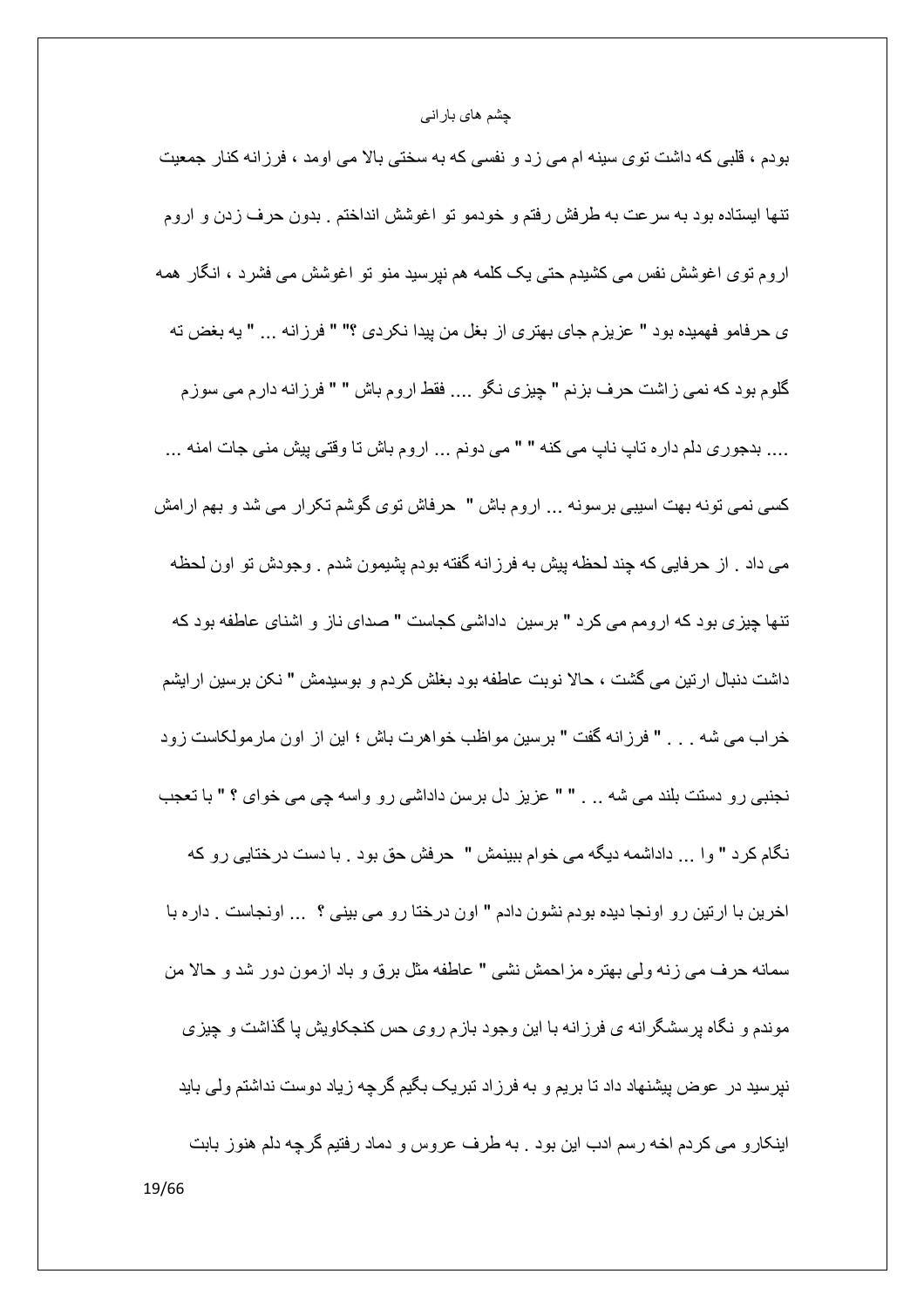سعید شور می زد و فکر می کردم هر لحظه ممکنه یه جایی پیداش بشه ، به فرزدا نزدیک شدیم ، دایی و زن دایی هم اونجا بودن و یه جوری نگام می کردن انگار دارن قاتل پسرشون رو نگاه مبی کنن . استوخونام لرزید چند قدم اونطرفتر و پشت سر فرزاد سعید ایستاده بود نگاهمون در گیر شد و قلبم بي اختيار تبيد په لبخند ز دم فر ز اد اونو ٍ ديد انگار حس كر ده بود او ن لبخند مال او نه و سرش رو پایین گرفت تا بقیه لبخند زدن زیر پوستی اونو نبینن … به حجله ی عروس رسیدیم و فرزانه شروع كرد به تبرك گفتن و منم هم يِشت سرش تكرار كردم " زندگي به كامتون باشه ... انشا… پای هم پیر شین … خوشبخت باشین … " و از این حرفا … فرناز جلو اومد و پرسید " شما برسین خانوم هستین ؟ همون دختر بارون که می گن ؟ " با نهایت خونسردی و متانت جواب دادم " بله ... خودمم " لبخند ارومي پهنه صورت صاف و زيباشو در نورديد " در موردتون حرفاي زيادي شنيدم ... اميدوارم فرصت بشه بيشتر باهاتون اشنا شم ... خيلي كنجكاوم ببينم حرفايي كه در موردتون می زنن درسته یا نه " فرناز بر خلاف فرزاد ادم اروم و با وقاری بود نمی دونم چه جوري به فرزاد جواب بله داده بود ...فرزانه پريد وسط " نه به خدا همه اش حرف كشكه كه يشت سر این بیچاره در اوردن " همه داشتن به فرزانه نگاه می کردن لحنش رو تغییر داد و با حالتی حق به جانب ادامه داد " بیشتر واسه تخریب شخصیته ... می خوان هر چی بارون می باره به این بدبخت نسبت بدن " فرناز به فرزاد خيره شد و فرزاد شونه هاشو بالا انداخت " به خدا من خودم با چشمای خودم دیدم ... باور کنیین وقتی گریه کرد بارون بارید " " البته اقا فر ز اد شوخی می کنن ، بیثنتر برعکسش درسته یعنی وقتی بارون می گیره منم بارونی می شم " فرناز به من رو کرد و گفت " حرفاتون شاعرانه است ... با این وجود فکر کنم زیاد هم بی ربط نباشه بین شعر و شعور 20/66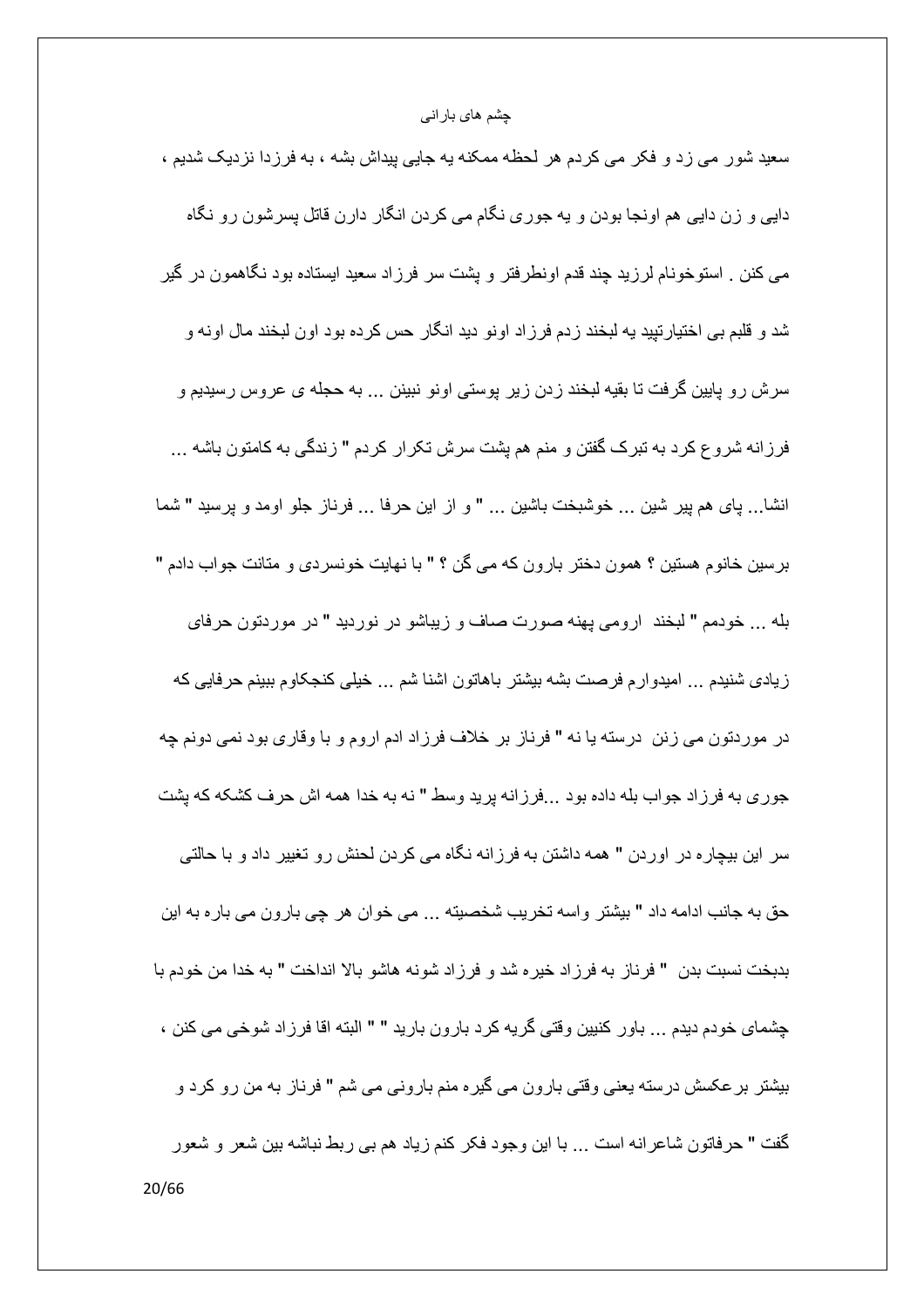درک حس بارون و بارونی بودن " حرفاش قشنگ بود انگار می دونست داره دنبال چی می گرده ولي حس خوبي نسبت بهش داشتم . فرزانه شاكيانه گفت " فقط همين يه قلم رو كم داشتيم دختر بارانی که شعر هم می گه ..." چند نفر از فامیل های فرناز واسه تبریک اومدن و ما هم سر فرصت از فرناز و فرزاد خدافظی کردیم و دوباره توی جمعیت ولو شدیم . پر از استرس بودم هر لحظه و هر جا ممکن بود با سعید برخودی داشته باشیم و نمی دونستم چی کار باید می کردم … باید یه گوشه ی دنج گیر می اوردم و فکر می کردم یه جای خلوت و به دور از هیاهوی و نگاه های سعید و تپش های ببی دلیل قلبم .. به ارامش نیاز داشتم و به سکوت ، به بهانه اب خوردن از فرزانه جدا شدم و یه گوشه ی دنج گیر اوردم سعی کردم اونچه رو اتفاق افتاده بود بررسی کنم . دلم می خواست عاقلانه فکر کنم ولی وقتی بای دل ً میاد وسط دیگه عقل کار نمی کنه . وقتی قلبت مبي زنه عقلت از كار مبي افته ؛ چشمامو بستو شروع كردم به فكر كردن …" سعيد كجا منو ديده و چرا نا حالا اینو بهم نگفته بود ؟ اناق ارتین نوی حیاط بود و یکی از پنجره هاش رو به روی اناق من بود ولی واسه رفتن به اتاق ارتین لازم نبود که وارد خونه بشین و اکثرا اگه سعید هم می اومد خونه ی ما کسی متوجه نمی شد واسه همین من زیاد سعید رو نمی دیدم و اگر هم با هم برخورد داشتیم فقط بهم سلام می دایم و سعید هم اونقد سر به زیر بود که به سختی جواب سلامش رو می شنیدم با این وجود همیشه احساس خاصبی نسبت به اون داشتم ولی هیچ وقت فکر نمی کردم این احساس دو طرفه باشه ، راستش همیشه به خودم می گفتم بی خیال شو اون و تو فاصله ها دارین … ولی سعید حق داشت نباید ارتین می فهمید چون خدا می دونست چی پیش می اومد و چه فكرايي مي كرد، نمي دونستم بايد جوابش رو چي مي دادم ؟ " "جواب كي چي مي دادي ؟ "صداي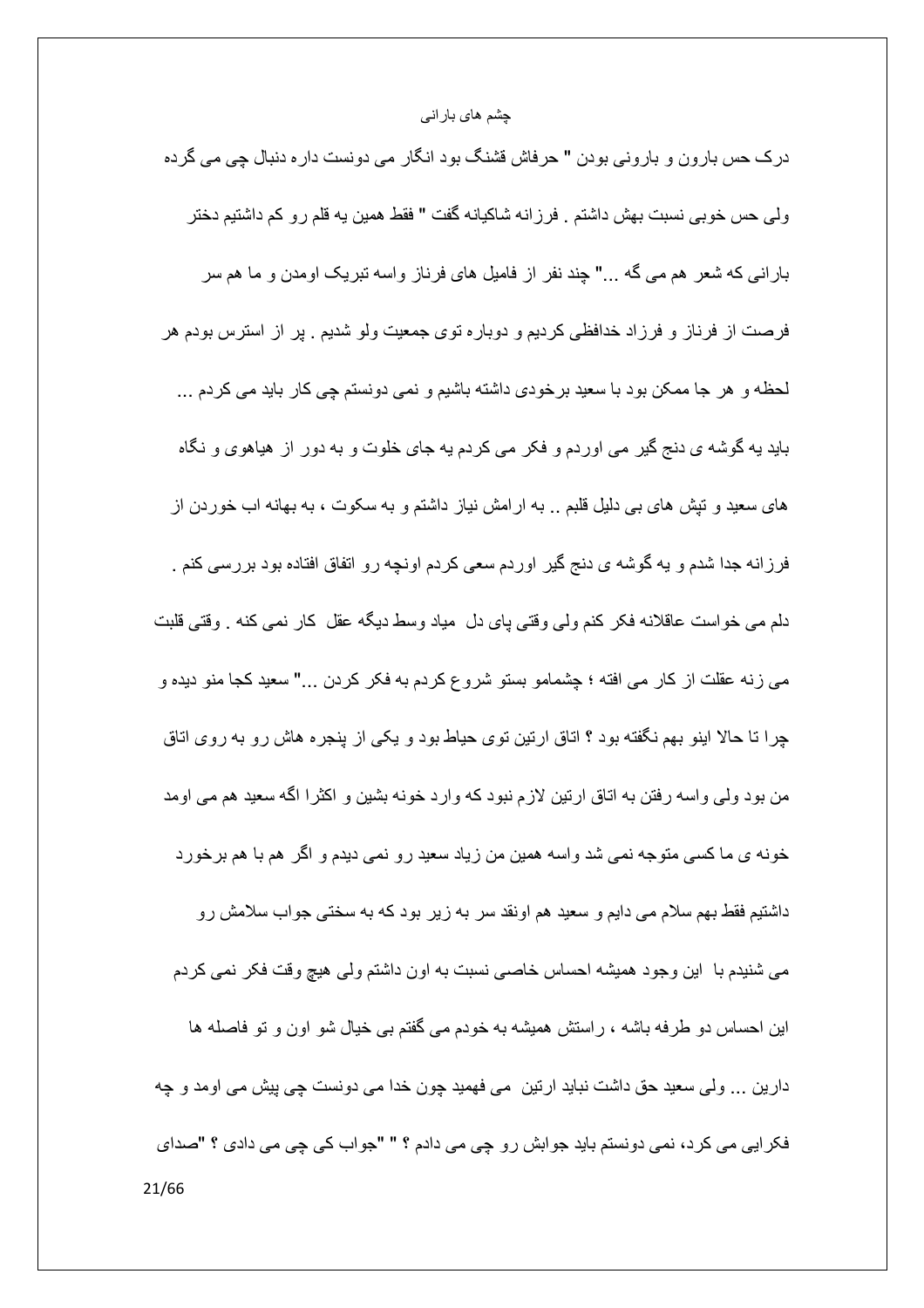زبر و خشن ارتین بود ، ترسیدم و از جام بلند شدم، نفسم بند اومده بود " برسین داری با خودت حرف مي زني ؟ " يعني همه ي حرفامو شنيده بود . به سختي تونستم چند كلمه به زبون بيارم " سلام داداشی ... نو اینجایی ؟ " صدام داشت می لرزید و قلبم مثل به گوله انیش نوی سینه ام بالا و پایین می پرید " دیدم تنهایی اومدم پیشت تنها نباشی " به جوری جملات رو ادا می کرد انگار همه ى فكرامو خونده بود ... " نه داداشي نتها نيستم ... فقط يه كم سرم درد مي كرد " نفس سردى بيرون داد " برسين به من دروغ نگو ... من مي دونم اينجا يه اتفاقي ايفتاده كه تو ازش خوشحال نیستی … رنگ روت پریده " مثل پرنده ای که به دام افتاده باش و از ترس خودش و به در و دیوار می زنه منم توی دام افتاده بودم ، دیگه ایمان اوردم همه چیز رو فهمیده " این چیه ؟ " به بالتوی سعید که ر وی شونه هام بود اشار ه کر د " این ر و اقا سعید ، همون دوستتون ، دادن "به دور و بر ش نگاه کرد " ایول به سعید ، این پسر همیشه منو شرمنده می کنه... انصافه اگه توی دنیا به نفر باشه که بشه اسم دوست رو روش گذاشت همین سعیده … تو هم خودتو زیاد ناراحت نکن می دونم باز این فرزاد اعصابتو به هم ریخته ، این پسره داره زن می گیره ولی ادم بشو نیست … یه نیم ساعت دیگه تحمل کن و بعد با بابا اینا برو خونه " یه نفس راحت کشیدم و خدا رو شکر کردم كه بويي از ماجرا نبرده " باشه دادشي ..." ارتين رفت و من موندم و اين نيم ساعت ... به جمعيت نگاه کردم و به سمانه که حالا با ارتین داشتن وسط جمعیت می رقصیدن ، انگار ارتین امشب به کارای کرده بود ولی هنوز مطمئن نبودم چون سمانه و ارتین خیلی با هم فرق داشتن ، ارتین یه قانون هایی توی زندگیش داشت که رعایت کردنشون واسه سمانه سخت بود . به جمعیت نزدیک شدم اونطرفتر سعید تنها ایستاده بود می دونستم تموم مدت منو زیر نظر داره ولی نمی خواستم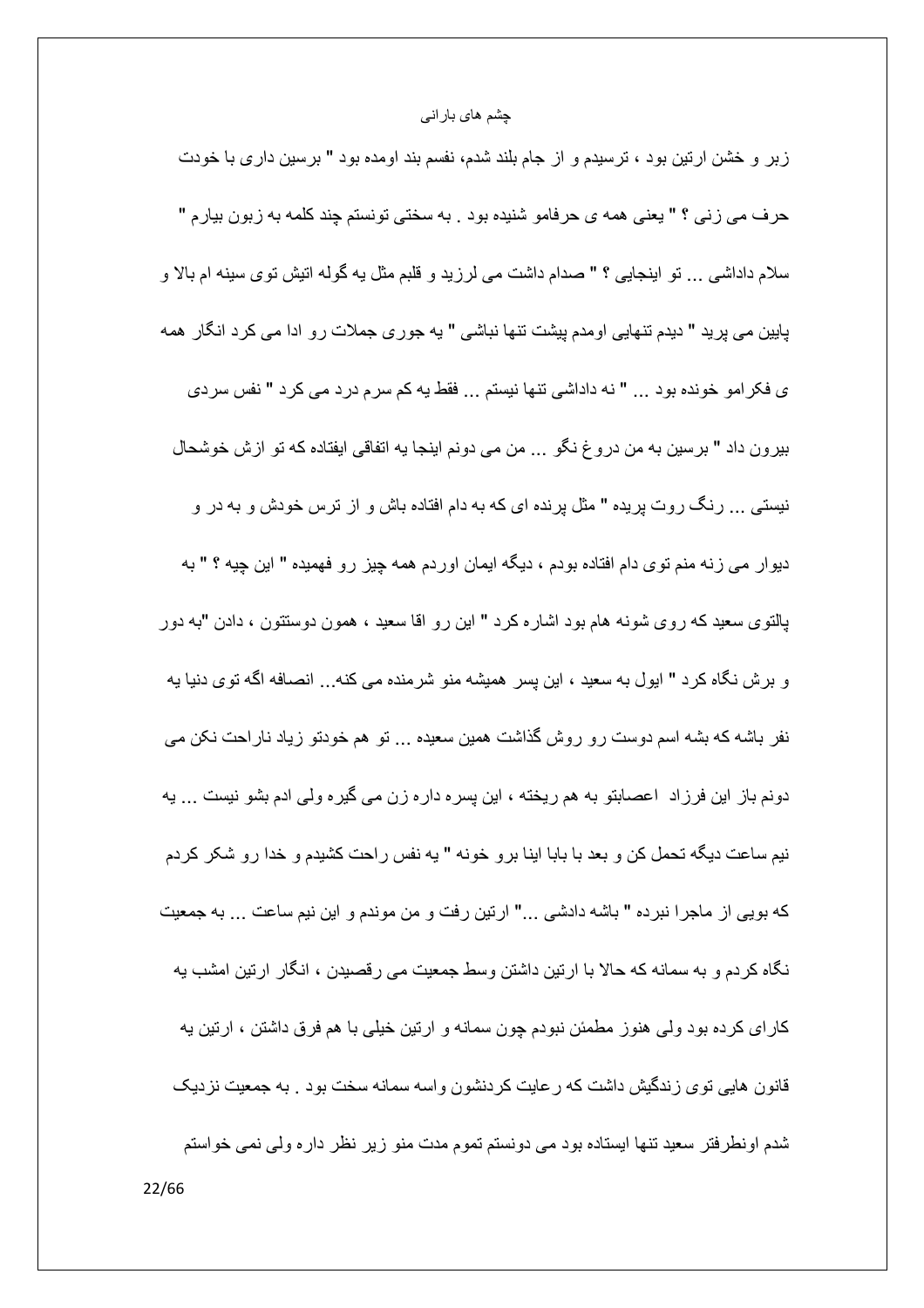بهش نگاه کنم راستش می ترسیدم یهیو قلبم از سینه بزنه بیرون طاقت نداشتن زیر نگاه اون نفس بکشم نگاهش نفس گیر بود ، نفسم بیرون نمی اومد ؛ همون جور هم زیر بار نگاه اون داشت زانو هام خم مي شد . نمي دونم چي شد و چطور شد كه خودشو به من رسوند و منو به رقص دعوت كرد دلم مي خواست بگم نه ولي وقتي توي چشماش زل زدم بي اختيار مي خواستم با هاش برم ولی اونطرفتر ارتین داشت بهم نگاه می کرد مثل این بود که دو طناب رو توی دو تا دستات کنن و هر کدومو به یه طرف بکشن ، داشتم از هم می پاشیدم اخر سر فکر کنم سعید فهمید که ارتین دار ه نگاش می کنه و از خواسته اش پشیمون شد فرزانه که پشت سرم ایستاده بود دم گوشم گفت " دیونه از خدات باشه به همچین جنتلمنی گیرت بیاد ... واقعا دیونه ای " بهش لبخند زدم و باز از جمعیت دور شدم و به گوشه ي دنج خودم بناه بردم ، داشتم ديونه مي شدم " اره من از خدامه ولي با ارتين جيكار كنم ... اگه بفهمه ؛ خدايا خو دت كمك كن "

شب گذشت و ساعت به نهایت شب نزدیک شد . دیگه وقت رفتن بود بدر و مادرم اومدن و با اونا راهی خونه شدیم .جسمم توی ماشین بود ولی روحم هنوز داشت توی باغ و کنار سعید پرسه می زد . مادر داشت اخرین خبر ها رو مخابره می کرد و عاطفه هم مثل یک کبوتر کنارم خوابش برده بود و پدر این وسط حرفای مادر رو تائید و تکذیب می کرد و من ... من نبودم همه ی فکر و ذهنم پیش سعید بود و سعید همه ی من رو شامل می شد . ماشین داشت با سرعت توی جاده می رفت و بین منو سعید فاصله می افتاد و هر متر بیشتر دلتنگش می شدم ...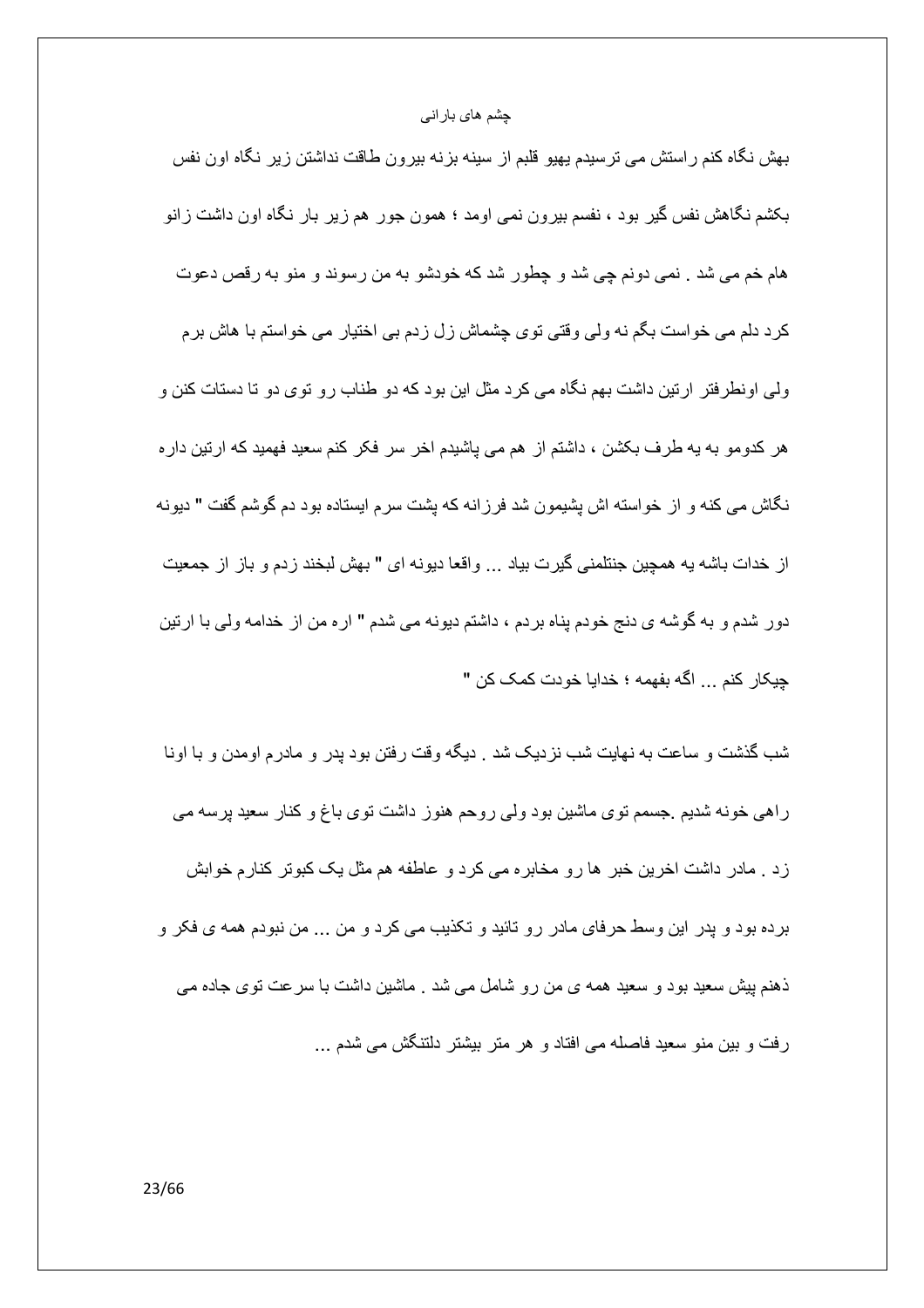وارد اتاق شدم . برق رو روشن نکردم و روی تختم دراز کشیدم . به پنجره خیره شد و به پالتوی سعید که هنوز بیشم بود، روی تخت نشستم و پالتو رو روی شونه هام انداختم . تمام فضای اتاق بر شد از عطر سعید و یه احساس عجیب رو تو وجودم به وجود می اورد ۖ وقتی نفس می کشیدم انگار هرم نفس های سعید بود که تو صورتم می زد و بعد وارد ریه هام می شد . دنبال دفتر خاطراتم گشتم . حس نوشتن به شعر >>نگاه تو نگاه من ، گناه من نگاه تو ،بيا نگا كن منو ، با گناه ولّي بي تو << " اخ سعيد چقدر بي رحمي اين همه مدت اينو بهم نگفتي ! " بي اختيار اشكام جاری شدن … بارون گرفت و اسمون تاریک شد و این تاریک تصُور تصویر ۖ سعید رو برام اسون تر می کرد <sub>.</sub> روی تخت دراز کشیدم و پالتوی سعید رو به جای پتو روی خودم انداختم <sub>.</sub> با جِشْم هاي گر يو ن خو ايم پر د

## .:. چشم های بارانبی .:.

صبح شده بود و نور خورشید از لای پره های پرده وارد اتاق شده بود بیدار شدم ولمی بالش خیس بود ، خیس اشکای دیشبم انگار تموم دیشب رو گریه کرده بودم حتی توی خواب ... بیدار شدم ولمی احساس کمبود می کردم <sub>.</sub> انگار به چیزی سر جاش نبود <sub>.</sub> به عطری نوی اتاق پیچیده بود و به حس عجیب توی دلم بود . به ذهنم فشار اوردم تا خواب دیشب رو به یاد بیارم ولمی از میون تموم تصاویر مبهم ذهنم ، یه واژه و یه تصویر رو به وضوح می دیدم سعید و لحظه ی لمس تیش های قلبش … " وا باز كه تنها نشستى " عاطفه بود ولى حوصله ى جواب دادن رو نداشتم با اين وجود خودش جواب خودش رو داد " وا باز که در نزده وارد شدی " " عاطفه حوصله ندارم برو بیرون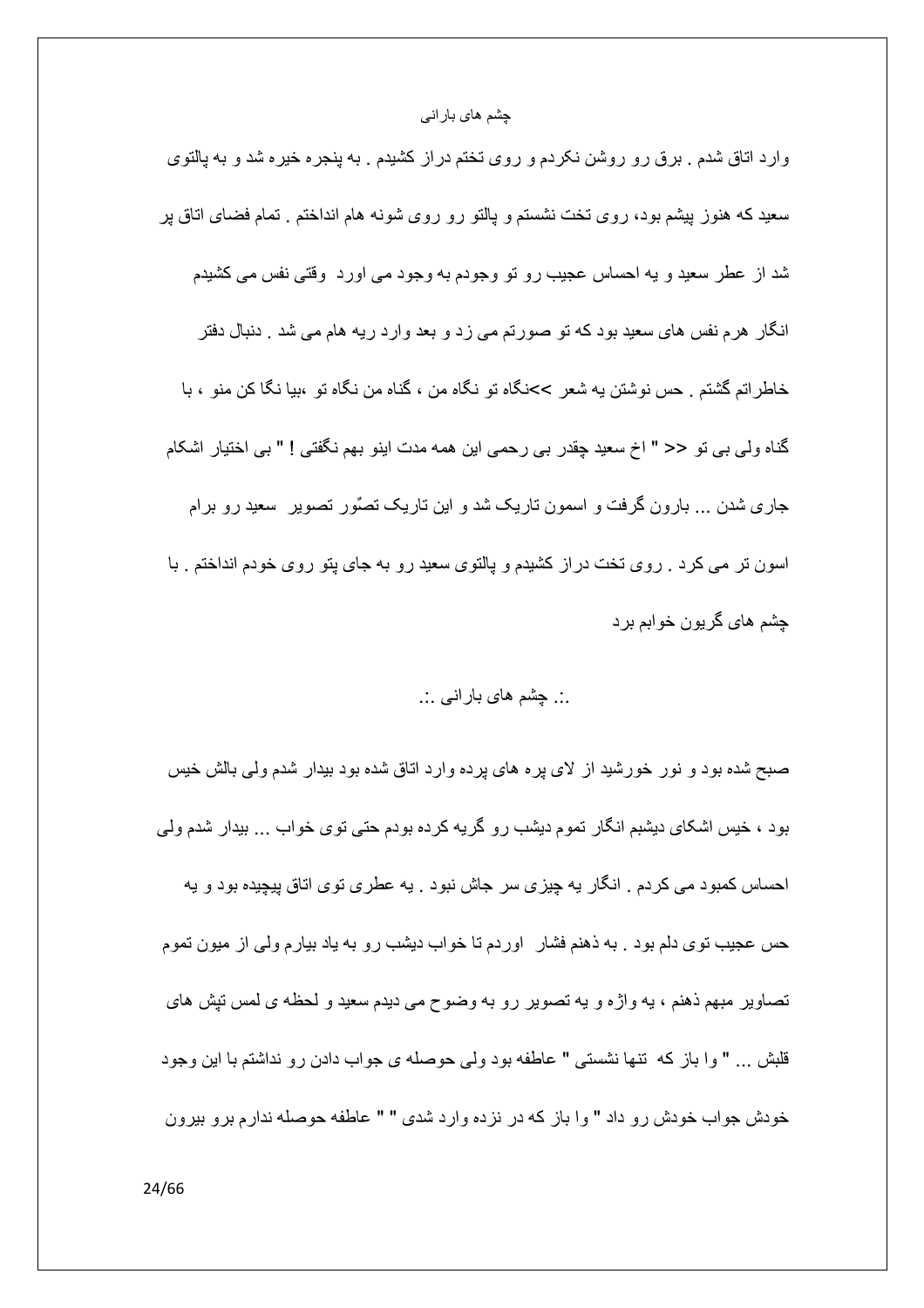" " اولا سلام دوما قول دیروز یادت نیست ؟ ... حق نداری منو از اتاق بیرون کنی " راست می گفت دیروز بهش قول داده بودم ولمي دلم با تنها چیزي كه اروم مي شد تنهايي بود " عاطفه ! جون برسين ، فقط همين امروز مزاحم نشو ... حالم خوش نيست " " وا ... حالم خوش نيست ! خب مي خواستي بالنَّونو ندي به اون نوله سگ ... مگه تقصير ٍ منه ؟ " با صداي بلند داد ز دم " عاطفه مي ري بيرون يا ... " مثل سيخ وسط اتاق ايستاد " اصلان به من چه ... اون اقاهه اومده دنبال پالتوش و الانم پایین منتظره … " این جمله رو گفت و با سرعت از اناق خارج شد . توی ذهنم واژه هاش تكرا شدن " اون اقاهه ؟ بِالتو ؟ " و بعد يك واژه تموم گرمي تنم شد " سعيد ... واي خدا چيكار كنم ؟ " به طرف ابينه رفتم ... افتضاح بود ؛ هر كدوم از مو هام به طرفي رفته بودن ، لباس هامو که دیشب عوض نکرده بود چروک برداشته بودن و چشمام قرمز و گود کرده ، درست مثل خون اشام ها ، به دفه زدم زیر خنده ، عجب قیافه ای داشتم . با دستام به کم به مو هام حالت دادم و لباسامو زود عوض كردم ولي نمي دونستم با قرمزي چشمام چيكار كنم ... چاره اي نبود به طرف هال رفتم . وقتبي رسيدم سعيد و ارتين پهلوي هم نشسته بودن و داشتن پچ پچ مبي كردن و متوجه ي ورود من نشدن . با سلام اعلام وجود كردم " سلام اقا سعيد ... سلام داداش ارتين " سعيد كه سر به زیر نشسته بود و به احترام من از جاش بلند شد و دوبار نشست . توی دلم گفتم به این می گن جنتلمن " به به بر سين خانوم ... چه عجب بيدار شدين ! " به ار تين نگاه كر دم و لبخند ز دم ولي سعید هنوز توی چشمام نکرده بود . به سعید اشاره کرد " ببین بچه ی مردمو به چه روزی انداختی ... سرما خورده اونم به خاطر جناب عالمي .. " سعيد كه انگار تازه از خواب بيدار شده بود " نه بابا ارتين ابن چه حرفيه ... اصلا من خودم پالتوم دادم ... هركي هم خربزه مي خوره پاي لرزش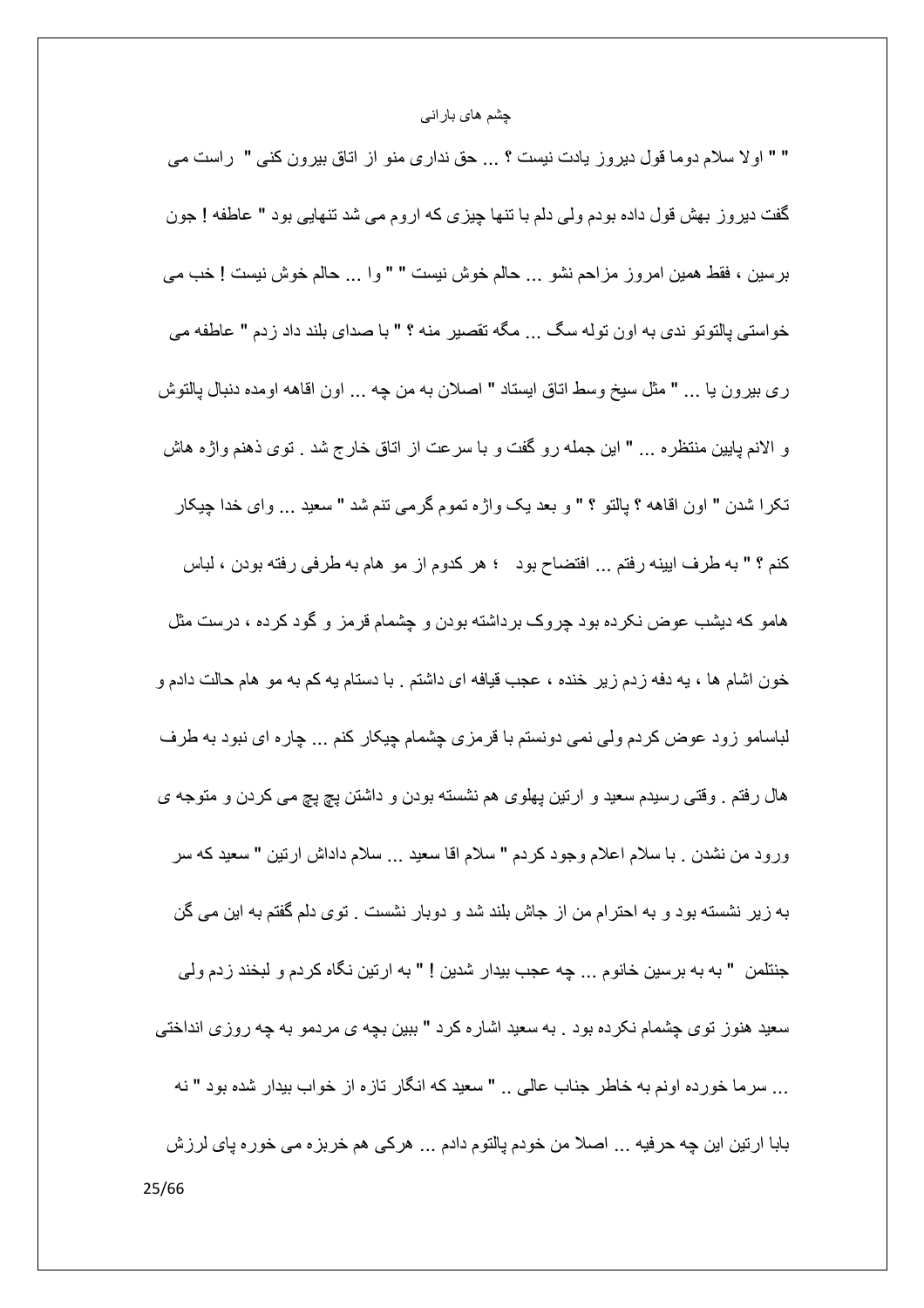هم مي شينه " ارتين كه از خوش زبوني سعيد تعجب كرده بود گفت " والا ما نمي دونيم شما ها چی به سرتون اومده ... یکی تون که انجمن حمایت از توله سگ ها راه انداخته و داره توی خيابون پالتو پخش مي كنه ... يكي تون هم كه داره خربزه مي خوره و مي لرزه " توي چشماي سعید نگاه کردم اثری از سرما خوردگی نبود فهمیدم تموم اون قضیه یه بهونه بوده واسه دیدن من . ته دلم می خواستم فریاد بزنم " وای سعید دیونه تم ... ولی داداشی ... " رو كردم به سعید " اقا سعید شرمنده ام ... اصلا حواسم نبود دیشب پالتتون رو پس بدم ... معذرت می خوام " " نه خواهش می کنم ... ارتین فقط قضیه رو زیاد از حد بزرگ می کنه و گرنه چاشنی زمستون همین سرما خوردگی های گذراست " " به هر حال من شرمنده ام ... الان می رم و پالتو رو واستون مي ار م " سعيد سر اسيمه جو اب داد " نه به خدا من اصلا و اسه بالتو نيو مده بو دم اينجا ... " ار تين اونجا نشسته بود و ما دوتا بدون توجه به اون داشتیم واسه هم تعارف تیکه پاره می کردیم . خواستم برم و پالتو رو بیارم که برق چشمای سیاهش منو میخ کوب کرد . ارتین داد زد " برو اون پالتو رو بیار دیگه ... " از جام پریدم ، سعید هم مثل من ... به سرعت از اونجا دور شدم و به طرف اتاقم رفتم . هنوز سعید رو سیر نگاش نکرده بودم و هنوزم احساس نیاز می کردم " اخه ارتین چرا این کارو با هام می کنی " … وارد اناق شدم . هنوز بوی سعید طنین انداز احساسم بود پالتو روی تختم بود ، بهش خیر ه شدم . این تنهای پادگاری یک شب پر خاطر ه بود که داشتم به بهای دیدن سعيد از دست مي دادمش . مي دونستم كاري بدي انجام مي دم ولي جيب هاي بالتوشو گشتم . تنها چیزی که گیرم اومد یه ساعت عقربه دار بود که زیر بالش قایمش کردم . به طرف کمد روفتم یه ادکلن که بوی پاس های وحشَّی رو می داد اوردم بیرون و پالتو رو غرق عطر کردم دلیل کارم رو 26/66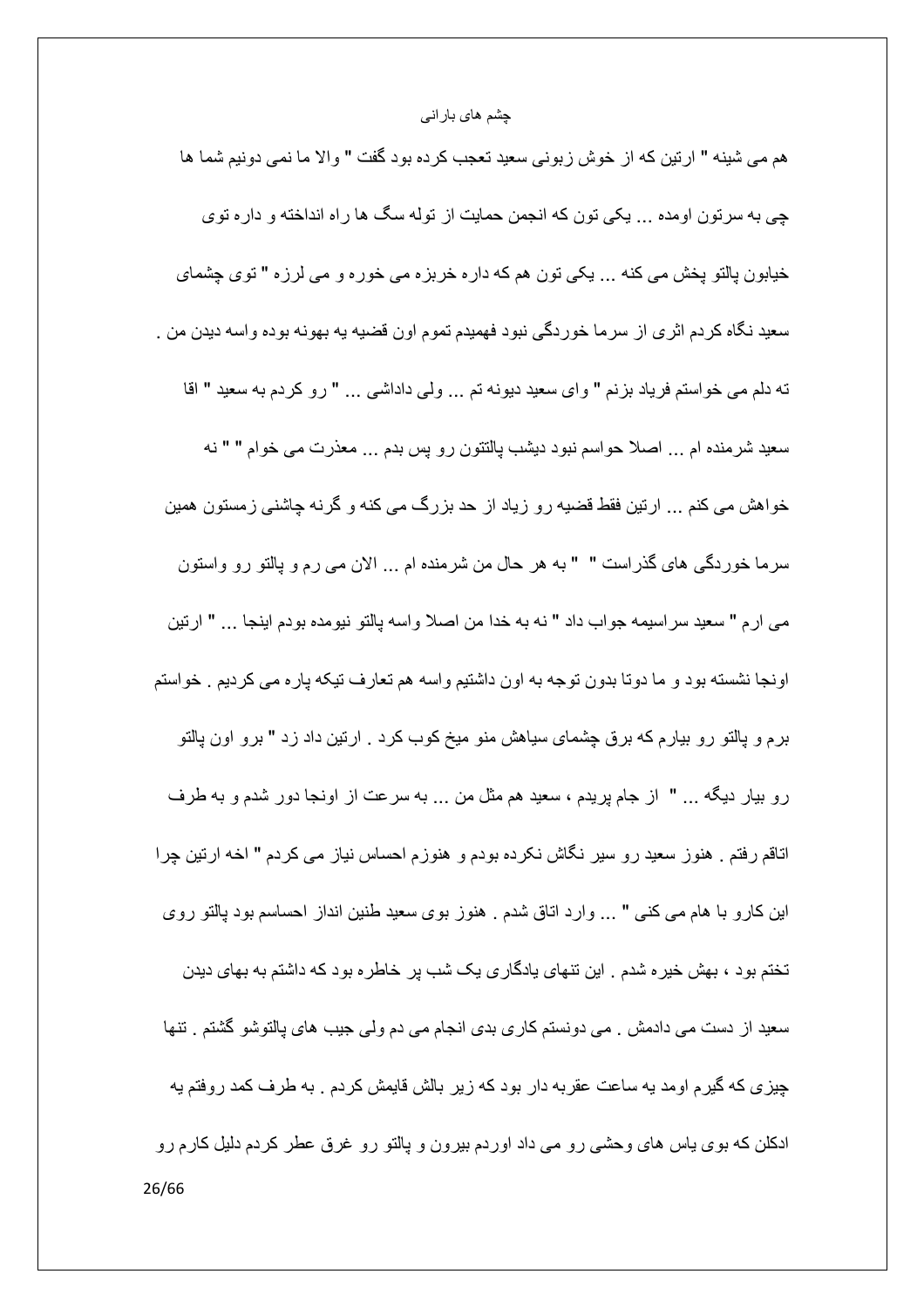نمی دونستم ولی احساس می کردم با این کار سعید خوشحال می شه … باز به طرف هال رفتم . هنوز سعید و ارتین کنار هم نشسته بودن و داشتن پچ پچ می کردن ، انگار به موضوع مهم بود که بايد از همه پنهون مي موند <sub>.</sub> با ديدن من پچ پچ كردن اوناهم تموم شد ... " بفر ماييد اينم پالتو ... بازم معذرت می خوام " بالتو رو زیر نگاه های سنگین ارتین به سعید دادم و رو به روشون نشستم . گوشی ارتین زنگ خورد و تا به شماره اش نگاه کرد زودی از هال رفت بیرون ... حالا من موندم و سعید و همون لحظه ای که منتظرش بودیم " دیشب خیلی خوش گذشت ... واقعا یه شب استثنایی بود " سرش رو اروم بالا اورد و نوی چشمام زل زد . طاقت دیدن اون نگاه های سوزناک رو نداشتم " به چیزی بپرسم ناراحت نمی شی ؟ " " نه خواهش می کنم این حرفا چیه " اروم گفت " دیشب ... گریه کردین ؟ " منظورش رو فهمیدم ولی دلم می خواست بیشتر توضیح بده " چطور مگه ؟ " " تا صبح بارون می بارید ... انگار اسمون خیلی دلش گرفته بود " " راستش دیشب یه حس عجیبی داشتم ... یه نفر توی زندگیم گم شده بود ... یه نفر که همه ی ... " نتونستم جمله ام رو كامل كنم . بغض گلومو مى فشرد " ديشب از نبودتون گريه ام گرفت " دست كرد میون موهاشو و به اونا حالت داد " منم دیشب نا صبح نخوابیدم … تک و تنها توی خیابونا قدم می زدم ولمی بازم دلم اروم نمی گرفت انگار به چیزی کم داشت … راستش من بارون رو خیلی دوست دارم ولَّى طاقت ديدن اشكاى شما رو ندارم " لأل شده بودم . دستم مى لزيد و دلم عجيب شور مى زد ؛ حس قريب و دو طرفه ي عشق ... ارتين وارد اتاق شد " خب سعيد بايد بريم ... اون قضيه جور شد " سعيد به طرف ارتين برگشت "قضيه ي سما ... " ارتين با عجله وسط حرفاي سعيد پريد و با صدای بلند داد زد " اره دیگه … زود باش اماده شو تا بریم " سعید از جاش بلند شد و اماده ی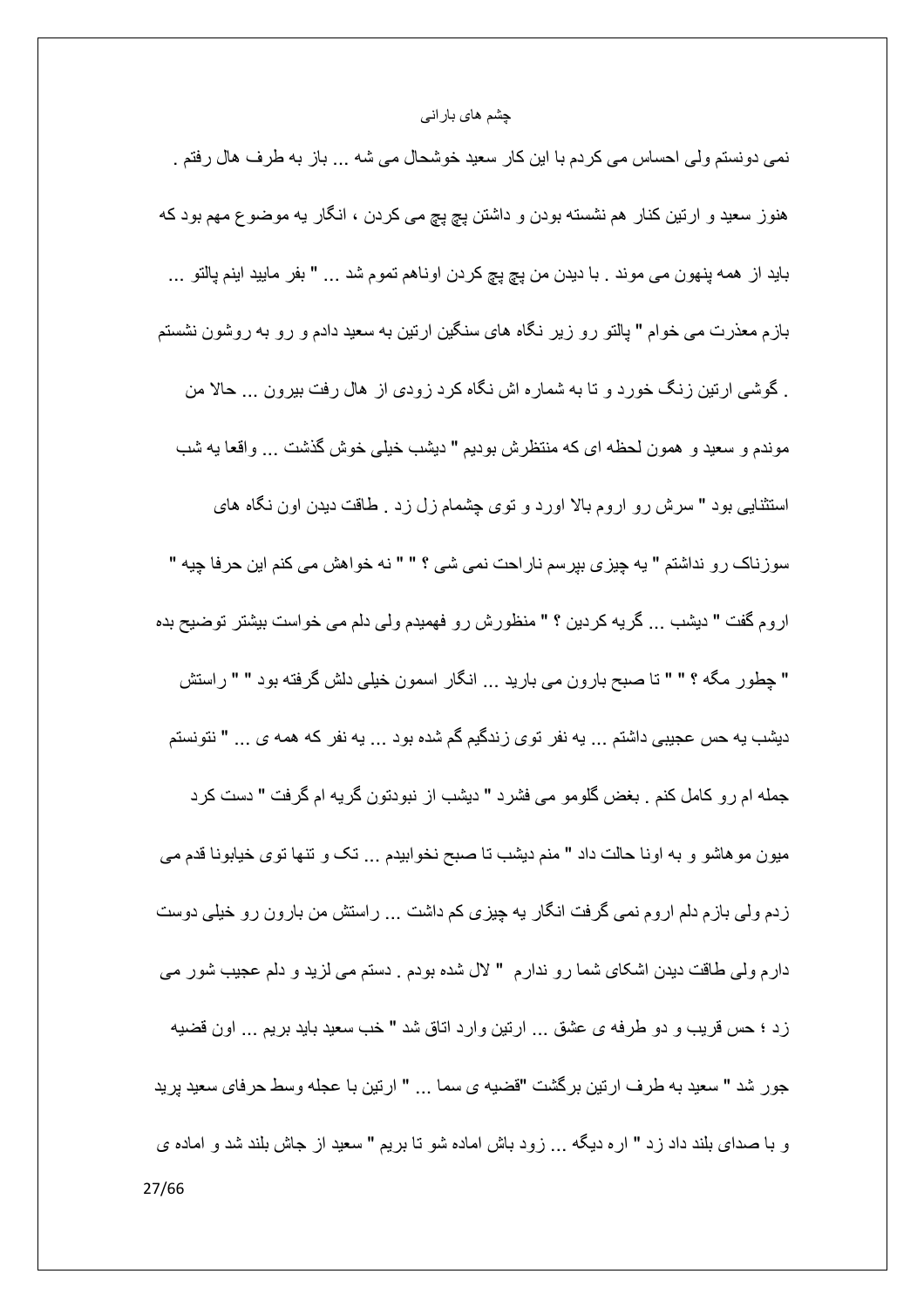رفتن … باز اون داشت می رفت ولی من احساس نیاز می کردم می خواستم بیشتر بمونه تا حرف بزنیم ... با همه ی عشقی که نسبت به ارتین داشتم ولی تو اون لحظه ارزو کردم ای کاش داداشی به اسم ارتین نداشتم ... سعید خیلی با وقار سرش رو به نشانه ی ادب پایین اورد و" با اجازه " هنوز چند قدمی دور نشده بود که که ارتین صداش بلند شد " باز م که بالتو رو جا گذاشتی " سعید برگشت و پالتو شو برداشت انگار تموم وجودش فریاد می زد می خوام بمونم … سعید رفت و هال توي بي حالي بعد يک حادثه به سکوت پيوست . اتاق سرد شد .

به طرف اناقع رفتم <sub>-</sub> اناق همان اناق بود <sub>-</sub> بوى باس هاى وحشى و بوى عطر سعيد ادغام جالبى رو به وجود اورده بود ، حس وحشت عشق که داشت تموم تنم رو می سوزوند . دلم می خواست فریاد مي زدم " اه من چقدر خوشبختم " روي تخت دراز كشيدم و به سقف خيره شدم . صداي تيك تاكي از زیر بالش می اومد به یاد ساعت سعید افتادم و اونو از زیر بالش در اوردم و به صدای تیک ناکش گوش دادم و همزمان دستم رو روی قلبم گذاشتم هر دو هم زمان میزدن . ببی هوا از جا پریدم و دنبال دفتر خاطراتم گشتم ... شب بود دلم هوس یک نگاهت را کرده بود گریه ام گرفت از این نبود بی دلیل از این خلاء خالی از نگاه چشمهایت ؟ رنگ سیاه شب سیاه و غلیظ در من فرو می ریزد ۔ حس نگاه تو رنگ شب می شوم رنگ ان نگاه تو از من نپرس چرا نمی خندی چرا شاد نیستی تو تک دانه لبخند لب هایم بودی تو تو را از من ربودن هنوز چند دقیقه از دور شدنش نمی گذشت که دلم واسش تنگ شده بود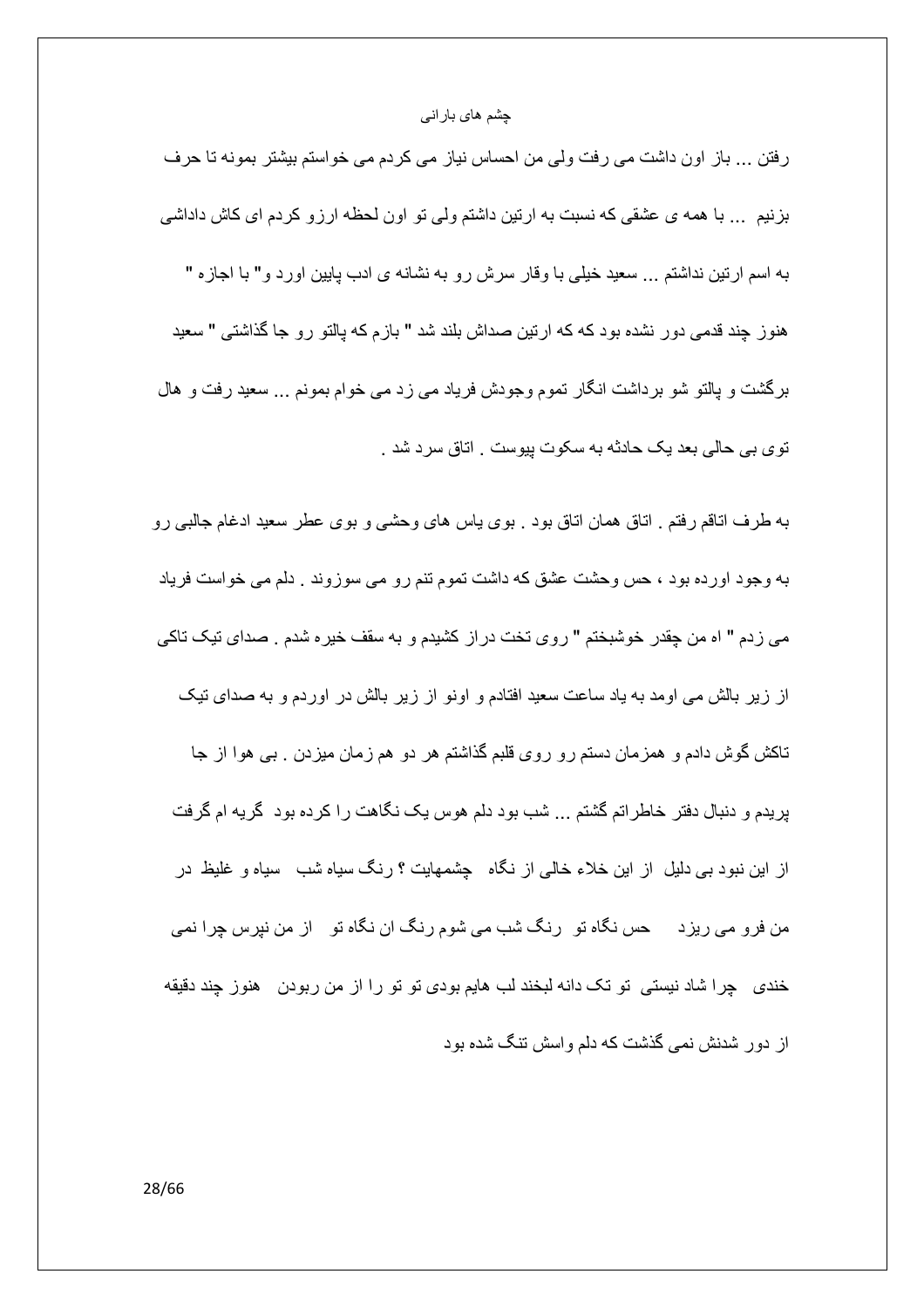بعد از ظهر بود نهار رو خورده بودم و گوشه ي اتاق كز كرده بودم به پنجره نگاه مي كردم و اسمان ابی با لکه های سفید ولی فکرم جایی درگیر بود باید دوبار باید می دیدمش و باهاش حرف می زدم ، حتما باید راهی وجود داشته باشه که بشه داداش ارتین رو قانع کرد . تنها راه دیدن سعید دادش ارتین بود و ارتینی که خدا می دونست کجاست و داره با کی قدم می زنه . در حیاط به شدت بهم كوبيده شد و چند لحظه بعد ارتين به سرعت از عرض پنجره گذشت و وارد اتاقش شد انگار خیلی ناراحت بود به ذهنم رسید حتما ارتین شماره ی سعید رو داره و می شه یه جوری شماره ی سعید رو ازش بگیرم و یه جایی دور از چشم ارتین باهاش قرار بزارم <sub>.</sub> بدون ی اینکه یه ثانیه رو از دست بدم به طرف اتاق ارتین رفتم گرچه می دونستم احتمالش کم بود ارتین بذاره وارد اتاقش بشم چون همه ی خونواده ی ما رو اناقشون حساس بودن و اون رو جزو قلمرو شخصبی حساب مي كردن كه كسي حق ورود به اونجا رو نداره ولي من بايد هر جوري مي شد اون شماره رو از ش می گرفتم

در زدم . با صداي خش داري گفت " چيه؟ چي مي خواي " اروم در رو باز كردم . ياد عاطفه افتادم و خنده ام گرفت اونم حتما هر بار وارد اتاق من می شد همین احساس رو داشته " برسین حوصله ندارم برو بیرون " یه دوری توی اتاق زدم و با چشم هایی از حدقه در اومده پرسیدم " چی شده ؟ رنگت پريده ... چرا بي حوصله اي ؟ اتفاقي افتاده " ارتين روي تخت دراز كشيده بود ، دنبال گوشیش گشتم ولی اثر از اون نبود احتمالا توی جیبش بود " برسین فکر می کنی باید این دختر ه ر و جيکار کنم " مي دونستم منظور ش سمانه است " کدوم دختر ه ؟ " نفسش ر و بير ون داد "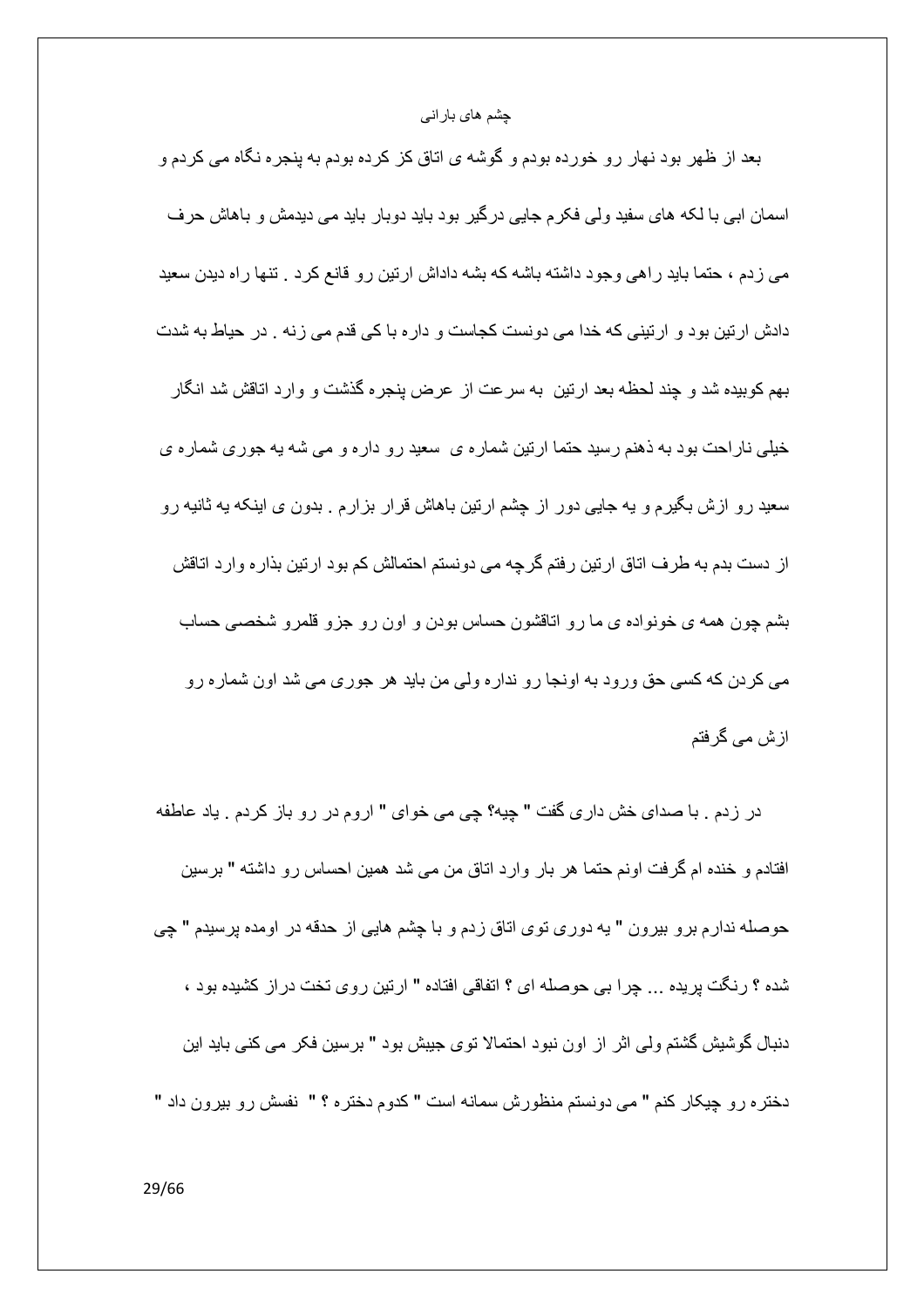سمانه رو میگم " " مگه چی کارت کرده " " یعنی باور کنم نمی دونی و سمانه هم چیزی بهت نگفته " " سمانه چیزی نگفته فقط خودم یه حدس هایی زدم ... انگار نو از سمانه خوشت میاد ... فقط همين " " اره من دوسش دارم و اونو مي خوام ولي نمي دونم چرا هي نه تو كارم مياره ... كلافه ام كرده " " اهان پس امروز رفته بودي پيش سمانه و اونم بهت جواب نه داد درسته ؟ " " وای برسین تو ای کیوت چقد بالاست ! " از طعنه ای که زد اصلا خوشم نیومد به کم دیگه به اطراف نگاه کردم و دیدم گوشی رو کنار کامپیوتر گذاشته، اروم به طرفش رفتم و روی صندلی نشستم ، فقط چند قدم تا شمار ، ي سعيد فاصله داشتم " خب حالا مي خواي چي كار كني ؟ " " اينو من دارم از تو می پرسم ... چیکار کنم برسین " دستم رو بردم جلو تا گوشی رو بردارم که یه دفه ار تین مثل بر ق از جاش بر بر و داد ز د "ار ه در سته ... تو باید با هاش حرف بز نبی " از حرکت ناگهانیش رنگ از صورتم پرید ،ادامه داد " ببین برسین تو سمانه دوستای جون جونی هم هستین اگه تو باهاش حرف بزنی رو حرفت حرف نمی زنه ؛ تازه تو دختری و بهتر می دونی چه جوری میشه با یه دختر حرف زد " " ببین دادش من ننهایی رو به گدایی عشق ترجیح بده ... شاید به خاطر من بگه ار ه ولی اون تویی که باید بتونی دلش رو بدست بیاری " دوباره روی تختش دراز كشيد " اره تو راست مى گى ولى اون حتى بهم فرصت نمى ده عشقم رو بهش ثابت كنم ... ولى خب اگه تو باهاش حرف بزنی می تونی یه کمی اون دل سنگش رو نرم کنی ... " گوشی رو برداشتم و خواستم برم سراغ شماره ها ... نفسم داشت بند می اومد به چشمم روی گوشی بود و به چشمم دنبال حرکات ارتین ... از بخت بدم روی گوشی رمز گذاشته بود " برسین کجایی اصلا به حرفاي من گوش ميدي ؟ " قلبم لرزيد " اره گوش مي دم خب تو ازم مي خواي باهاش حرف بزنم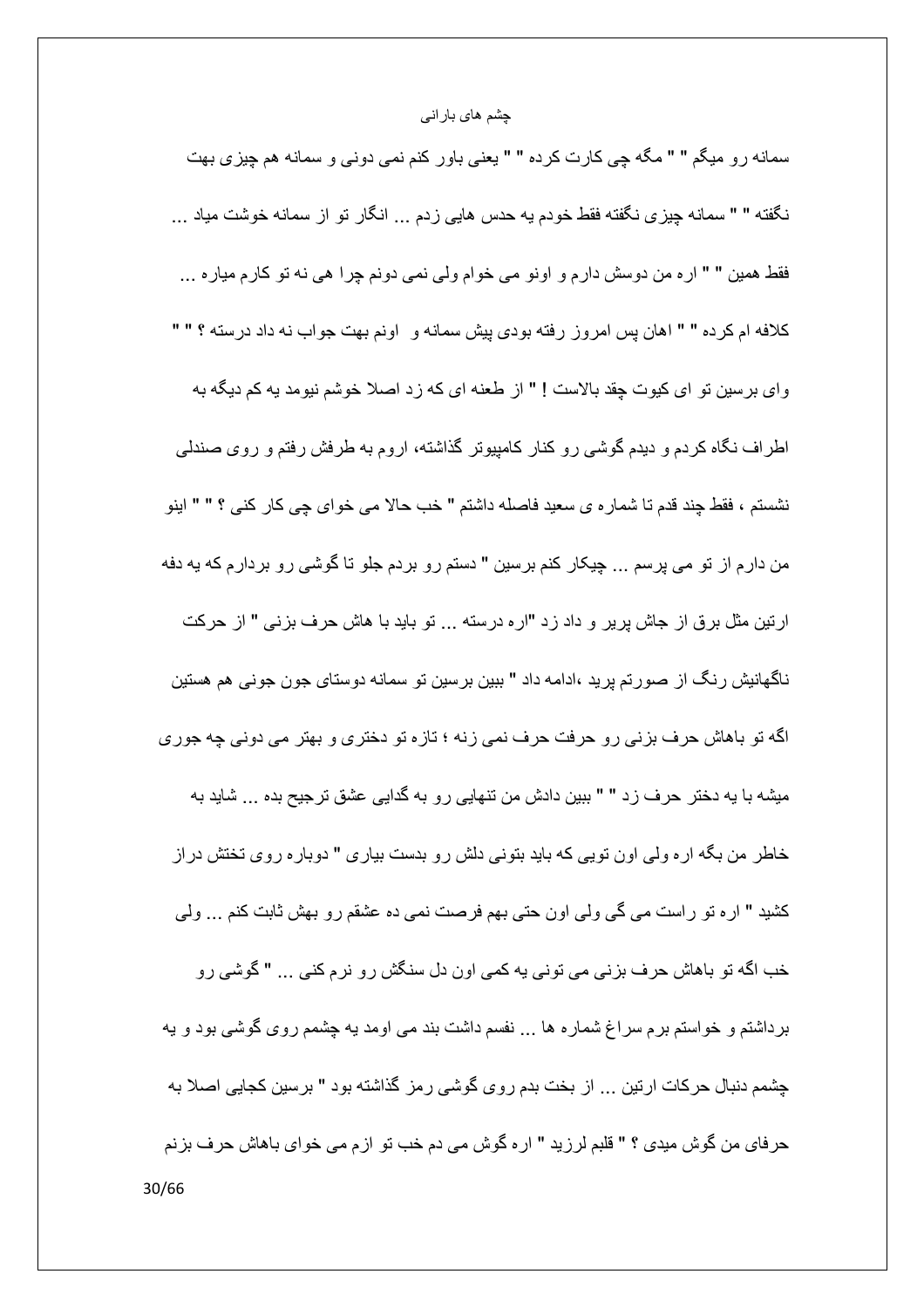و دلش رو بدست بیارم " از جاش بلند شد " یه ساعته دارم حرف می زنم فقط همینو فهمیدی ... پاشو برو بیرون " داشتم همه چیز رو خراب می کردم .میون سرو صدای اون فکر به دهنم رسید " باشه … باشه من يه روزي دعوتش مي كنم و باهاش حرف مي زنم و به قول خودت دلش رو " نر ۾ مي کنم و بعدا تو بيا و ديگه بقيه شو خو د داني " با گفتن اين جمله په لحظه بين ما سکوت برقرار شد . انگار تونسته بودم ارتین رو راضی کنم " ببینم واقعا حاظری این کارو بکنی ؟ مطمئن باشم " " خب چرا كه نه ... مگه من چندتا داداشي به اين خوبي دارم ... تازه از خداشم باشه خوشتیپی مثل تو گیرش بیاد " روی لب های اون لبخند نشست و توی دل من غم ... چرا اون راحت می تونه به همه بگه از کی خوشش میاد ولی من ؟؟؟ ... دلم می خواست منم همون جا قضیه ی سعید رو بهش می گفتم ولی من به سعید قول داده بودم . شاید باید به سعید فرصت می دادم تا خودش قضيه رو به ارتين بگه و خودشون با هم كنار بيان " داري به جي فكر ميكني ؟ " " به تو … ببینم اگه کسی بیدا بشه و منو همونجوری که تو سمانه رو دوست داری دوست داشته باشه چیکار می کنی ؟ " خب اگه بفهمم لیاقت تو رو داره حرفی ندارم ... تازه خوشحال هم میشم که تونستی به مرد زندگیت برسی … ولّی فکر نمی کنی واسه این حرفا یه کم زوده ؟" از اینکه می دیدم جواب ارتین مثبته داشتم بال در می اوردم سعید دوست ارتین بود و اونو به خوبی می شناخت ولِّي از سوال اخرش به كم خجالت كشيدم گونه هام سرخ شد و به رسم ادب سرم رو پايين انداختم " حالا نمي خواد خجالت بكشبي ... ياشو يه زنگي به سمانه بزن و باهاش حرف بزن " "چشم داداشي الان ميرم بهش زنگ مي زنم " " خب با گوشي من زنگ بزن ؟ " " نه خب اونوقت همه ي قضيه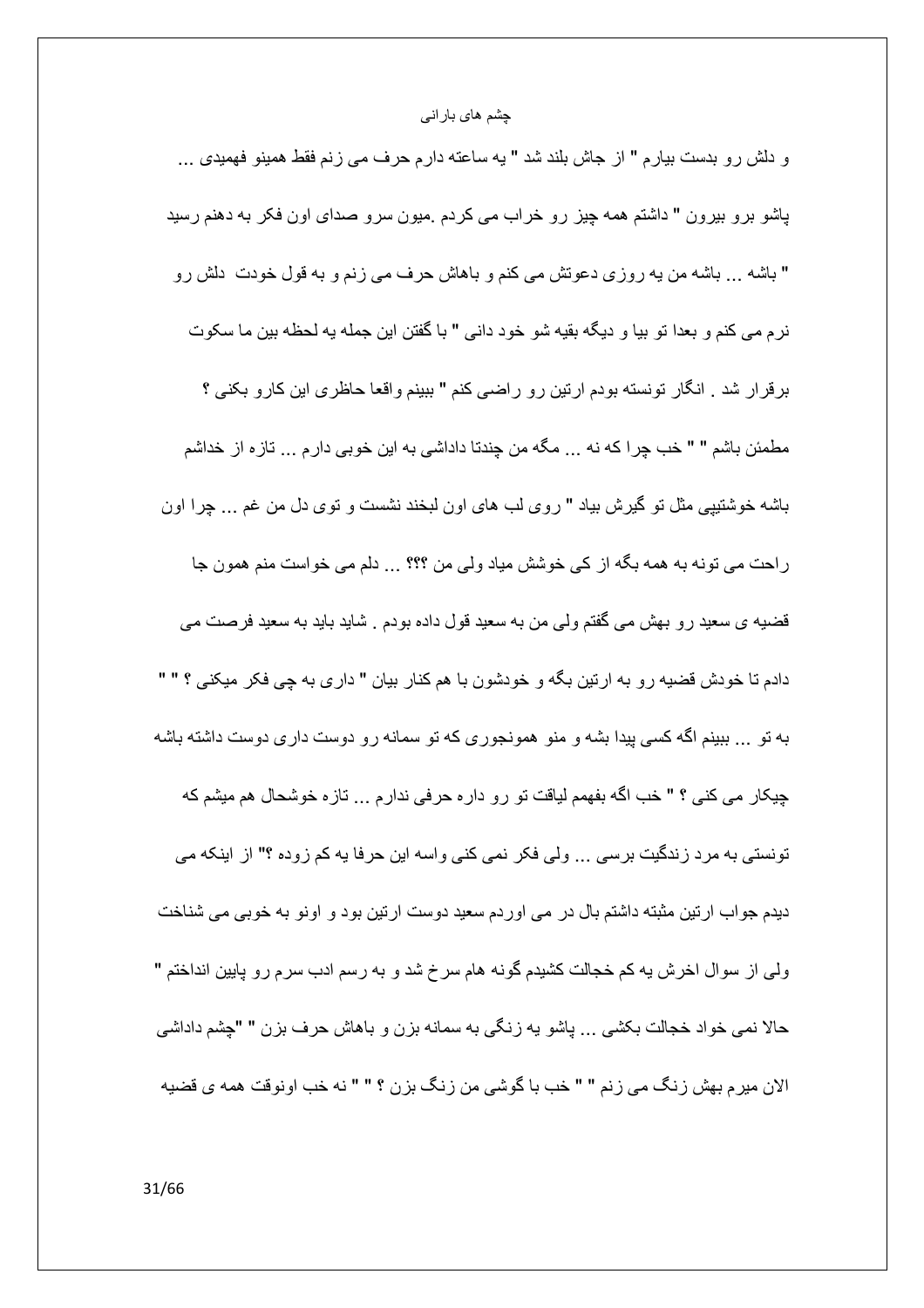لو میره . می فهمه " یه کمی فکر کرد و با لبخند حرفم رو تائید کرد " اره راست می گی … تو هم از اون شیطونایی ها " " شیطون که نو جیب چپمه ... من واسه داداشم هر کاری می کنم "

با سمانه تماس گرفتم و مثل همیشه شروع کردم به حرف زدن و نیم ساعت اول رو فقط به غیبت این و اون گذرونديم ولي حتي په بار محرف ارتين نيومد وسط ... " حالا اينا رو بيخيال ، مي دونستي خيلي دل سنگي اخه ناسلامتي دختر خاله اي ها " " جر ا مگه جي شده ؟ " " هيچي خانو م تا حالا چند بار اومدی خونه ی ما ؟ " یه جور ایی فکر کنم بو برده بود " ببین برسین خودت که می دونی اونقد سرم شلوغه كه نگو " " اره خانوم ؟ واسه ما هم ! نوچ حتما بايد يه روزي بياي پيش ما " "به خدا برسين نميشه ... اصلا تو چرا نميايي اينجا ؟ " " سمانه همين كه گفتم ، بايد حتما يه روزي بیاییی خونه ی ما ؛ دیگه حرف زیادی نباشه " خیلی بهش اصرار کردم تا اخر سر قبول کرد و قول داد يه روزي بياد خونه ي ما " خب چي شد " با تعجب ديدم ارتين پشت سرم ايستاده " اِ تو اينجا چيكار مي كني ؟ از كي تا اينجايي ؟ " " اينو بيخيال ، فقط بگو چي شد ؟ " "هيچي خب قرار شد يه روزي بياد اينجا " صداشو يه كم بالا برد " چي ؟ يه روزي ؟ خب چرا ازش نخواستي امروز بیاد اینجا " یه کم به قیافه اش نگاه کردم و سکوت کردم " خب توی کار خیر باید عجله كر د " " داداش جونم ... صبر ِ داشته باش ، بذار ِ خودش بياد توى تله " : اوكى ، من حرفى ندار م " اینو گفت و سرش رو پایین انداخت و راهی اتاقش شد . دلم شور می زد اگه سمانه قبول نمی کرد ؟ اگه بازم مي گفت نه ... مي دونستم سمانه خيلي لج بازه و حتي روي منم زمين مي اندازه ولي اگه قبول می کرد شرایط خوبی بیش می اومد نا سعید هم بنونه با ارتین حرف بزنه حتی میشد از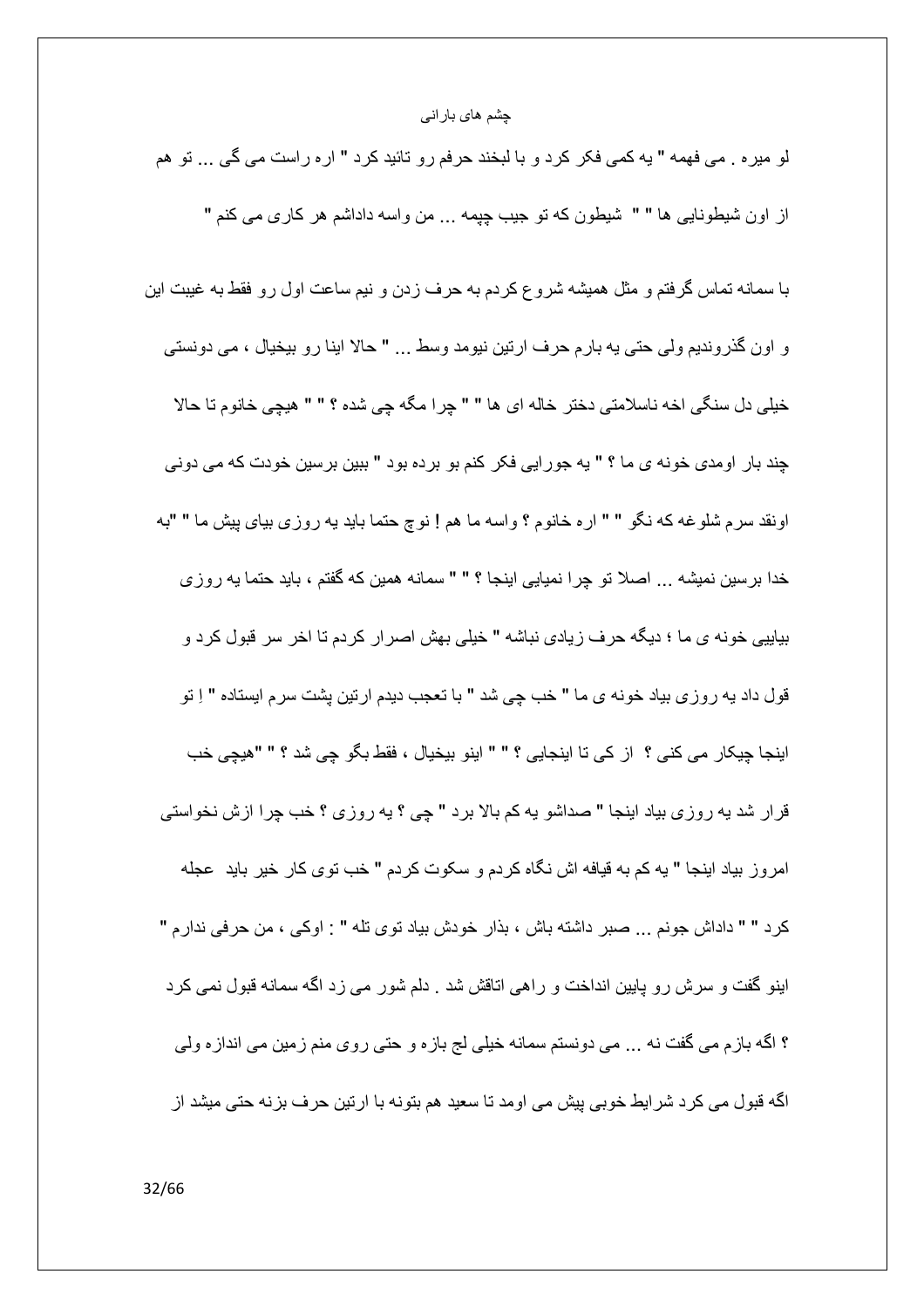طرق سمانه هم اين قضيه رو بهش گفت چون مي دونم الان خاطر سمانه پيشش خيلي عزيزه ولمي تا اون موقع چی به سر سعید می اومد ؟ فقط خدا می دونست ، می دونم همین الان داره از این غم زانو هاش خم می شه .. عشق یک واژه ی سه حرفیست ...

صبح بود و هواي نقريبا افتابي، ولي هنوزم زمستون بود . دو روز از اخريم ملاقاتم با سعيد توی خونه ی ما می گذشت همون روز که واسه پالتو اومده بود. تو این مدت نه خبری از سعید بود و نه سمانه زنگ زده بود دائم با خودم فکر می کردم شاید اون همه اتفاق فقط یک خواب بوده شایدم همه ی چیز به دست فراموشی سپرده شده با این وجود من هنوزم پنجره رو باز نکرده بودم تا بوي عطر سعيد توي اتاق بمونه تا حس كنم هر لحظه سعيد اينجاست . تنها كارم اين بود كه لب ينجره بشينم وبه اتاق ارتين خيره بشم تا شايد سعيد گذرش به اون اتاق بيفته ولمي انگار اين خونه هرگز دیگه روی سعید رو نمی بینه … نگاهم هر دم دنبال سایه ای بود که شاید سعید باشه ولمی تنها کسی که به اون اتاق رفت امد می کرد ارتین بود و بس ... هر چند دقیقه به بارم می اومد پیشم و سراغ سمانه رو می گرفت . دیگه اونقد به این اتاق رفت امد کرده بود که حتی به خودش زحمت نمي داد در بزنه منم واسم عادت شده بود هر چند دقيقه يكي وارد اتاق بشه يه چرخي بزنه و از اتاق بره بیرون ولی کاش اون یه نفر می دونست با هر بار نگاه کردن بهش همه ی تنم می لرزه چون منو یاد سعید می اندازه ... حتی دلم واسه عاطفه هم تنگ شده بود دیگه حتی اونم نبود تا بی هوا رو سر تنهایی هام خراب بشه و منو از این بمست زمان نجات بده ؛ اونم یه چند روزی رو رفته بود خونه ي خاله و من مونده بودم و اتاق و انتظار و تنهايي ... دفتر خاطراتمو برداشتم و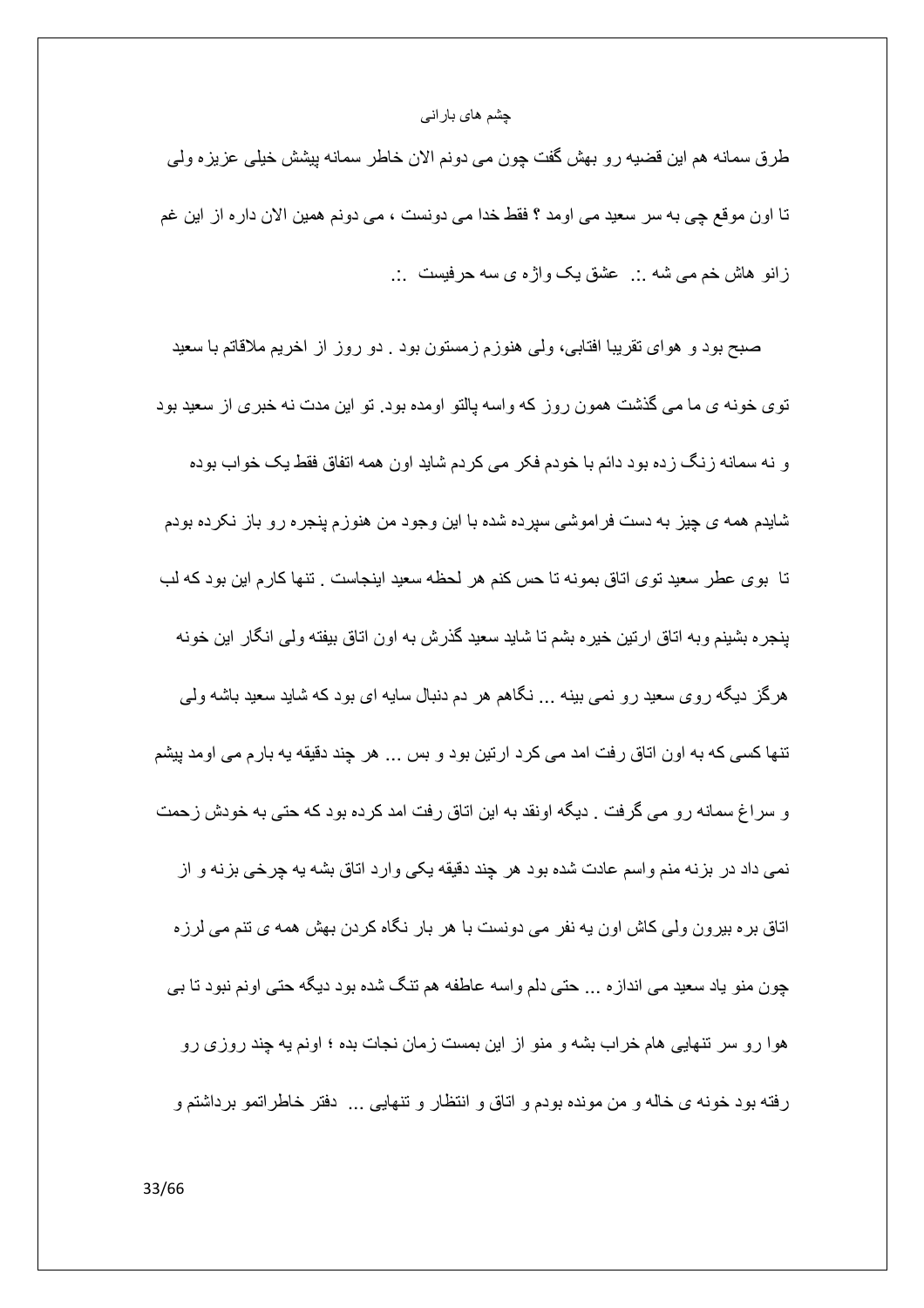شروع كردم به نوشتن . دلم گرفت ... ميون شب ... تموم شب \_ هجوم تو \_ بر قلب من امان ... امان رحمی بکن من بی کسم . این جمله ها رو که می نوشتم دلم اروم می گرفت ولی بازم یه مدت که می گذشت دلهره و دلشوره به قلبم هجوم می اورد انگار تنها چاره ی این درد من سعید بود و بس ... " چیه باز که نتها نشستی " یه لحظه خوشحال شدم و فکر کردم عاطفه است ولی بازم ارتین بود . اومد جلو و به دفترم خیره شد " اجازه است بخونم ؟ " توی چشماش نگاه کردم می خواست نشون بده خیلی ارومه و اصلا استرس نداره ولی من می دونستم ته دلش داره از دل شوره می میره . شروع کرد به زیر لب خوندن شعرم ... " به به ... نمی دونستم اینقد شاعر خوبی هستی ؛ فکر کنم دنبالش بری شاعر خوبی می شی ، شاعرم نشدی نویسنده حتما می شی " نمی دو نستم، نمی دو نست یا داشت خو دشو به نفهمی می ز د یعنی در ک این همه دلتنگیم و اسش سخت بود من كه تموم واژه هام داد مى زدن دلتنگ يكى هستم ، اخه چرا ازم نمى برسيد اون كيه ؟ ... " خب باشه بريم سر اصل مطلب " تو دلم يه لحظه غم پر زد " اصل مطلب ؟ " انگار اون فكرم رو خونده بود " خب اره نمي خواي چيزي بگي " نمي دونستم منظورش چيه خيلي حرف واسه گفتن داشتم ولَّـى نَمَّـى دونستم نـا گفتـه هام شامل اصـل مطلب اون هم ميشد يـا نـه ، توى چشماش زل زدم تـا بفهم چی توی سرش می گزده " اوکی فهمیدم ... امروزم خبری از سرکار خانوم ، سمانه نیست " به طرف پنجره چرخید و به طرفش رفت و خواست اونو باز کنه که بهو سرش داد زدم " چیکار به پنجره داری ؟ " برگشت و تموم اتاق رو از زیر نکاهش گذروند " می شه بگی چند روزه چی به سرت اومده ... به گوشه ي اتاق نشستي نه بيرون ميايي نه حرف مي زني نه مي خندي .... تو اون برسین سابق نیستی یه بلایی سرت اومده " بغض گلومو فشار می زد دلم می خواست سرش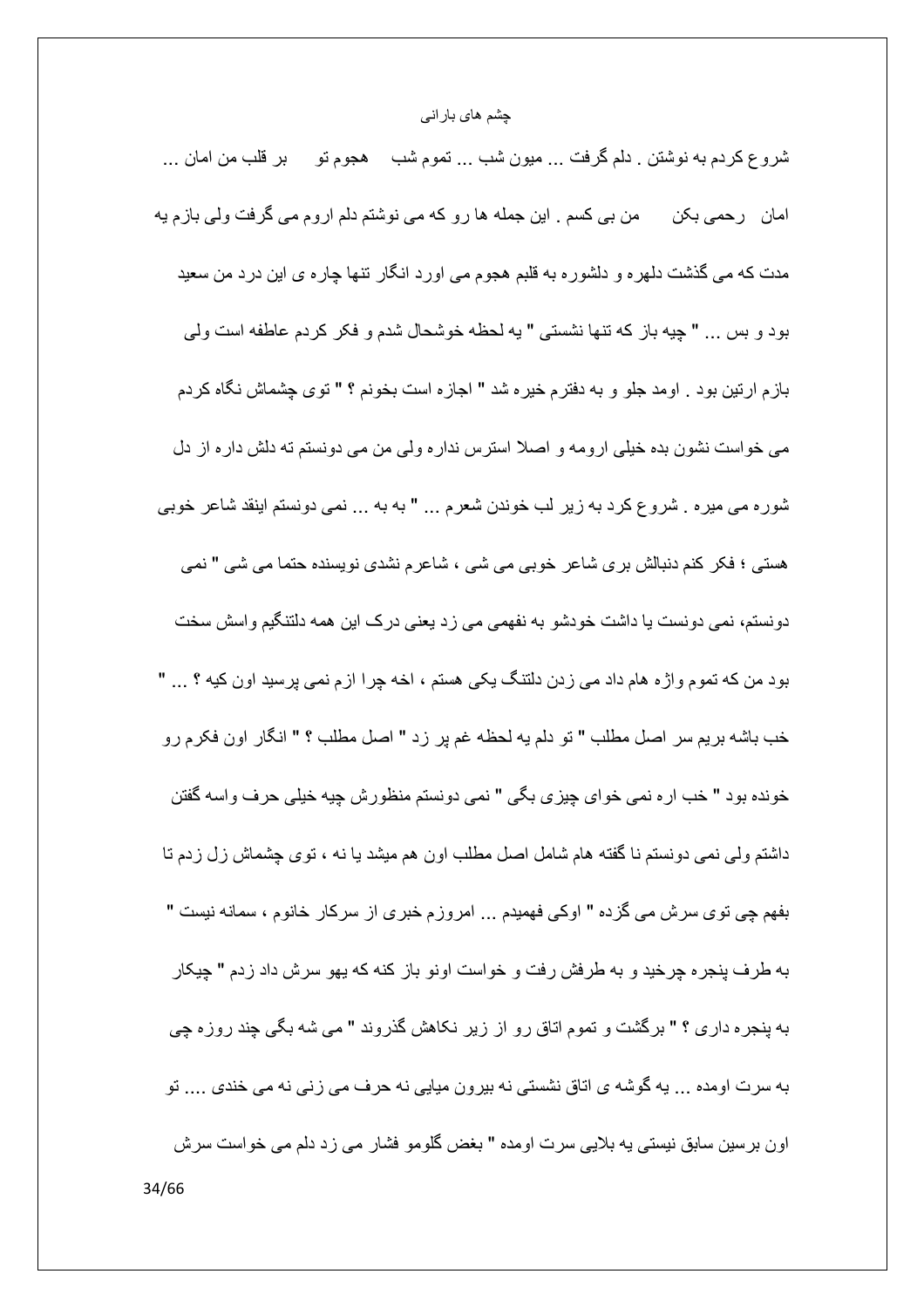داد می زدم " اره منم مثل تو عاشق شدم منم مثل تو دلم رو یکی برده منم دلم پیش یکی گیر کرده به خدا منم ادمم منم لازم دوست داشته باشم و دوستم داشته باشن " ولي ياد حرفاي سعيد كه مي افتادم روی حرفای دلم سرپوش گذاشتم و زورکی په لبخند تحویلش دادم . اگه حرف می زدم بغضم میشکست و دست دلم رو می شد " اره بخند ولی به خدا بشت این خنده ی نو هزار اشک پنهونه ... بخند ولي من با خنده ات خر نمي شم " يه چرخي زد و باز به پنجره خيره شد و اين بار ملتمسانه ادامه داد " اخه مگه من داداشت نیستم ، چرا داری از من پنهونش می کنی ؟ " می خواستم دلو به دریا بزنم ولی تکرار حرفای سعید توی ذهنم زمزه وار تکرار می شد " اگه می شه نذارين ارتين بفهمه ... مي ترسم در مورد من بد فكر كنه " صداى اشناى مادر كه منو صدا مى كر د اومد؛ مثل په فر شته تو اون لحظه ناجي من شد تا از اون بمبست خو دمو نجات بدم و از اون اتاق و ارتین دور بشم . به سرعت به طرف هال رفتم . مادر کنار تلفن ایستاده بود و گوشی تو دستش بود " بیا ، سمانه است " گوشی رو ازش گرفتم مادر دوباره رفت توی اشپزخونه " سلام سمانه " هنوز بغض گلوم اروم نشده بود " سلام برسین ... چیه داری گریه می کنی " " گریه نه ولَّى اونقد دلَّم گرفته كه دارم مي ميرم " " اِ خدا نكنه ... مگه چي شده؟ "" تو بيا اينجا تا واست تعريف كنم ... نمي شه يِشت تلفن حرف زد مي ترسم يكي بشنوه " " يعني تا اين حد اوضاعت خرابه " " گفتم كه دارم مى ميرم ... " " راستش زنگ زده بود تا بگم نمى يام ولى با اوضاعى كه تو داری حتما میام " " به خدا اگه به دادم نرسی خدا می دونه چی به سرم میاد ... فقط جون هرکی دوست داري زود بيا " " برسين الان كه كلَّى كار دارم ولَّى مي تونم واسه ساعت 3 بيام ، فقط نا اون موقع ديونه بازي در نياري " " نه ... كاري نمي كنم ولي قول بده بيايي " " باشه من حتما ميام 35/66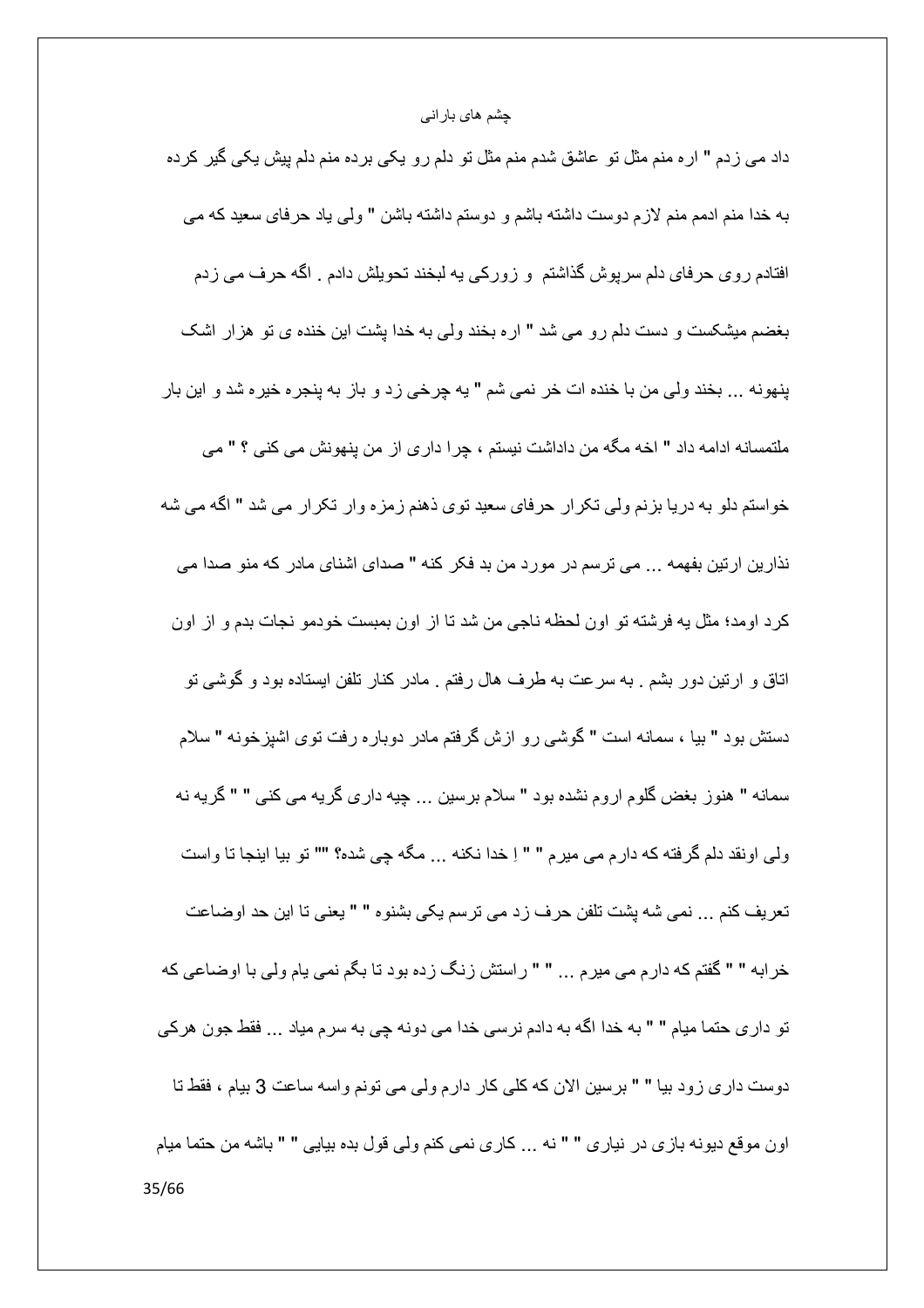...فعلا كاري نداري ؟ " با سمانه خدافظي كردم و قرار شد ساعت 3 بياد خونه ي ما ، يه ابي به سر و صورتم زدم و دوباره رفتم توى اتاقم . وارد اتاق شدم و ديدم ارتين ينجره رو باز كرده و روی تختم در از کشیده ؛ از اینکه می دیدم یکی اینجوری توی اتاق من حکمرانی می کنه اعصابم به مي ريخت " ميشه تا وقتي اينجايي اينقد به وسايلم دست نز ني ! " جوابم رو نداد و با اين كار حرصم رو در می اورد ، دلم می خواست تلاقی می کردم و قرار سمانه رو بهش نمی گفتم تا حالش جا می اومد ولی نموم امید من سمانه بود اگه می نونسنم دست این دوتا رو نو دست هم بزارم خیلی راحت هم می شد قضیه ی سعید رو بهش بگم شاید حتی خود سمانه هم بتونه یه کاری واسم انجام بده. با صدایی که از ته چاه در ً می اومد گفتم " قضیه ی سمانه هم حل شد " مثل خر گوش از جاش بر بد و مثل ابنکه بر ق سه فاز به بدنش و صل کر ده باشن و سط اتاق سبخ ابستاد " بگو جون ارتین " بی تفاوت و خیلی اروم به طرف پنجره رفتم و اونو بستم <sub>.</sub> ارتین همون جوری هاج واج منو نگاه می کرد از اینکه حرصش می دادم لذت می بردم " برسین واقعا قبول کرد ؟ " با خونسردي توي چشماي از حدقه در اومده اش نگاه كردم " نخيرم ... قبول كرد امروز بياد خونه ى ما " " اهان پس امروز مياد ... ساعت چند؟ " " قراره ساعت 3 بياد پيش من ... " " خب چیکار کنیم نقشه ات چیه " سوالش غیره منتظره نبود با این وجود دوست داشتم یه کم عذابش بدم " خب نا اومد نو من دستاشو می گیرم و نو از بشت با به جماق می زنی نو سرش و بیهوشش می كني و بعد هم زودي زنگ مي زنيم يه عاقد بياد و تا بيهوشه خطبه عقد رو مي خونه و ... " با صدابی بلند فریاد زد " میشه بس کنی " و بعد صداشو اورد پایین و ادامه داد " برسین این قضیه خيلبي واسم حياتيه و تو اخرين اميد منبي " توى دلم نجوا كردم من اميد تو ام اما تو ... اميد رو از 36/66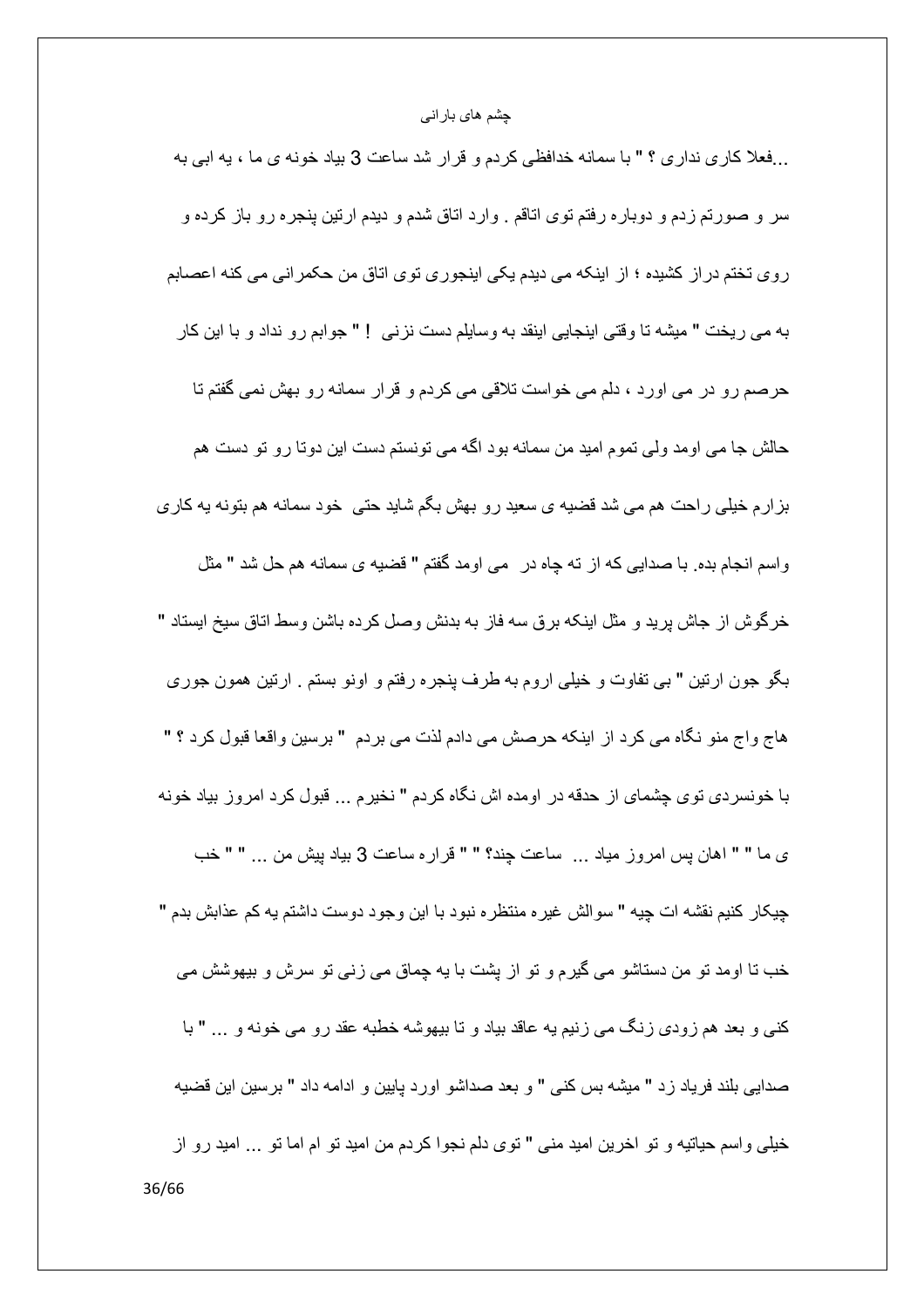دلم پر زدی …" باشه داداشی .. میارمش تو اناق و باهاش حرف میزنم … بعدا تو هم سر زده وارد اتاق می شی و اونجاست که دیگه خودت می دونی چی کار کنی ؛ فقط اگه بفهمه اینا همه اش یه نقشه بوده مطمئن باش دوستیمون بهم می خوره و اگه دوستیمون بهم بخوره اونوقت من می دونم و نو ... " ارتين متفكر انه به من نگاه كرد . انگار خودشم داشت به فكر ايي مي كرد و جايي ديگه فكرش مشغول بود شايدم از همين حالا رفته تو كف نقشش " خب نقشه ات حرف نداره ... ولَّـى من از كجا بايد بدونم كـي بيام و اصـلا موقع اومدن من هست يا نه ... تازه اونجوري كه من شما دونـا رو مـي شناسم فك كنم نـا يـه ساعت اول فقط غيبت اينو و اونو بكنيي و شايد بـعدا اگـه دلتون خواست يه كمي در مورد من حرف بزنيد " " نمي دونم ارتين ... مي توني لب پنجره منتظر باشي و من ميام لب پنجره و بهت علامت مي دم ... " " ولي نه اين فكر جالبي نيست شايد سمانه بياد لب ينجره و منو ببينه ... اصلا كي حوصله داره دو ساعت لب ينجره الاف باشه اون به خاطره به اشاره " به كمي دور خودش چرخيد " اره درسته ... من موبايلم رو مي دم دستت و هر وقت وقتش شد به تک بزن تا من بیام " همه اش ارزوم بود اون موبایل دستم باشه تا شماره سعید رو بدست بیارم ولمی چه فایده وقتبی روش رمزگذاشته بود " خب این از موبایل تو …. ولمی من به کجا زنگ بزنم ، باید یه موبایل دیگه هم اینجا باشه . نظرت چیه که اون دوستت ، اقا سعید رو می گم اونم صدا كن نا هم از موبايلش استفاده كنى و هم اينكه اگه اينجا باشه كمكت كنه نا خداى نكر ده قضیه لو نره " دور تا دور اتاق رو ورانداز کرد و به ارومی روی تخت نشست " می گم تو هم زرنگی ہااا " لحنش فرق کرد ، شاید نباید اسمی از سعید می بردم و شایدم تا حالا یه چیزایی رو فهمیده و به روی خودش نمیاره " من واسه خودت می گم ... اگه سعید اینجا باشه واسه خودت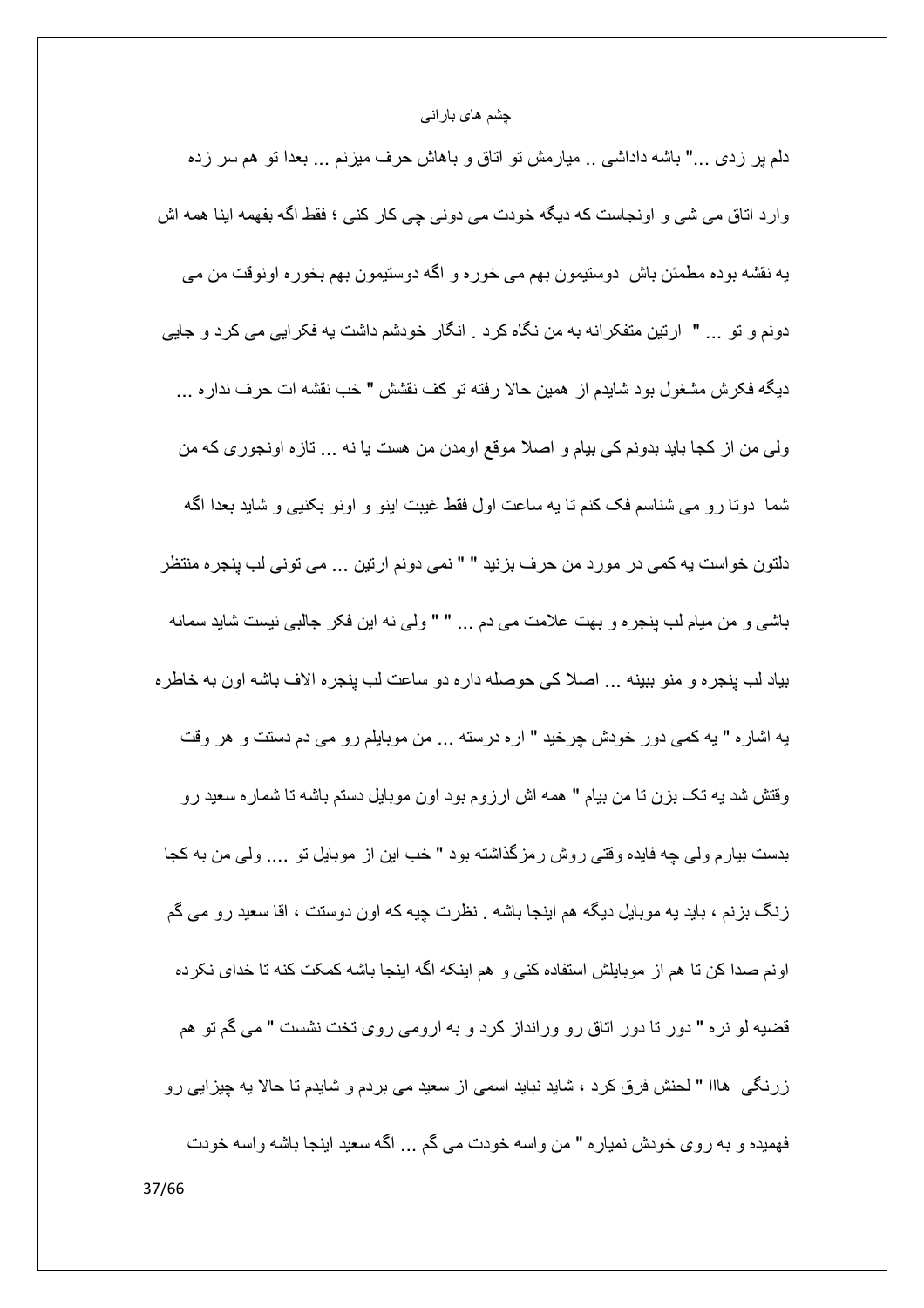بهتره … مي ترسم خراب كني و اين وسط ابروي منم ببري" " نه بابا من سعيد رو نمي گم … من دو روزه دارم به این موضوع فکر می کنم ولی نتونستم به خوبی تو نقشه بکشم .... با شه من سعیدم خبر می کنم می مونه پذیرایی که من می رم بیرون تا یه چیزایی بخرم " روی یه تیکه کاغذ شمار ه ی سعید ر و نوشت و دو دستی تقدیمم کرد اونقد خوشحال بودم که تو همون نگاه اول حفظش كردم " فقط ارتين همه چيز بايد طبيعي باشه تا سمانه شک نکنه " ارتين يه نيم نگاهي به من كرد و بدون سر و صدا از اتاق رفت بیرون ...

زنگ در دوباره به صدا در اومد ولّی قدرت بلند شدن و رو نداشتم تا برم و در رو باز کنم . مادر از اشپزخانه خارج شد و در حالي كه غر غر مي كرد به طرف ايفن رفت " كيه ؟ " يه چند ثانيه ساكت شد و اين بار با لبخند گفت " سلام سمانه .... اره اينجاست بيا تو " و بعد در حالي كه به طرف اشپزخانه رفت رو كرد به من و گفت " وا بازم كه نشستى پاشو ديگه سمانه است " از جا بریدم و به طرف در رفتم . دلشوره ی عجیبی داشتم نمی دونستم برداشت سمانه از حرفایی که قرار بود بهش بزنم چی بود .... وارد حیاط شدم . چهره ی سمانه در حالی که داشت به اطراف نگاه می کرد پیدا شد "، انگار داشت دنبال چیز خاصی نیست شایدم ته دلحش حدس زده بود که اینا همه اش بر نامه ر پز ی شده است . به اتاق ار تین نگاه کر دم دو سایه از پشت بر ده بیدا بودن که مطمئن بودم یکی ارتین و اون یکی هم سعیده … وجود سعید بهم دلگرمی می داد حتی وقتی نمی دیدمش ولی دلم حس می کرد این اطرافه ... به سمانه رسیدیم و روبوسی کردیم . گوشه ی پرده كنار رفت و چهره ي سعيد بيدا شد دلم يهو به تيش افتاد و سمانه رو بغل كردم " باشه خودتو لوس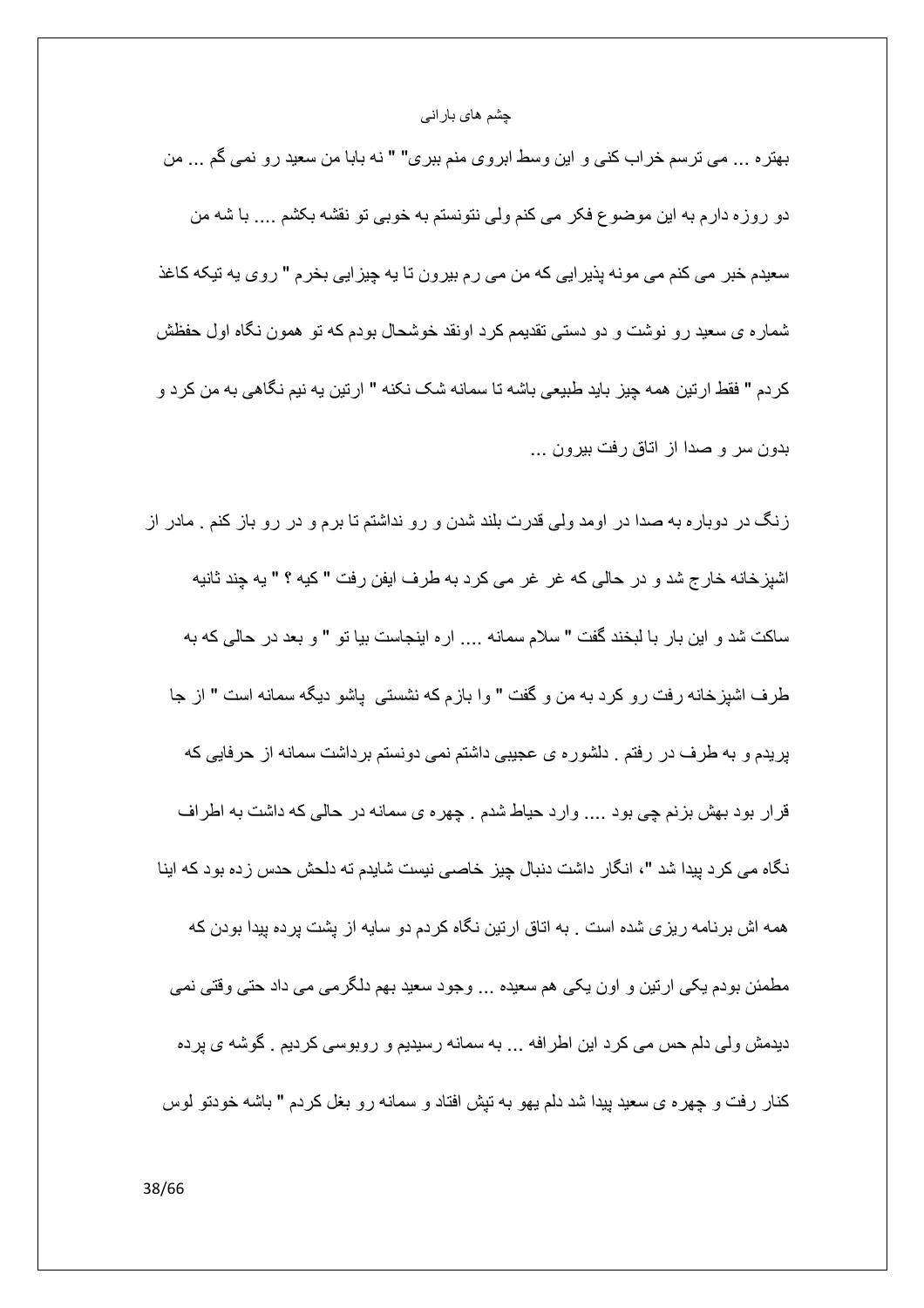نكن حالا بريم تو بعا تعريف كن ببينم چي شده " با سمانه از عرض حياط رد شديم . وقتي فكر مي کر دم سعید به من نگاه می که تنم می لر ز د مثل کو دکی شده بو دم که کفش هاشو ۖ لنگه به لنگه پوشیده و دائم می لنگه ... وارد هال شدیم و مادر به سرعت به طرفمون اومد " سلام خاله " " سلام سمانه چطوري.... چه عجب يادي از ماكردي ؟ " "والا چي بگم خاله ... اينقد سرم شلوغه كه اصلا فرصت نشده بيام پيشتون " " مامان اينا چطورن ؟ " "خوب بودن ، سلام داشتن خدمتتون " هر دو چند ثانیه ای ساکت شدن و همدیگه رو وارسی کردن … " بشین سمانه دیگه راحت باش " "ميگم خاله خوب مي وندين ها ... حداقل نسبت به مادرم كه خيلي جوون ترين " سمانه مي دونست که مادرم دختر بزرگ خونواده بود و همیشه سر زیبا بودن و خوب موندن با مادر سمانه دعوا داشتم و سمانه با این کارش داشت دل مادرم رو بدست می اورد . مادرم لبخندی زد و به طرف اشیزخانه رفت " سمانه از الان نا یه هفته دیگه مادرم هی جلو اینه میره و به خودنش نگا مي كنه و مي گه سمانه راست مي گفت ، من خوب موندم " سمانهلبخند شيطنت اميز ي ز د و زير لب گفت " خيالت راحت تو هم خوب موندي ...." و بعد هر دو زديم زير خنده ... ببينم برسين مي شه بريم يه جاى خلوت ... مى خوام لباسامو عوض كنم " " اره بيا بريم اتاق من " با هم به طرف اتاق رفتیم . پرده رو کنار زدم ، اونطرفتر اتاق ارتین پیدا شد به کلی فراموش کرده بودم که چرا سمانه ابنجاست ... سمانه روی تخت نشسته بود و داشت مانتو شو در می اورد " راستی برسین صبح جِرا ابنجوري بودي .... احساس مي كنم به اتفاقي برات افتاده ... فبافه ات نشون مي ده به جند روزيه بهت خوش نگذشته .. " تازه يادم افتاد كه چه دردي توي سينه ام بود و سمانه داشت نمک می زد و خودش هم خبر نداشت " راستش سمانه توی زندگیم یه مشکل پیش اومده ... یه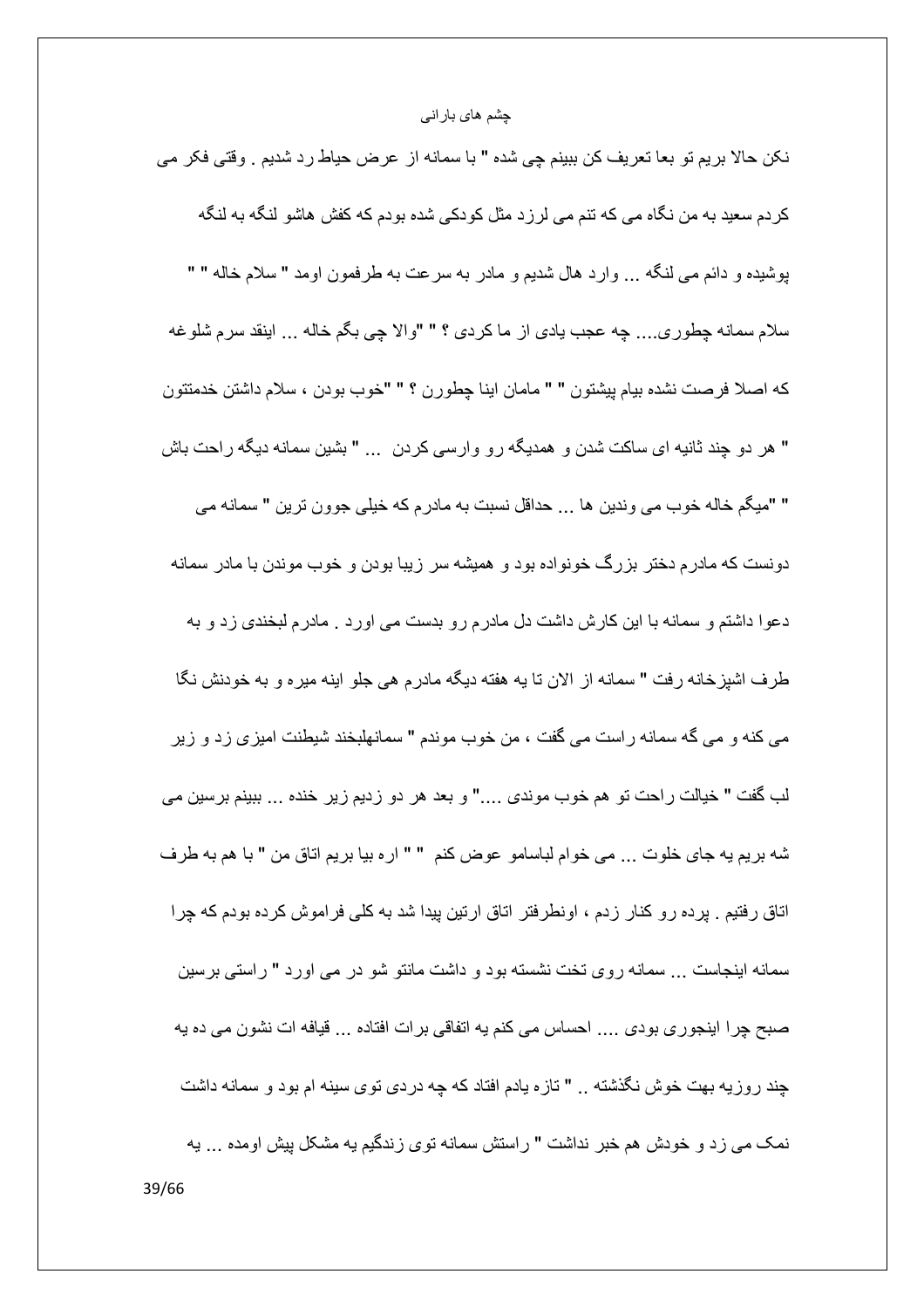مشکل بزرگ … " و اشکام اروم روی گونه ام لغزیدن ، با صدایی بغض کرده ادامه دادم "نمی دونم چیکار کنم ... به خدا دارم می میرم " به طرفش رفتم ، سرم روی شونه اش گذاشتم و اونم اروم مو هامو نوازش مي كرد " چي شده، چي به سرت اومده " نفسم در نمي اومد ، دوست داشتم گر په کنم ، فقط با گر په بود که اروم می شدم ، سمانه حرف نمی زد انگار اونم می دونست خللی وقته ابن بغض نه گلوم جا خوش كرده ، بهم فرصت داد نا اروم شدم " خب حالا بگو چي شده ... اشكاتم ياك كن فكر نكنم جِيزي توي دنيا باشه كه لياقته اشكاتو داشته باشه " " سمانه يادته اون شب نوی عروسی داشتیم قدم میزدیم … بعد ارتین با دوستش سعید اومد طرف من … ارتین اومد پیش تو و دوستش سعید اونجا موند و ما دوتایی توی باغ قدم زدیم " سمانه لبخند موزیانه ای روی لبش نشست ، انگار همه ي ماجرا رو حدس زده بود " خب ما قدم زديم و حرف زديم ولي اون يهو ازم خواست ... " ته دلم داشت دلشوره سرازیر می شد . نبضم سریعتر می زد ، انگار اون حادثه داشت دوباره تکر ار می شد و احساس می کردم توی باغ کنار سعیدم . سمانه مثل قطار سوت كشيد " اهان پس اقا سعيد به شما علاقه مندن ... بابا ديگه مبارك باشه ... اقا نيست؟ كه هست ... سر به زیر ، مودب ، جنتلمن و از همه مهمتر پولدار … " از اینکه همه چیز توی نگاه اون اونقد ساده بود داشتم حرص می خوردم و ته دلم می گفتم ای کاش همه چیز به همین سادگی بود " خب نه سمانه ... اینجوریا هم که تو فکر می کنی نیست " سمانه ایستاد و با چشمای از حدقه در اومده اش پرسید " نکنه تو ازش خوشت نمیاد " " چی داری میگی منم دوسش دارم ولی یه مشکلی هست " " چه مشکلی هم تو اونو می خوای هم اون تو رو ... دیگه چه مرگته ؟ " اروم و زیر لبی گفتم " ارتين " با صداي بلند پرسيد " ارتين ؟ به اون چه ربطي دار ه " سعيد دوسته ارتينه ... مي ترسم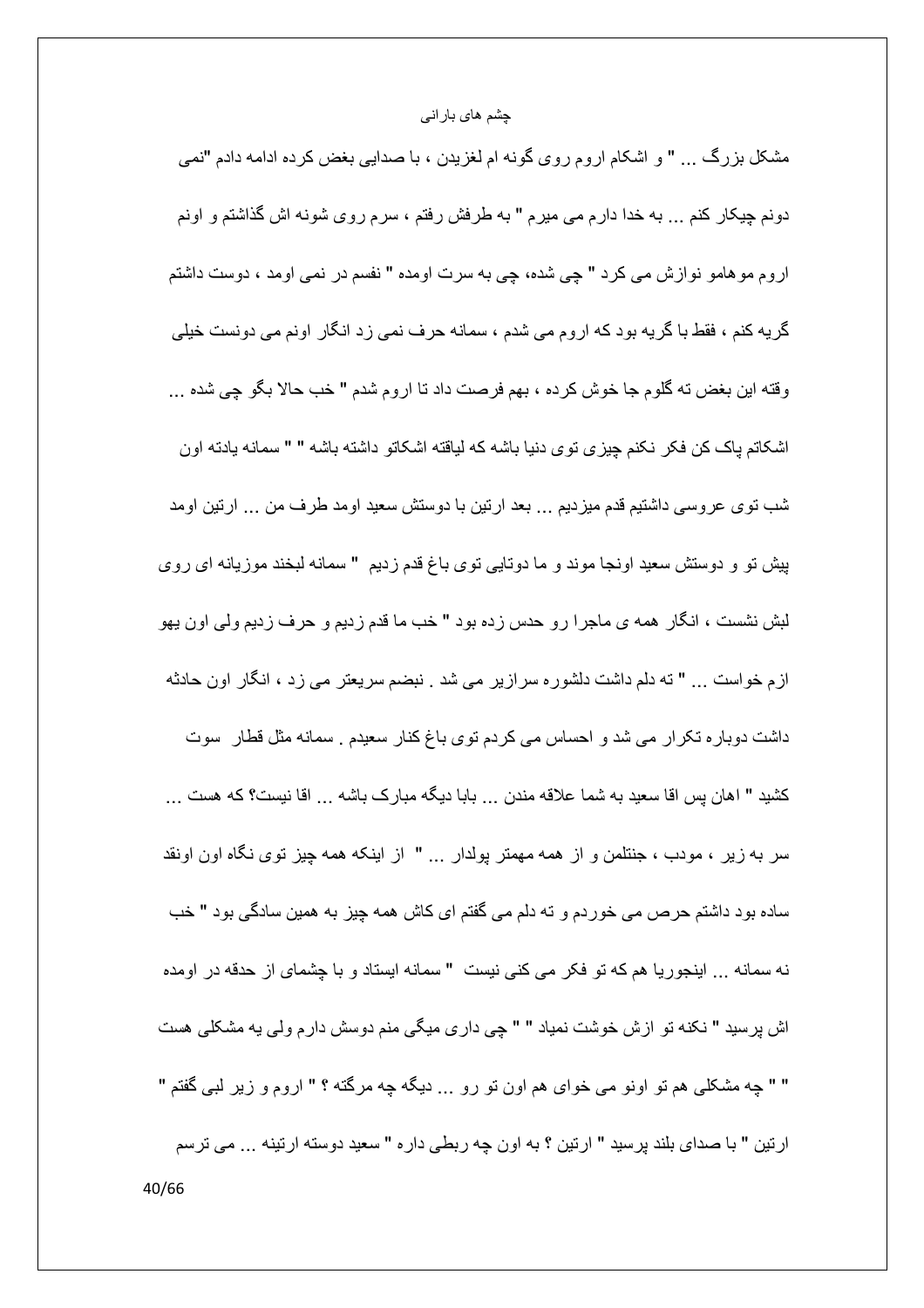بینشون مشکلی پیش بیاد ... می ترسم ارتین فکر کنه سعید بهش خیانت کرده " سمانه با صدای بلند فرياد زد " چه خيانتي ؟ مگه شماها چي كار كردين ؟ ... اصلا تا حالا بهش گفتي يا نه ؟ " " نه سعید ازم خواسته فعلا چیزی بهش نگم " نفس راحتی کشید " اهان ... پس از کجا می دونیین ناراحت می شه و خون و خونریزی به راه می اندازه ... ارتین هم ادم فهمیده ایه ...بابا ناسلامتی تحصيل كرده است و سعيد رو هم كه خوب مي شناسه " حرفاش بهم دلخوشي مي داد ولي من ارتین رو بهتر میشناختم . اونقد روی من حساس بود که حتما به کاری می کرد " اصلا می خوای همین امروز بهش بگیم " " نه سمانه فعلا باید صبر کنیم ، باید ببینم سعید چی می گه شاید ... " صدای جرینگ جرینگ اس ام اس وسط حرفام پرید ، گوشی ارتین بود ، تازه یادم افتاد که امروز قرار بود در مورد ارتين حرف بزنيم " خب حالا بگزيرم ... ببينيم اقا سعيد جه فكر ي مي كنه " " نمي دونم هر جور راحتي ... ولي اگه از من كمكي بر مياد بهم بگو ... " "باشه .. راستي خودت جي کار مي کني ، مي گفتي از ِ خار ج دلز ده شدي ... نميخو اي اينجا از دو اج کني " " ديونه فکر می کنی همه مثل خودت خوش شانسن ... حالا کی میاد ما رو بگیره " می دونستم می خواست طفره بره ولَّمي نذاشتم ، اخم هامو تو هم كردم " اصلاً شوخي ندارم … فرض كن يكي باشه تو تا پای جون بخواد ، حاظری باهاش ازدواج کنی " اخم هاش نو هم رفت " حالا می نونم بپرسم این عاشق دلباخته كيه ؟ " انگار همه جِبز داشت خراب مي شد " خب اين يه فرضه مي گم شايد يكي بيدا شه ... "خنده اى سر داد و با صدالى بلند گفت " تو واقعا ديونه اى ... " بلند شد و به طرف در رفت ، در رو باز کرد و به اطراف نگاه کرد ، انگار می ترسید کسی پشت در باشه "ببین برسین شاید خیلی زرنگ باشی ولی از من زرنگ تر نیستی ... می دونم ارتین ازت خواسته که با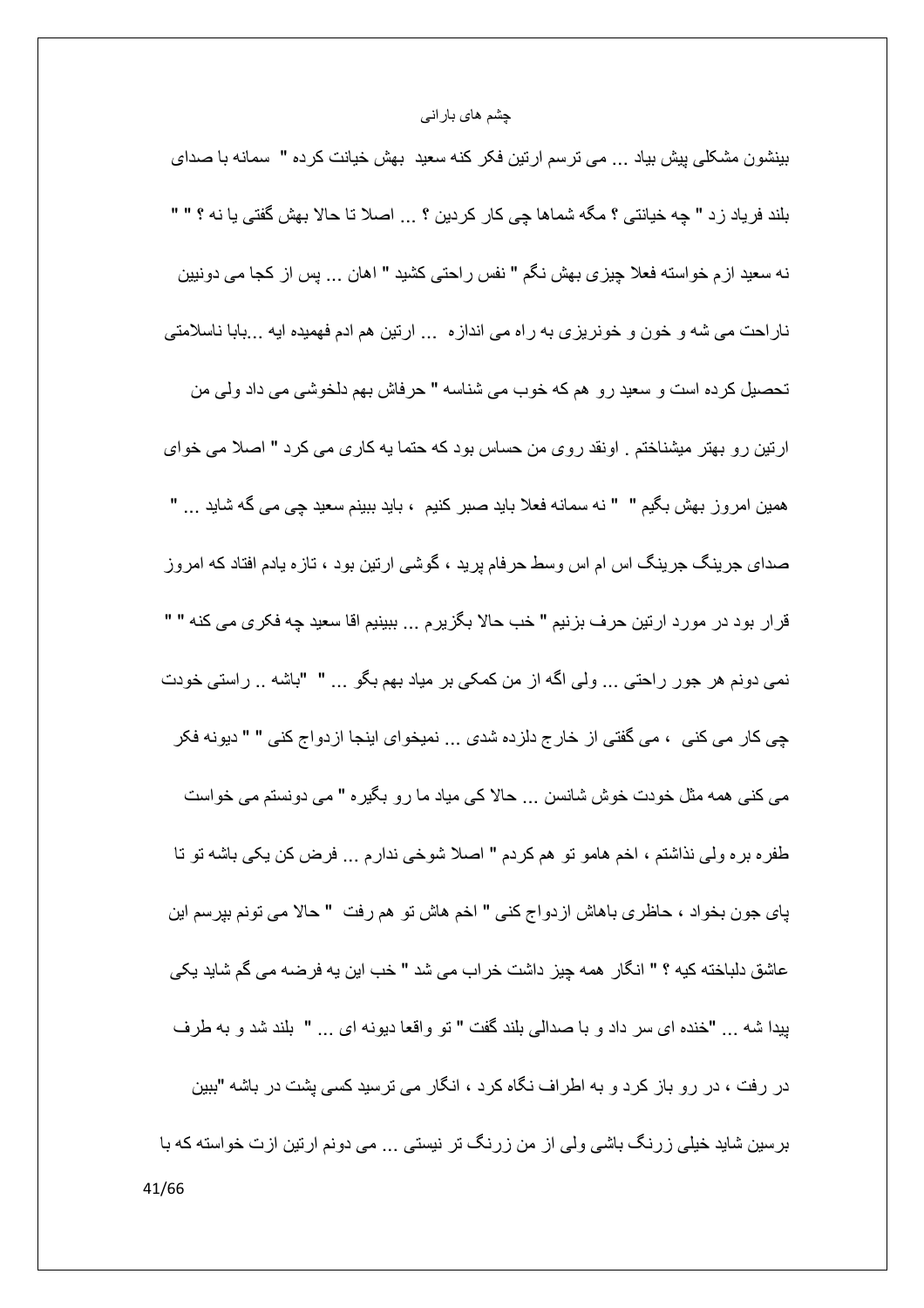من حرف بزنی و دلم رو بدست بیاری ولی خودت که منو میشناسی و اخلاقم رو هم خوب می دوني " راستش ارتين ازم نخواست و من دواطلبانه اين كار كردم ... " اريتن هم يسر خوبيه به قول خودت اقاست ، سر به زیره و تحصیل کرده است … و از همه مهمتر اهل خونه و خونواده است و ادم پایبندی ، تا حالا با هیچ دختر هم رابطه نداشته .... و منم موندم تو چرا اینقد نه تو کار این بیچاره میاری ؟ اون که همه ی شرایط رو داره ... " لبخندی روی لبش نشست که به سختی می خواست اونو ينهون كنه . با حالتي شرمناك گفت " منم مي دونم يسر خوبيه " با خنده گفتم " يس ديگه جه مركَّنه ؟ " حالا ديگه اونم مي خنديد " مي خوام يه كم عذابش بدم نا وقتي بهم رسيد قدرم رو بدونه ... می خوام فکر نکنه اسون بدست میام ... خودت که می دونی هر چیزی که اسون بدست بیاد اسون هم از دست می ره ... " " دیگه ازت دلسرد شده بود و می خواست قیدت رو بزنه و بي خيالت بشه ... خدا رو شكر من به دادت رسيدم ... حالا هم نمي خواد واسه داداش ما اينقد ناز و کرشمه بیایی ... فهمیدی زن داداش ... " " زن داداش خودتی و هفت جد و ابادت ... هنوز كه نه به داره و نه به باره ... " " از خداتم باشه ... " يه كم نگاش كردم تا حالا اون اينقد ذوق کرده و زیبا ندیده بودم ، همیشه ارزو داشتم سمانه خواهرم باشه و همیشه پیشم باشه از اینکه می دیم این حادثه دار ه حادث میشه بی دلیل خنده ام می گرفت " خب نقشه اینه که من میرم و ارتین میاد اینجا ... خودت که پسرا رو می شناسی ، پس یه جوری بهش بله بگو که غش نکنه ؛ اینم بگم دائم تاكيد مي كني به خاطر برسين ... اوكي ؟ " برسين سخته واسه بله بگم .. من تا حالا همه اش گفتم نه و نه و نه " " اخه ي چقدرم خجالتي ... نمي خواد الان بله رو بگي؛ بهش بگو فكر مي كنم و بعدا بواش بواش بله رو بگو … اصلا بگو به مدت با هم مي مونيم تا با اخلاق هم اشنا بشيم 42/66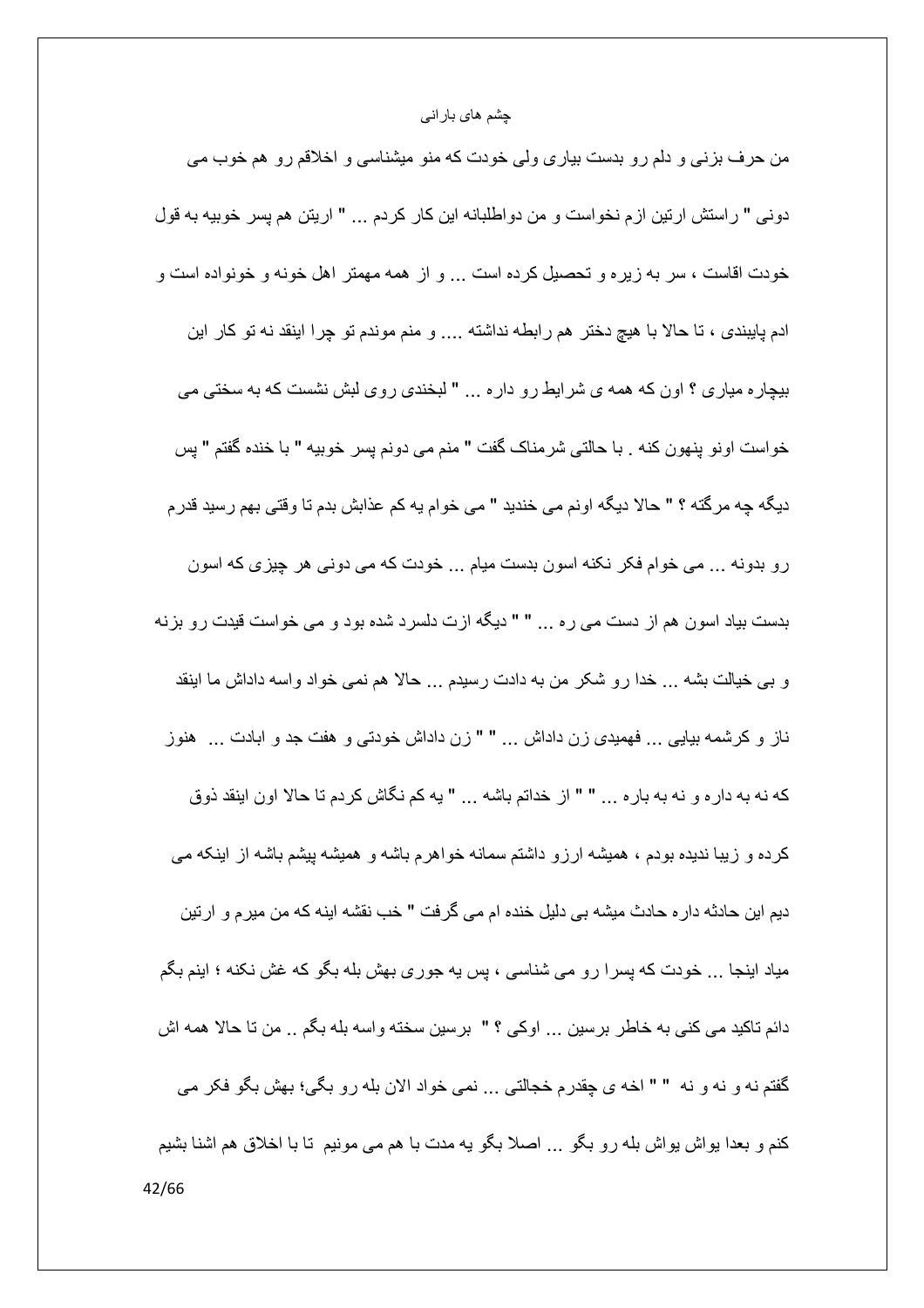... یا هرچیزی دیگه ای که خودت می دونی ... " گوشی رو برداشتم و یه تک به شماره ی سعید زدم " خب سمانه من دارم می رم … پادت نره دائم تاکید می کنی فقط به خاطر برسین … راستی واسه شام هم اينجا مهموني " به طرف در رفتم " ببين برسين نمي تونم واسه شام بمونم " جوابش رو ندادم و از اتاق امدم بیرون . احساس به نوع رهایی می کردم رهایی از حرفایی که تو دلم تلنبار شده بودن و بايد با يكي در ميون مي ذاشتم ... " چي شد ؟ چيكار كردي ؟ " " اِ ... چِنّه ! ترسيدم " ارتين بود كه بهو پيداش شده بود " نترس فقط بگو چي شد و چي كار كردي ؟ " " هيچي بابا ، فهميد همه اش نقشه بوده ...الانم توى اتاقه " با تعجب پرسيد " فهميد ؟ يعني همه چي لو رفت ؟ حالا چي کار کنم ؟" " مي خواي چيکار کني ... برو باهاش حرف بزن ديگه ، من کلي باهاش حرف ز دم و كلي از ت تعر ف كر دم تو ر فتي او نجا ابر مو نبر ي ها ؟؟؟ " " مگه نمي گي همه جي لو گرفته برم اونجا چي كار اخه " " ارتين فقط برو اونجا و حرفاي دلتو بهش بزن " ارتين به سرعت دور شد و من موندم مسیر تکراری هال و قدم های سستم … . به طرف هال رفتم ، تنها چیزی که انتظار دیدنش رو نداشتم سعید بود . یه هو قلبم لرزید و بیهوا نبضم زدنم سریع شد مثل همیشه اروم و سر به زیر روی مبل نشسته بودو پای راستش رو روی پای چپش گذاشته بود و توی سکوت یک فکر غرق شده بود صورتش مثل همیشه جذاب و گیرا بود ولمی چشماش هاله ای قر مز ِ رنگی گرفته بود مثل کسی که ساعت ها بیداری کشیده باشه … فرصتی رو که چند روزه منتظرش بود حالا مهیا شده بود ، دلم بر از گلایه بود که می خواستم به سعید بگم ولی وقتی حال و روز اون رو دیدم همه ی گلایه هامو فراموش کردم ... دلسرد شدم نمی دونستم برگردم یا برم بِيتْش … سرش رو بالا اورد " اِ … سلام برسين خانوم " و به رسم ادب از جاش بلند شد . چشم 43/66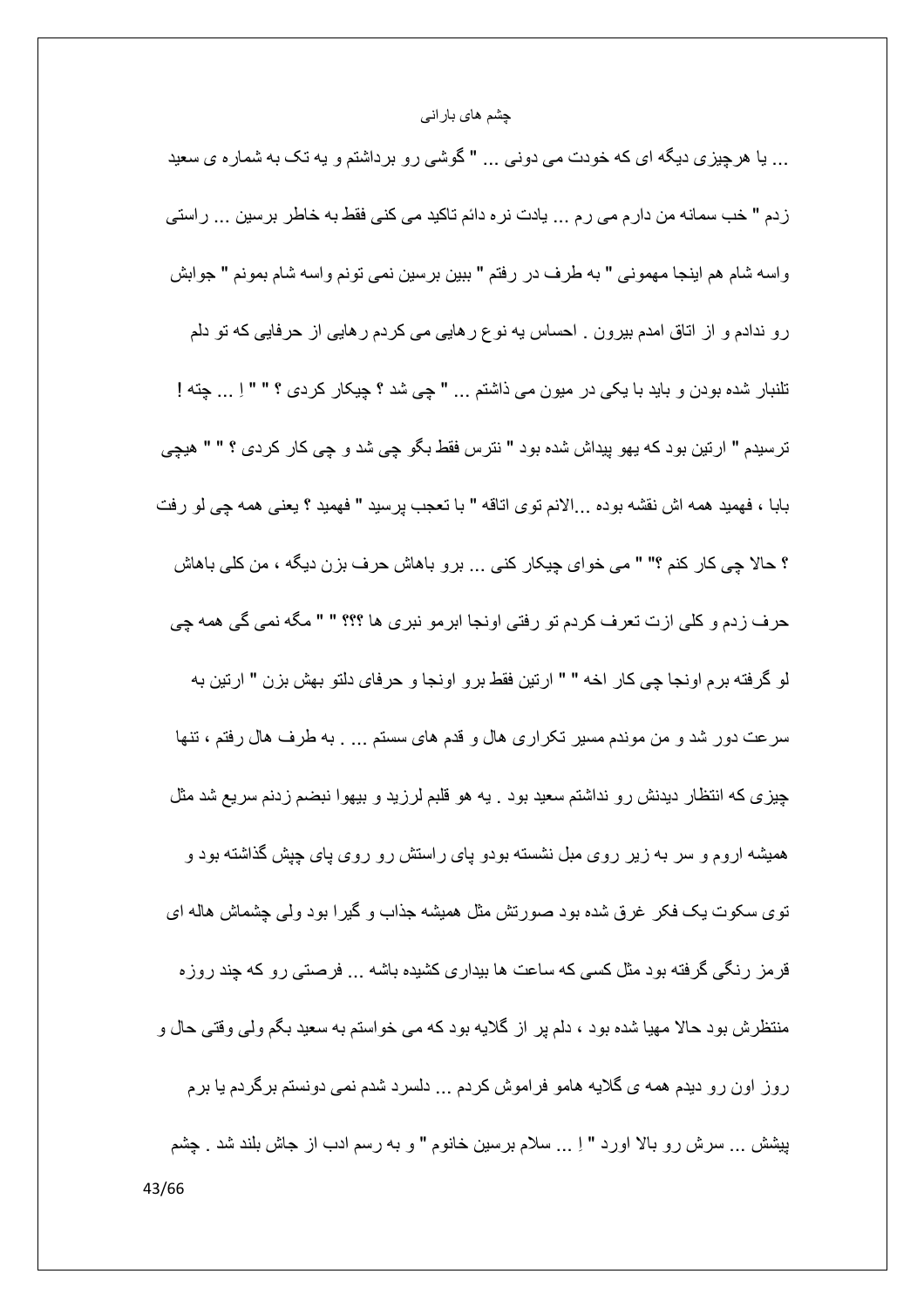های نیمه جونش رو به من دوخت ، التماس عجیبی توی نگاش بود . التماسی که انگار تموم وجود من رو می خواست "سلام اقا سعید ... خواهش می کنم بفرمایید " به طرفش رفتم و رو به روی اون روى مبل نشستم . تموم مدت ازم چشم بر نمى داشت " چشماتون چرا قرمز شده ؟ " با منانت جو اب داد" مشكلي نيست در ست مي شه " كمي چشماشو مالش داد و پر سيد " شما چطور پن ؟ " از اینکه می دیدم حتّی بلد نیست دروغ هم بگه ته گلوم رو بغض می فشرد . با صدایی اروم جمله هاشو تكرار كردم " مشكلي نيست ... درست ميشه ؛ با اين اوضاعي كه شما دارين من بايد خوب خوب باشم ولي نيستم نه خواب دارم نه خوراك ، نمي تونم يه لحظه هم بهتون فكر نكنم ... ، سرش رو پایین انداخته بود <sub>-</sub> حس خوبی نداشتم از اینکه احساسم رو بهش گفته بودم در حالی که اون سعی داشت احساس رو مخفی کنه شایدم نمی خواست باعث نگرانی من بشه " می بخشین از این که باعث بی خوابی های شما شدم شاید نباید هیچ وقت حرف دلم رو می گفتم ولی فقط به این فکر کنیین که من توی این یه سال چی کشیدم ... بهتون قول می دم همه چی درست می شه من با ارتين حرف مي زنم فقط يه كم بهم زمان بدين تا فرصت مناسب پيش بياد " حرفاش حس دلنشيني داشت که بهم ارامش می داد دوست داشتم بشینم و ساعت های ساعت به حرفاش گوش بدم <sub>-</sub> ساعت روی دیوار 5 بار نواخت و این یعنی ساعت 5 بعد از ظهر شده بود. یاد ساعت سعید افتادم که هنوز زير بالش تيک تاک مي کرد و منو به پادش مي انداخت " شرمنده نمي خواستم نار احتت کنم فقط دلم واست تنگ شده بود و می خواستم همیشه باشی ..." " برسین بهت قول می دم هیچ وقت نذارم ننها بمونی و همیشه پیشت باشم حتی خودمم نبودم نمی زارم نو نوی تنهایی بمونی حتما یه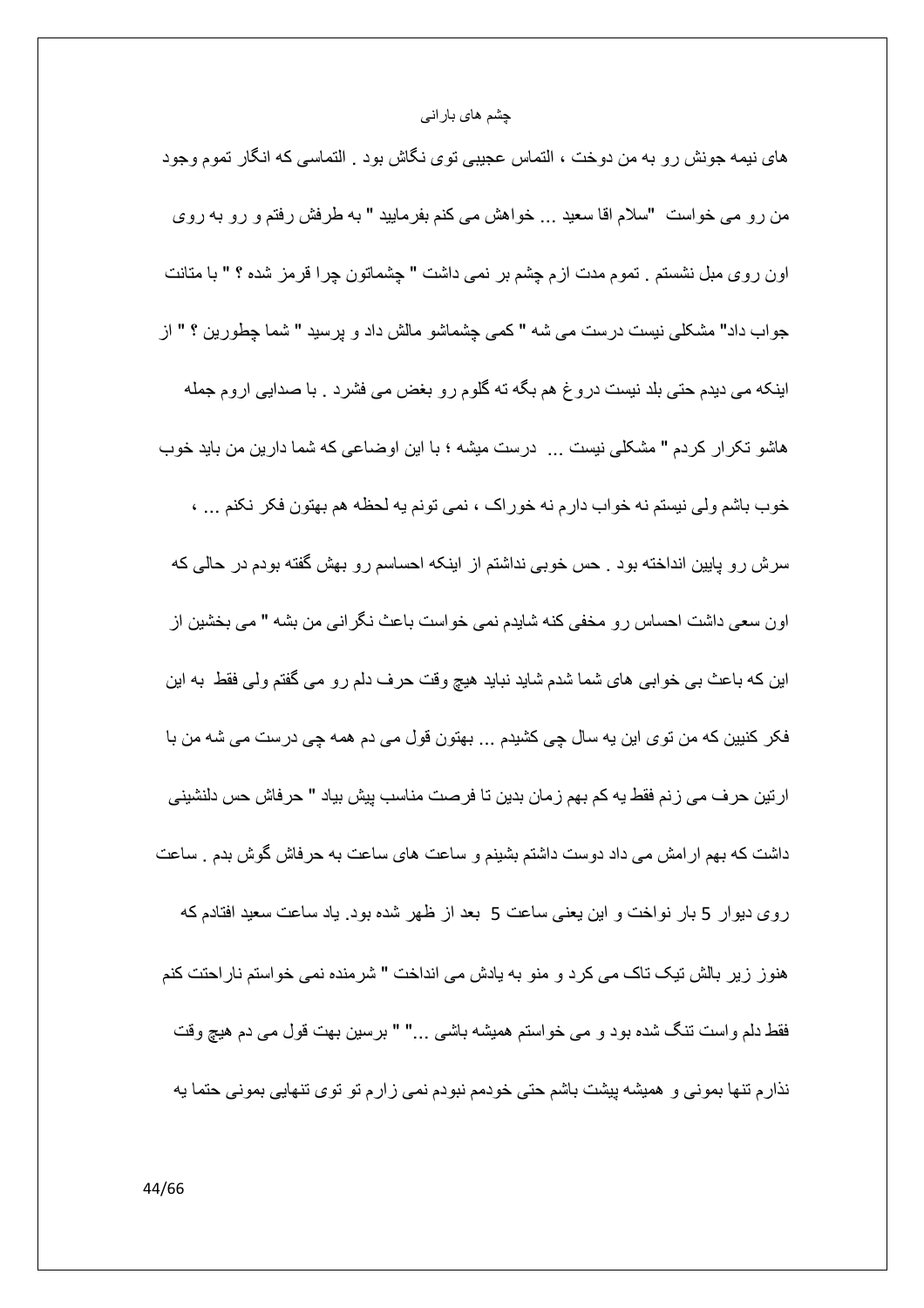ذره از وجودم پیشت می مونه " حرفاش به طرز عجیبی مرموز بود مگه قرار بود چه اتفاقی بیفته كه اون پیشم نباشه ترس تو دلم ریخت ولی نخواستم بروز بدم تا بیشتر اونو نگران نكنم " راستی من به كار بدى كردم ولى باور كن چاره اى نداشتم ... وقتى اومدى دنبال بالتو من ساعت جيبيت رو از پالتو كش رفتم ... تنها صدايي كه شب ها باهاش خوابم مي بره " لبخندي رو صورتش نشست " تو حداقل به ساعت داري تا با صداي تيک تاکش خوابت ببره ولي من تنها به بوي عطر که نمی بینمش توی اتاقم می پیچه ، بوی باس های وحشی … همه ی بازار رو گشتم ولی این عطر رو پيدا نكردم مى خواستم هرجا برم عطر تو همدمم باشه ولى … " مادر با يه سينى چايى از اشپزخونه اومد بیرون ، انگار قصد داشت اونو واسه منو سمانه بیاره " مامان کجا ؟ " " وا تو ابنجایی ... بس سمانه تنهاست ؟ " " سمانه به کم خسته بود خواست استر احت کنه و اسه همین تنهاش گذاشتم … اون سبنی رو هم بیار اینجا … " به طرف ما اومد . انگار هنوز سعید رو ندیده بود . سعيد از جاش بلند شد " سلام عصرتون بخير " " سلام اقا سعيد . . شما كي اومدين ! ، اصلا نديدمتون " " ما كه هميشه اينجاييم و مزاحم شما هستيم " "وا اين چه حرفيه... شما هم مثل ارتين ، اينجا رو خونه خودتون بدونيين ؛ بابا مامان چطورن ؟ " " به مرحمت شما ... سلام داشتن خدمتتون " مادر به من نگاه كرد " پس ارتين كجاست ؟ " نمي دونستم چي جواب بدم اگه مادر مي فهمید ارتین بیش سمانه است همه چی لو می رفت . سعید خیلی اروم و با اطمینان جواب داد " تلفنش زنگ خورد و رفت بیرون ... احتمالا الانه که برگرده .. " " این بسره نمی دونم چی زیر سرشه این روزا تلفن کاریش زیاد شده " . مادرم کنار ما نشست و شروع کرد به حرف زدن .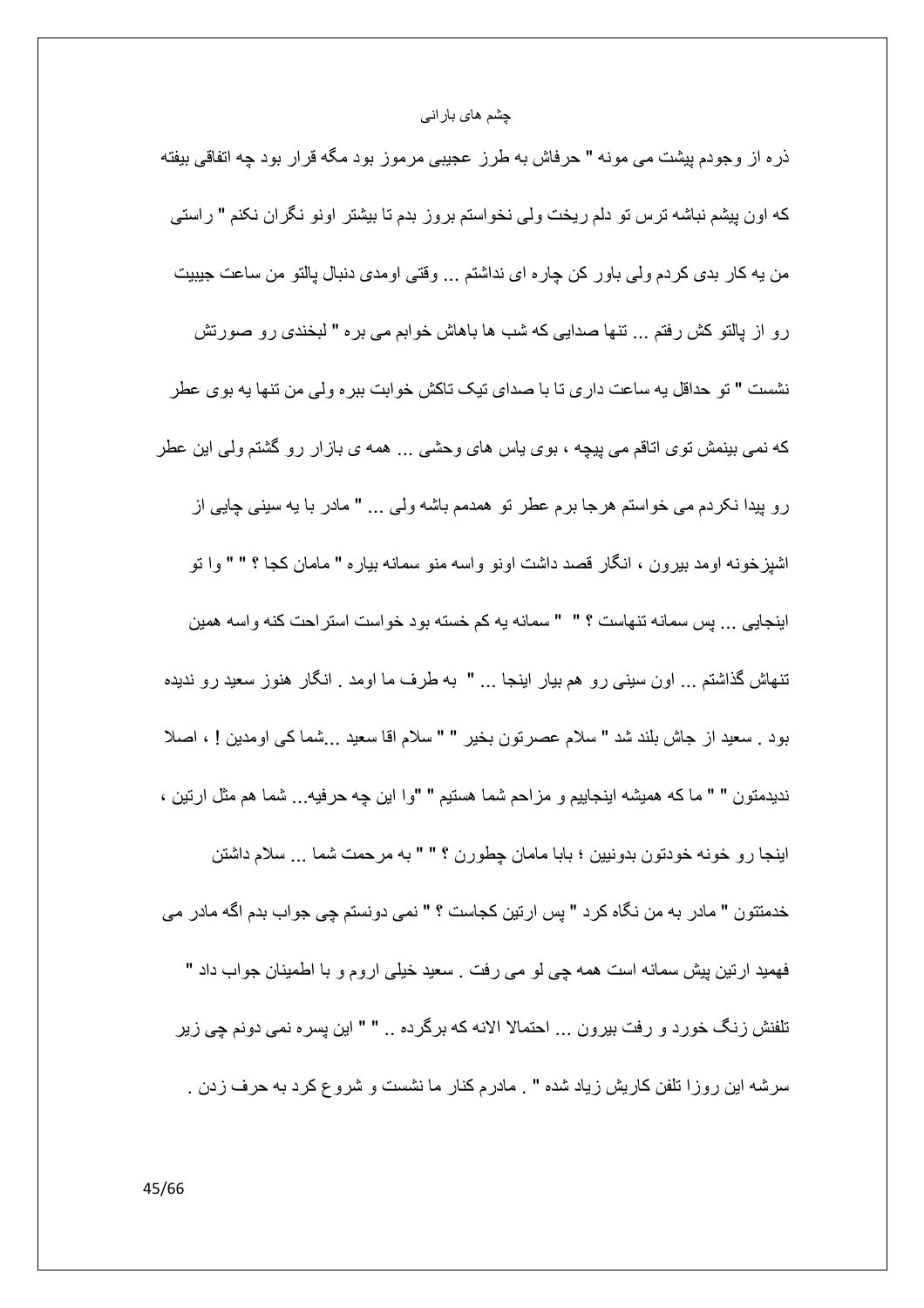انگار من وجود نداشتم 20 دقيقه گذشت بود ولمي مادر و سعيد همچنان حرف مي زدن فقط گاهي از من نظر خواهي مي كردن كه اونم جوابش يه اره بود يا نه ... " راستي مامان ... سمانه واسه شام می مونه ، غذا درست کردین ؟ " مادر انگار نه انگار ، با سر اشاره ی مثبتی کرد و دنباله حرفش رو گرفت مونده بودم این دو نفر این همه وجه مشترک رو واسه حرف زدن از کجا اوردن . مادر حرف می زد و سعید گوش می داد گاهی لبخند می زد و گاهی تعجب می کرد جواب هاش کوتاه بود ولی کاملا سنجیده ، به مادرم حسودیم می شد . دلم می خواست فقط من به حرفاش گوش می دادم و بس دلم می خواست همه ی وجودش مال من بود حتی حاظر نبودم اون با خودشم قسمت كنم " مامان ارتين دير نكرده ؟ " مادر با شنيدن اين جمله از حرف زدن ايستاد و به من نگاه كرد " ارنین ؟ اره من میرم بیرون یه سر گوشی اب بدم ببینم با کی داره حرف می زنه " و بعد به سرعت از اونجا دور شد . سعيد لبخندي زد " خوب بلدين با مادرتون كنار بيايين " منم لبخند موزیانه ای زدم ، سعید ادامه داد" بهتره بری و ارتین رو خبر کنی ، چون الان مادر میاد و باز می پرسه ارتین کجاست ؟ " من کلی زحمت کشیدم تا مادر رو از اونجا دور کنم و با سعید تنها شم ولَّمي انگار باز بايد مي رفتم و ازش دور مي شدم . دوست داشتم بيشتر بمونم ولمي چاره اي نبود ... به طرف اتاق رفتم و كنار در ايستادم تا ببينم اونا چي مي گن " من با رفتن از ايران مخالفم چون معتقدم هر کشوری فر هنگ و عقاید خاص خودش رو داره که شاید با فر هنگ ما زیاد سازگاری نداشته باشه " " منم قبول دار م ، خو دم که خیلی و قته او نجا ز ندگی می کنم ولی هنو ز ..." شر منده ام مزاحم مي شم ولي مامان كم كم داره مشكوك ميشه " ارتين با قيافه اي حق به جانب گفت " چرا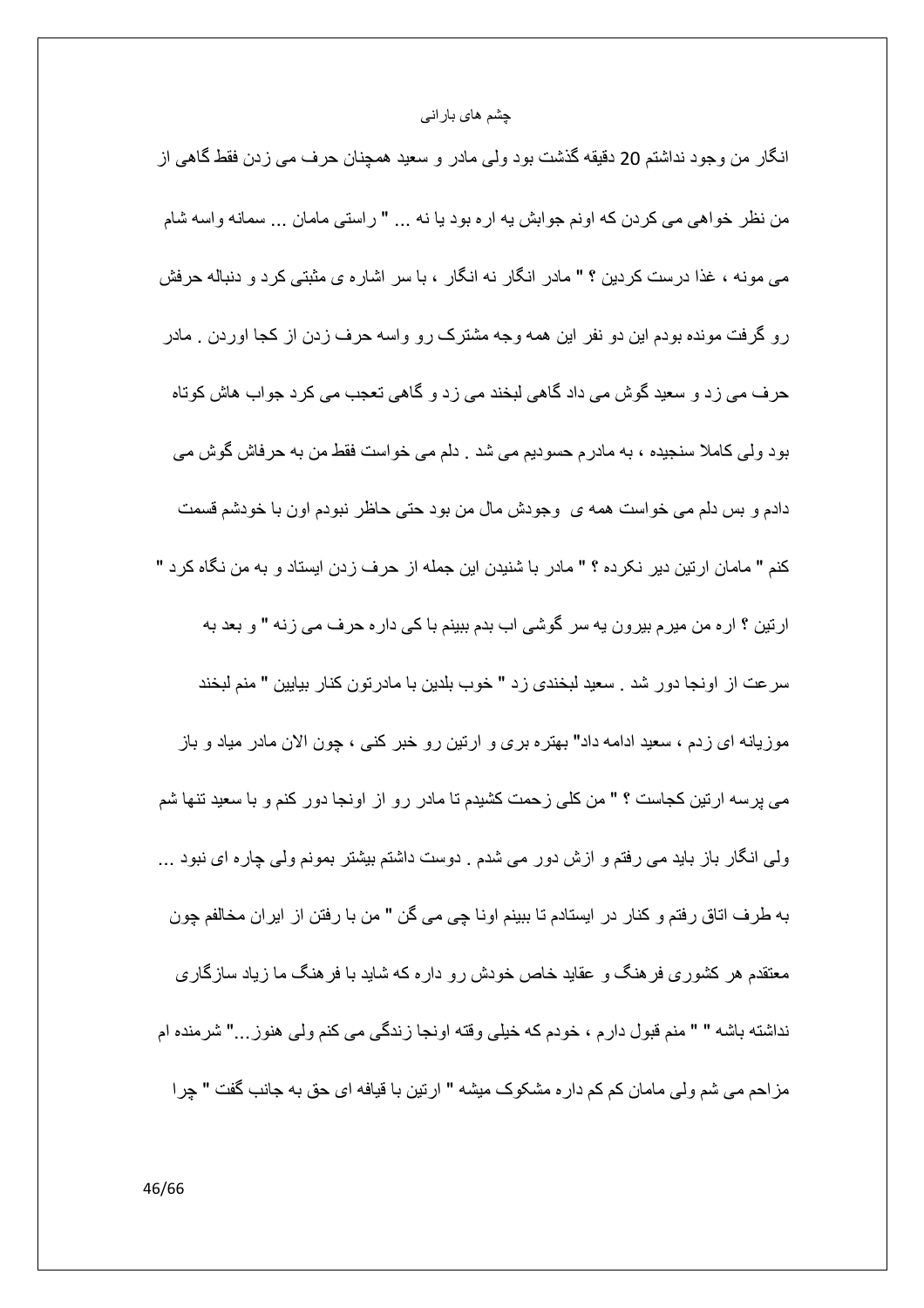مگه نباید مامان بفهمه ؟" سمانه هم مثل ارتین ، حرفش رو تایید کرد " ما که کار بدی نکردیم " " شما دوتا تا به ساعت بيش مثل موش و گربه بودين ، الان واسه هم جون جونبي شدين ؛انصافا دارم شاخ در میارم" هر دو لبخندی به لب داشتن ، نمی دونستم از سرم بود یا از شادی "خب دیگه باید بريم بايين ، الان شام اماده مي شه " سمانه از جاش بلند شد " نه بر سين من بايد بر م نوى خونه نگران می شن " " همین که گفتم واسه شام می مونی" ارتین هم شروع کرد به اصرار کردن " نه سمانه خواهشا بمون ... الكه بري مامان ناراحت مي شه " به سمانه نگاه كردم " مي خواي بر ي برو ، حرفي ندارم ولي اونوقت كلي زحمت داداش ارتينم كه واسه جناب عالي تدارك ديده به باد می ره ... هر جور راحتی " ارتین داشت زیر پوستی می خندید و سمانه از اینکه می دید این همه مورد توجه قرار گرفته خوش حال بود و چاره ای جز موندن نداشت .... سه نفر به طرف هال رفتیم ، سعید تنها توی هال نشسته بود و هنوز مادرم دنبال ارتین می گشت . سعید از دیدن ارتین لبخندی زد و اومد جلو و ارتین رو تو اغوش گرفت و دم گوشش به چیزی زمزمه کرد . ارتین به سمانه نگاه کرد و خواست سعید رو معرفی کنه " این سعید دوستمه ، همکلاسیمه ، جونمه ... مثل نفس می مونه برام ... اگه نباشه ... " سمانه هاج و اج داشت به ارتین نگاه می کرد انگار از یه چيزي دلخور بود " پس اين وسط من چيكار ه ام ؟! "سعيد با لبخند گفت " نه سمانه خانوم اشتباه برداشت نكنيين اين ( در حالي كه داشت به با دستش به شانه ارتين مي زد ) الان عاشقه چيزي حالیش نیست زیاد به دل نگیرین ... باور کنبین بیشتر حرفایی که می زنه در مورد شماست از شما جه بنهون حتى بعضبي وقتا منم سمانه صدا مي كنه " صداي قهقهه ي ما توى ها مي بيچيد و ارتين گونه هاش قرمز شده بود " بذارين منم از سعيد بگم اين اقا يه ساله عاشق يه دختره شده كه حتى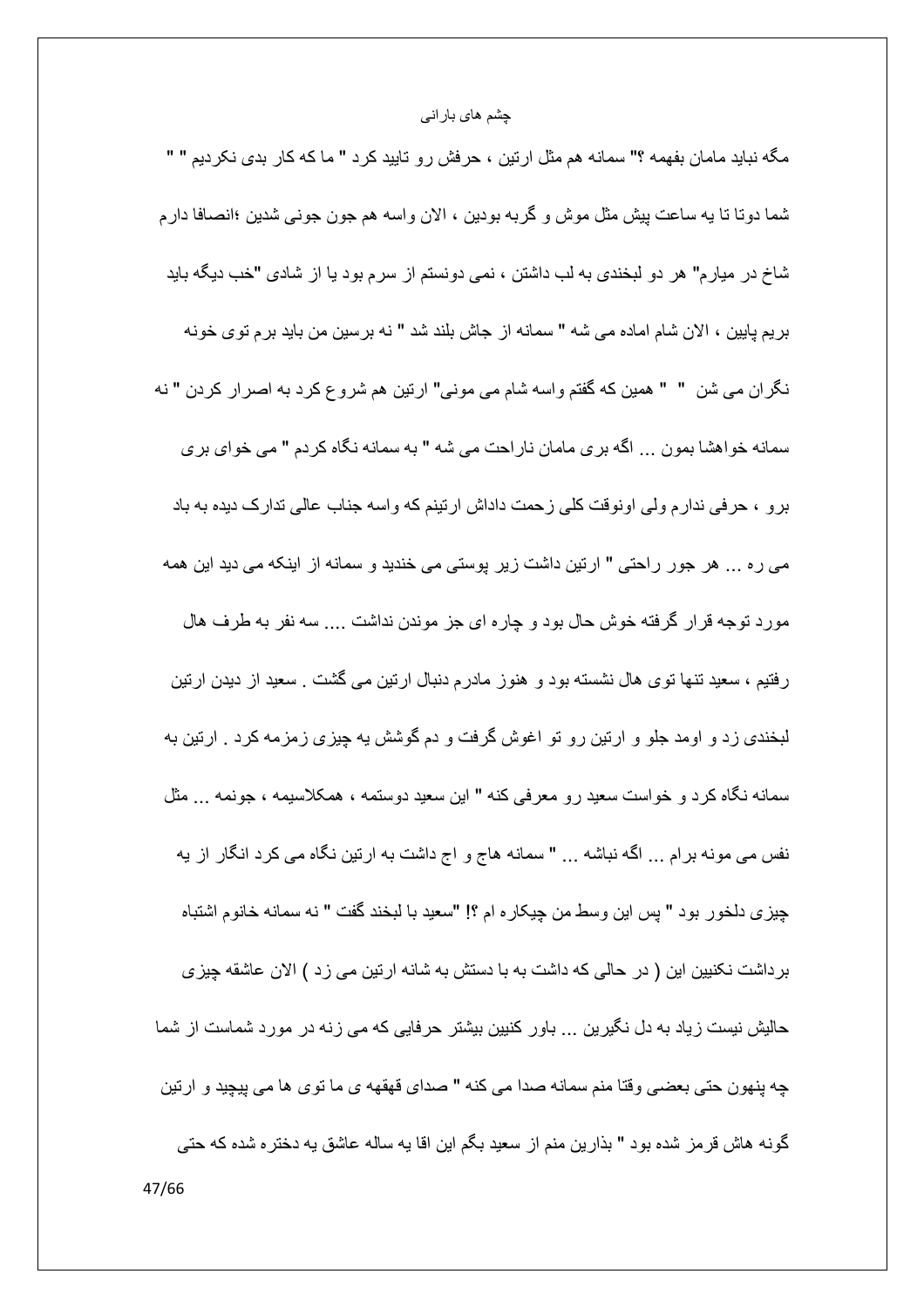اسمش رو هم به ما نمي گه ... ولي اونقد مي خوادش كه نگو و نپرس ... " سعيد از شدت ناراحتي دندوناشو به هم می سایید و سمانه دائم نگاشو بین منو سعید و من جابه جا می کرد و سعی می کرد با لبخند بگه من از چیزی خبر ندارم و حتی نمی دونم اون دختره کی می تونه باشه " ارتین بسه ... قرار نبود همه چیز همدیگه رو لو بدیم " همه سعی می کردیم بخندیم ولی کسی از ته دل نمی خندید " باشه سعید جون تو فقط اسمش رو بگو من خودم واست می رم خواستگاری " دلم می خواست همون جا سر ارتین فریاد می زدم اون دختره منم ولی سعید نگاهش رو به من دوخته بود ، نگاهی که التماس عجیبی داشت ، نگاهی که فریاد رو تو گلوم شکست و سکوت کردم ؛ انگار هنوز وقتش نشده بود ، شایدم سعید از چیزایی خبر داشت که من ازش بی خبر بودم ، با این وجود دلم می خواست این قضیه ی هرچی زودتر تموم می شد چون می دیم شونه های سعید زیر این بار داره خم می شه گرچه می خندید ولی خنده اش از هر گریه ای واسه من دردناکتر بود همه ساکت شدیم . به ارتین و سعید اشاره کردم " بفرمایید … تا شام اماده بشه منم برم یه چاپی بیارم " سمانه هم پشت سرم راه افتاد " منم مي رم كمكش " به اشپزخونه رسيدم و سمانه هم پشت سرم وارد شد " ديونه چرا بهش نگفتي ... فرصت به اين خوبي " " سمانه مي شه اينقد نمک به زخمم نزني ... با خدا خودم دارم دیونه می شم . اگه به سعید نگا می کنم با اون نگاهش بهم می گه چیزی نگو ولی وقتی میبینم سعید چقد دار ، عذاب می کشه دلم می خواد همه چیزو بگم ... نمی دونم فکر کنم یه چیز ایی بین سعید و ارتین هست که من ازش بی خبرم " سمانه در حالی که داشت استکان ها رو روى سيني مي ذاشت غر غر كنان گفت " اونا كه ظاهرا خيلي با هم جون جونين ... فكر نكنم بينشون چيز ي باشه كه باعث نگر انيت بشه " حرفاش دلگر مم مي كر د " .شايد نو ر است مي گي " 48/66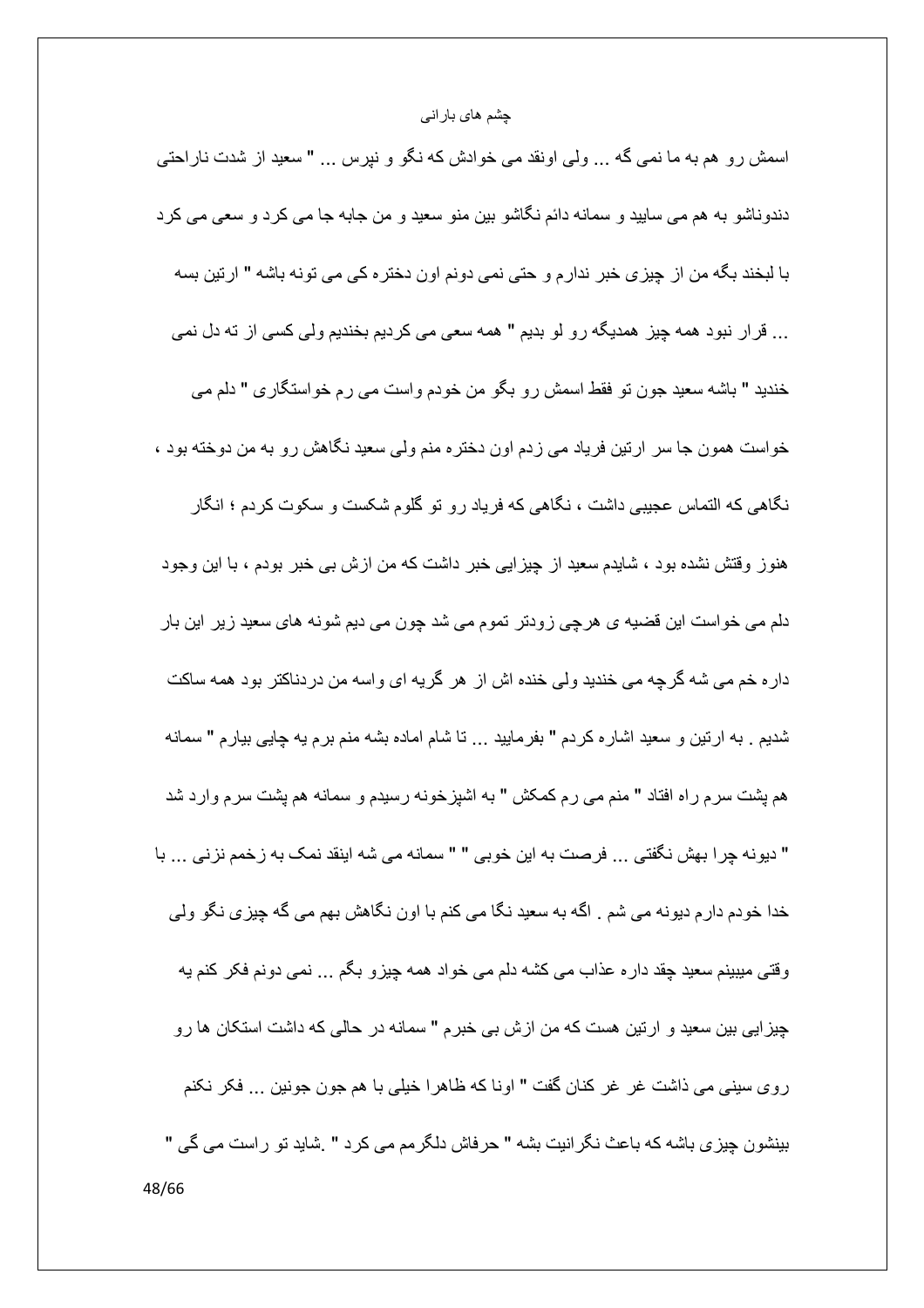" خب چرا نا حالا از سعيد نيرسيدي " " نا حالا فرصت نشده ... امروزم نا اومديم يه كم خلوت كنيم مامانم سر رسيد " سمانه به من خيره شده بود انگار ميون افكارش دنبال چيز خاصبي مي گشت " انصافه سعید هم خوشتییه ها ... تازه کلبی هم جنتلمنه " وای سمانه تو هم ما رو کشتبی با اين جنتلمنت ... تو ارتين خودتو بچسب منم سعيد جون خودمو " " بيا تصادف نكني با اين سرعت که داری می ری ... سعید جونم ، سعید جونم " صدای ارتین که هنوز توی هال نشسته بود بلند شد " پس این چاپی چی شد " "دیدی ارتین جونت دلش واست تنگ شده " " ولی برسین جدا از شوخی سعی کن نا ننور داغه نو هم بچسبونی ... من که بالا با ارتین حرف می زدم کلی ازت نعریف كردم وگفتم تو باعث شدي من بهش جواب مثبت بدم ، تاز ه با اين كار ي كه واسه ارتين كردي الان ديگه هر جي بگي نه نمي گه ... " " منم باهات مو افقم و لي خب فک کنم بايد به سعيد فر صت بدم خودش این مسئله رو حل کنه ... راستش رو بخوای دلم شور می زنه ، از اینده ی مبهمی که تو انتظارمه می ترسم ؛ می ترسم سعید رو از دست بدم " " زیاد نگران نباش ... تو ادم خوبی هستی پس حقتم خوبیه ، اونبی که اون بالا نشسته هواتو داره " با سمانه به طرف هال برگشتیم . سعید و ارتین هنوز داشتن می گفتن و می خندیدن . ارتین با صدای بلند قهقه می زد ولمی سعید اروم و زیبا می خندید . ارتین با دیدن ما قیافه ی جدی به خودش گرفت ، قیافه ای که بیشتر از جدی بودن خنده دار بود " بابا يه ساعته ما رو معطل اين چاپي كردين " " نه داداشي اشتباه نكن اين يه جايي معمولی نیست ... اینو سمانه خانوم با دستای گلشون درست کردن " " اهان پس این چاپی خوردن داره ... " ارتین دوتا چاپی بداشت یکی رو برای سعید گذاشت و اون یکی دیگه رو یه راست هورت كشيد " ايول سمانه ... انصافا دمت كَرم نا حالا چايي به اين نويي نخورده بود " سعيد به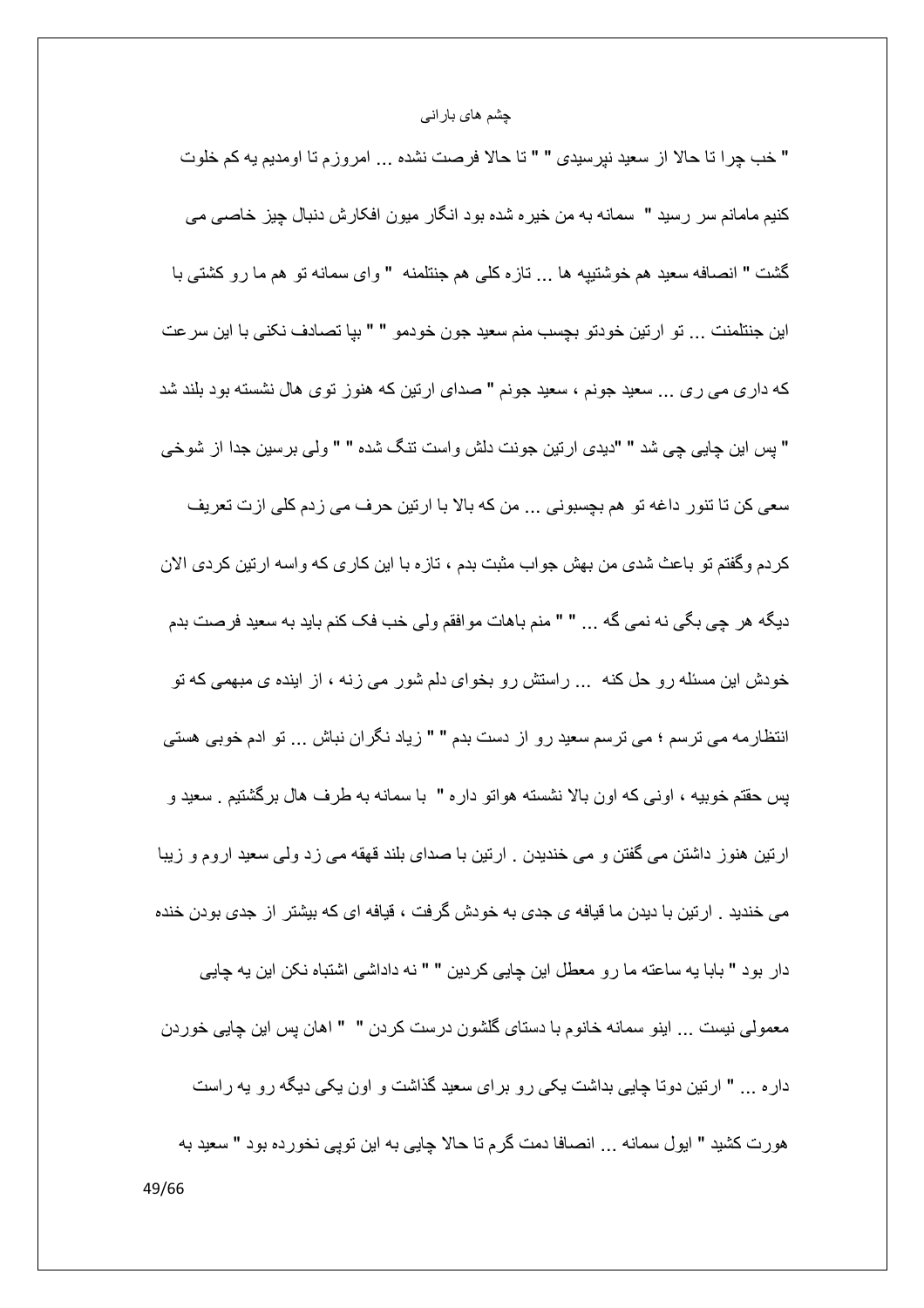ارتین نگاه کرد و بعد به من " ولی من فکر کنم این چایی رو برسین خانوم درست کردن " سمانه لبخندي زد و گفت " انفاقا خيلي هم خوردي ... اقا سعيد راست مي گن ، اين چاپي رو برسين درست کرده " ارتین هاج واج داشت به سیعد نگاه می کرد بابا شرلوک هلمز ، تو دیگه کی هستی ... از كجا فهميد؟ " سعيد استكان رو برداشت و بو كشيد " مى بينى ! بوى برسين خانوم رو ميده " ارنین به دنبال حرف سعید چاپی رو برداشت و بو کشید " اره راست می گی " همگی به سعید خيره شده بودن و سعيد سعي مي كرد لبخندش رو پنهان كنه " خب ... من حس بويايي و شنوايي قوی دارم ، مثلا مادرتون الان از در وارد می شه " همگی به در نگاه کردیم <sub>.</sub> چند ثانیه ای گذشت ولمی خبر نبود همه شک کرده بودیم که نکنه سر کاری باشه ولمی در باز شد و مادر وارد اتاق شد . تا چشمش به ارتین افتاد گفت " وا تو اینجایی من یه ساعته دارم دنبالت می گردم " اتاق مثل بمب منفجر شد همه مي خنديدن ، حتى سعيد هم با صداي بلند مي خنديد " دارين به جي مي خندين ؟ "همه می خندین و کسی قادر نبود چیز ی واسه مادر نوضیح بده ...

چراغ ها خاموش بود و ساعت از یک شب هم گذشته بود ً می خواستم بخوابم ولی اون همه حادثه قشنگ تو به شب راه خواب رو بر چشمام سد کرده بود . توی به شب تونستم سعید رو ببینم حتی رو به روی اون شام بخورم ، کار ارتین هم که درست شده بود و تونست دل سمانه رو بدست بیاره و شایدم جالبتر از همه برگشتن عاطفه بود که سر شام پدر اونو به خونه اورد … اولین کسی که بغلش کرد من بودم خیلی دلم واسش تنگ شده بود ، یک شب و این همه اتفاق ... باورم نمی شد باید از خوشحالی بال در می اوردم ولی توی دلم دلهره و دلشوره جا خوش کرده بود ، ترس از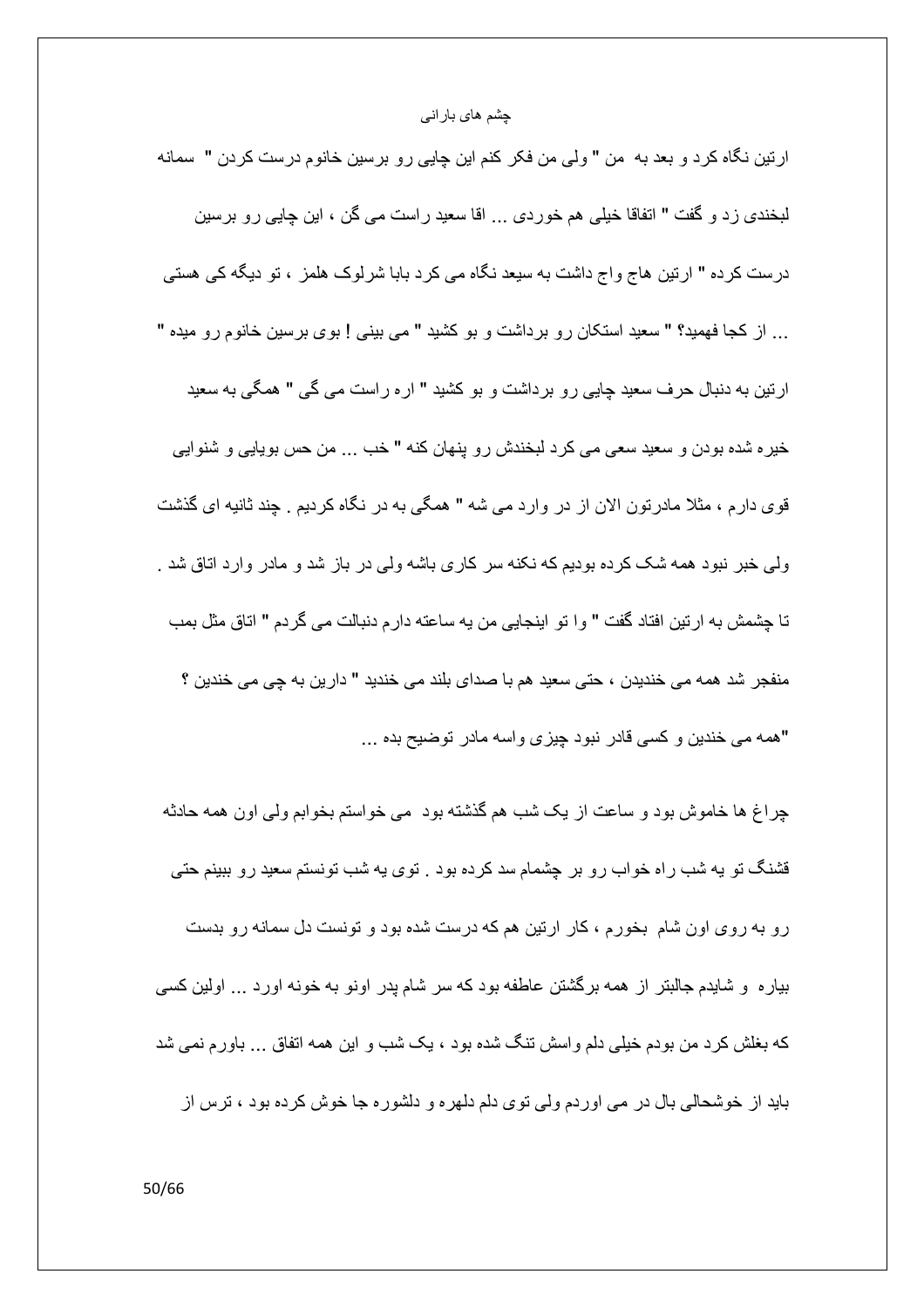اینده ی مبهم ترس از فردا و ترس از از دست دادن سعید، تنم به ارزه می افتاد وقتی به این موضوع فكر مي كردم چرا بايد وقتي همه چي خوب پيش مي رفت من نگران باشم شايد فقط يه تو هم بود که داشت همه ی خوشی های زندگیمو به باد می داد شایدم دلم از اینده خبر می داد ... بلند شدم و دنبال دفتر شعر ام گشتم . از پنجر ه به بیر ون نگاه کر دم ارتین که قر ار بود بعد از شام سمانه رو برسونه هنوز برنگشته بود و اتاقش تو تاریکی فرو رفته بود ... دفتر رو پیدا کردم . دنبال چند واژه می گشتم تا این احساس رو به تصور بکشن " من از او ترسیدم ... از او که با چنگال های عشق خود ... مي خواست قلبم را از سينه بيرون بياورد .. " اه سعيد تو چقدر بي رحمي ... چرا نمی بینی یکی دار ہ اینجا پر پر می شه ، چرا این همه بال بال زدنمو نمی بینی ؛ غم های دلم سر ریز شد و حلقه ی اشک گرداگرد چشمامو گرفت و اروم روی گونه ام لغزید صدای قطرات باران که روی شیشه می زدن تموم فضای اتاق رو پر کرده بود ، با چه ریتم قشنگ و زیبایی می نواختن ... باران زد ... بادت را به یادم اورد ... از میان دو چشمم گفطره ای سقوط کرد پا سقوطش زدود از من تنهاییم را قلبم ارام گرفت 3 ضربه روی در زده شد و تموم اون فضای شاعرانه از هم ياشيد "كيه ؟ " " برسين منم ارتين ... مي تونم بيام تو ؟ " با پشت دست اشكامو پاک کردم و دفترم رو زیر بالش قایم کردم " بیا تو داداشی ... مشکلی نیس " در باز شد و ارتین با سر و صورتبی بارون زده اومد داخل ... پالتو شو در اورد و به دستبی روی موهاش کشید " سلام بر سین " هنوز از بغض ته گلوم یه کمی مونده بود هنوز باید یه کم دیگه گر یه می کر دم تا ار و م می شدم به سختی بغضم رو نگه داشتم و سعی کردم طبیعی حرف بزنم " سلام دادشی ... چطوری ؟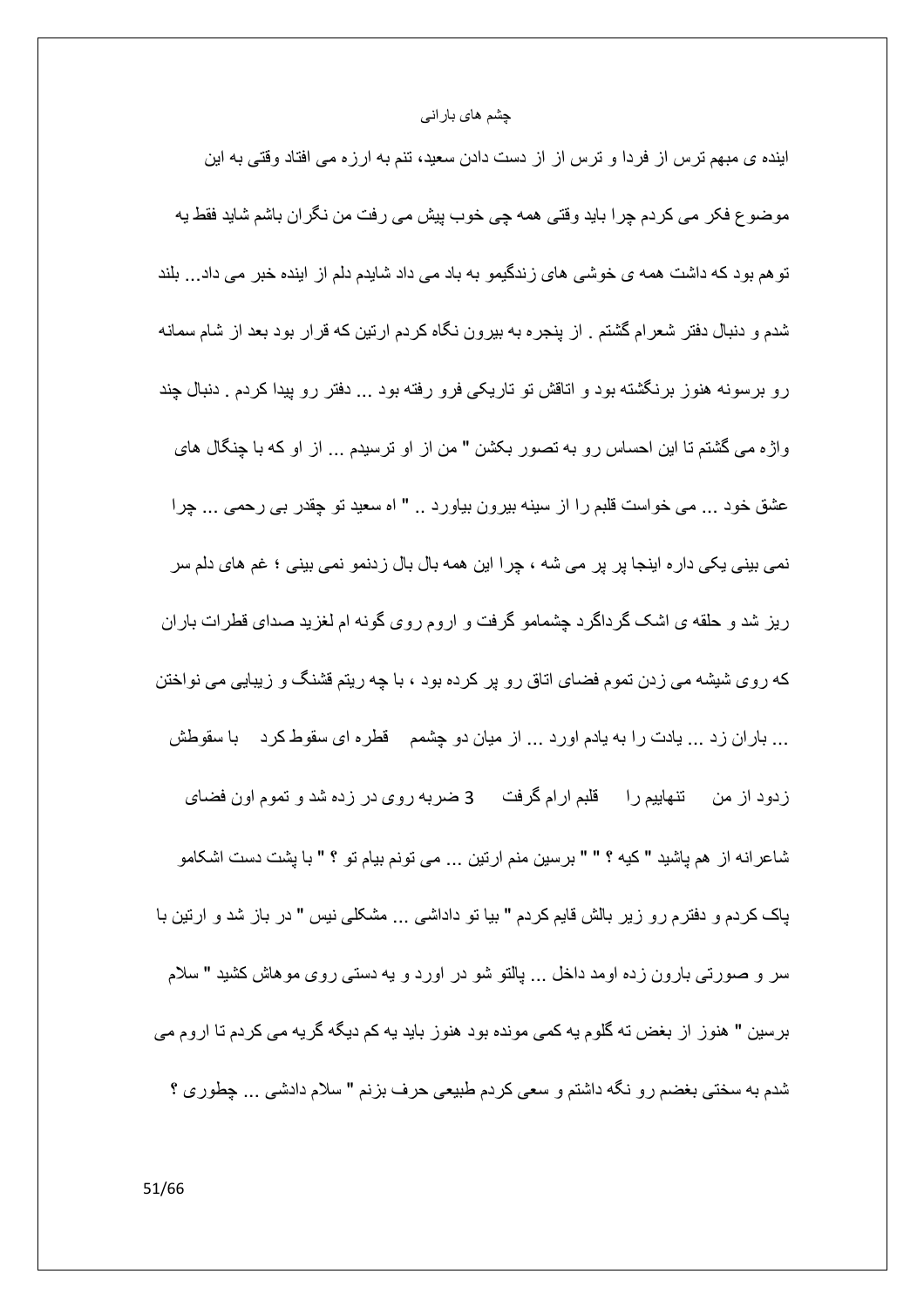خوش گذشت " انگار اومده تا من همین سوال رو ازش بپرسم " وای برسین نمی دونم با چه زبوني ازت تشكر كنم ... تو محالترين ارزومو به واقعيت تبديل كردي ، واقعا ازت منونم " " نه داداشی این حرفا چیه ... خوشی تو خوشی منه و ارزوت ارزومه .. حالا با سمانه خانوم چی کار كردي ؟ " لبخندي رو لبش نشست و نفس عميقي كشيد " به شب فوق العاده بود ؛ ماشين رو توي خيابون گذاشتيم و با سمانه قدم زديم ، اونقد حرف زديم و خنديدم كه باورم نمي شه ... هيچ وقت فكر نمي كردم بتونم اينقد راحت با سمانه كنار بيام ، راستش سمانه دقيقا مثل من فكر مي كنه تموم طرز فكرمون مثل همه … " يه چند ثانيه ساكت شد و دباره ادامه داد " فقط نيم ساعته ازش دورم ولی دلم واسش تنگ شده ... فک کنم دیگه نمی تونم بی اون زندگی کنم " می شد عشق رو تو همه ی وجودش دید ، ننفس کشیدنش، نگاه کر دنش ، حرف ز دنش ... " خب خدا ر و شکر ِ همه جبز به خوبي نموم شد " " تموم نشده اين تازه اولشه ... ولي من بازم مي گم، اينو مديون تو ام " بودنش عذابم می داد و اینکه می دیم اون می تونه راحت از زندگی و عشقش بگه ولی من باید مهر سكوت روى لبهام مى نشست " خب ديگه من مى رم بخوابم ، البته اگه خواب به چشمام بياد " فقط بهش زل زدم و حتى تعارف نكردم بمونه چون بودنش داشت منو عذاب مى داد اون رفت و بازم من موندم و چند حدس و كلبي عذاب ...

یه هفته از اون شب روئیایی گذشته بود و تو این مدت خیلی چیزا فرق کرده بود ارتین که هر لحظه دنبال سمانه بود، یا باهاش قرار می ذاشت یا تلفنی باهاش حرف می زد و این بین ، بین سعید و ار تین فاصله می افتاد و من می تو نستم گاهی به سعید ز نگ بز نم گاهی هم سعید می او مد خو نه ی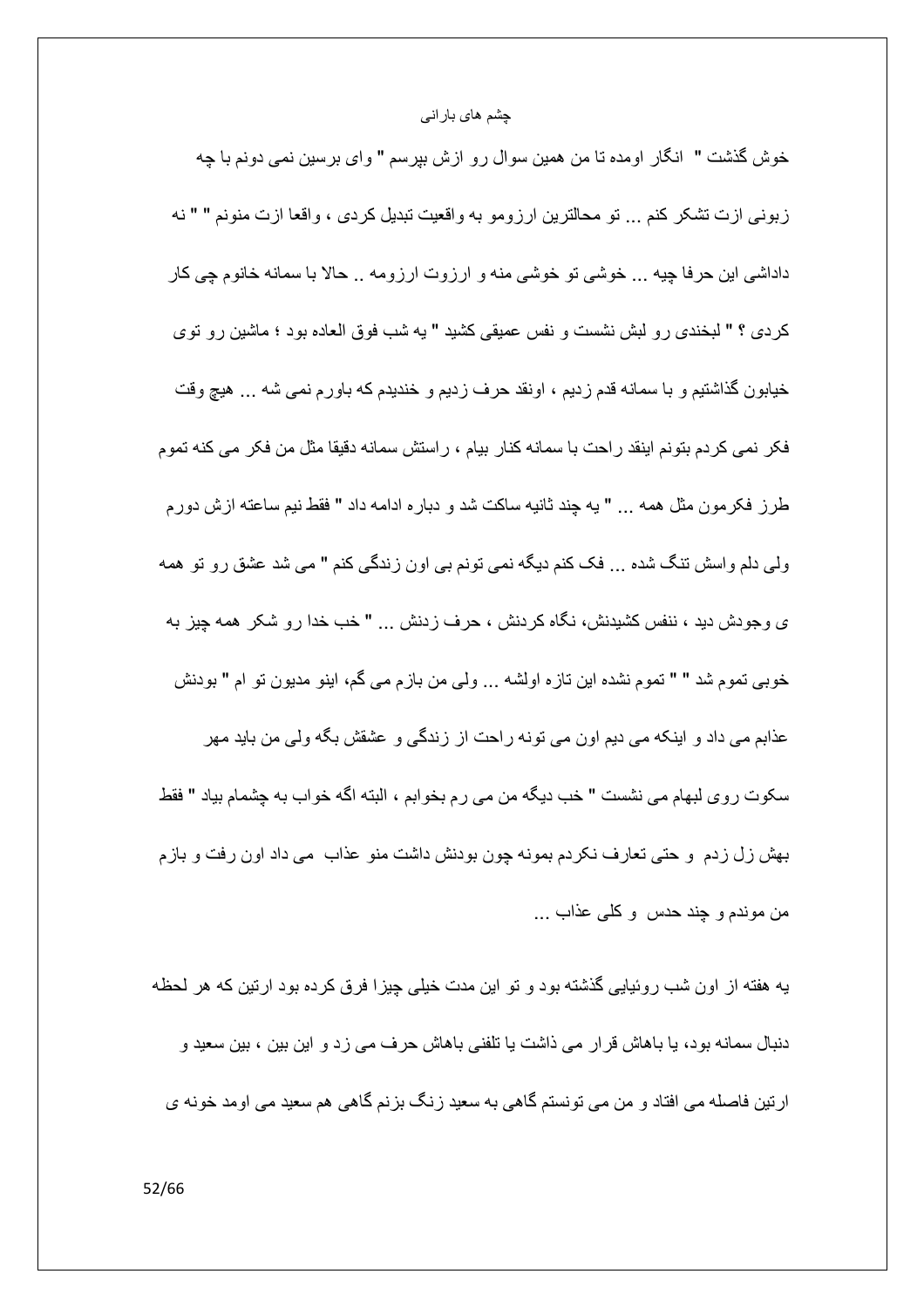ما و چون ارتین سراسیمه از خونه می رفت اون توی خونه تنها می موند و می تونستم باهاش حرف بزنم ولی هر بار که ازش می پرسیدم چرا قضیه ر به ارتین نمی گه یه جور از جواب دادن فرار می کرد و هر بار با یه بهونه ای جواب نمی داد گاهی فکر می کردم شاید مسئله بز ر گنر از اون باشه که سعید بنونه به ارتین بگه ً ولّی هر بار سعید می گفت که زیاد مهم نیست و باید به کمی بھش وقت بدم … شاید نباید زیاد بھش فشار می اوردم ولمی از اون بلا تکلیفی بی زار بودم می دونستم سعيد منو دوست داره و منم اون مي خوام؛ ولي نمي تونستم سعيد رو مال خودم بدونم يه احساسی مانع می شد به چیزی به مشکل نا مربی وجود داشت و سعید رو در دور دست ها قرار مي داد . به طرف پنجره رفتم و از لاي پرده به اتاق ارتين خيره شدم صبح بود ولي ارتين بيدار شده بو د سایه اش ر و ی بر ده افتاده بو د که داشت گوشی به دست تو اتاقش قدم می ز د هوس حر ف زدن با سعید به سرم خورد گرچه صبح بود و دیشب هم با سعید حرف زده بودم ولی مطمئن بودم اونم دلش به اندازه ی من تنگ شده بود ؛ برده رو کشیدم و به طرف هال رفتم مثل همیشه مادر توی اناقش مشغول خیاطی بود و عاطفه هم هنوز بیدار نشده بود ، پدرم هم که سر کار بود و هال ببی سرو صدا بود . شماره ی سعید رو گرفتم ولی مشغول بود . چند لحظه صبر کردم و دوباره شمارشو گرفتم . پس از اولین بوق گوشی رو برداشت " الو " " الو سلام سعید " " سلام برسین خانوم " " سعيد مي شه اينقد رسمي حرف نزني " " باشه عزيزم هر جور تو بخواي ... " " راستي سعید من جند لحظه ی بیش ز نگ ز دم گوشیت مشغول بود ! " " ر استش منم ز نگ ز دم خو نه ی شما و اشغال بود" " يعني ما هم زمان داشتيم به هم زنگ مي زديم ... مي گن دل به دل راه دار ه " سعيد لبخندي زد و گفت " دل به دل راه داره ولي من كه دل ندارم " " چرا مگه نو ادم نيستي " "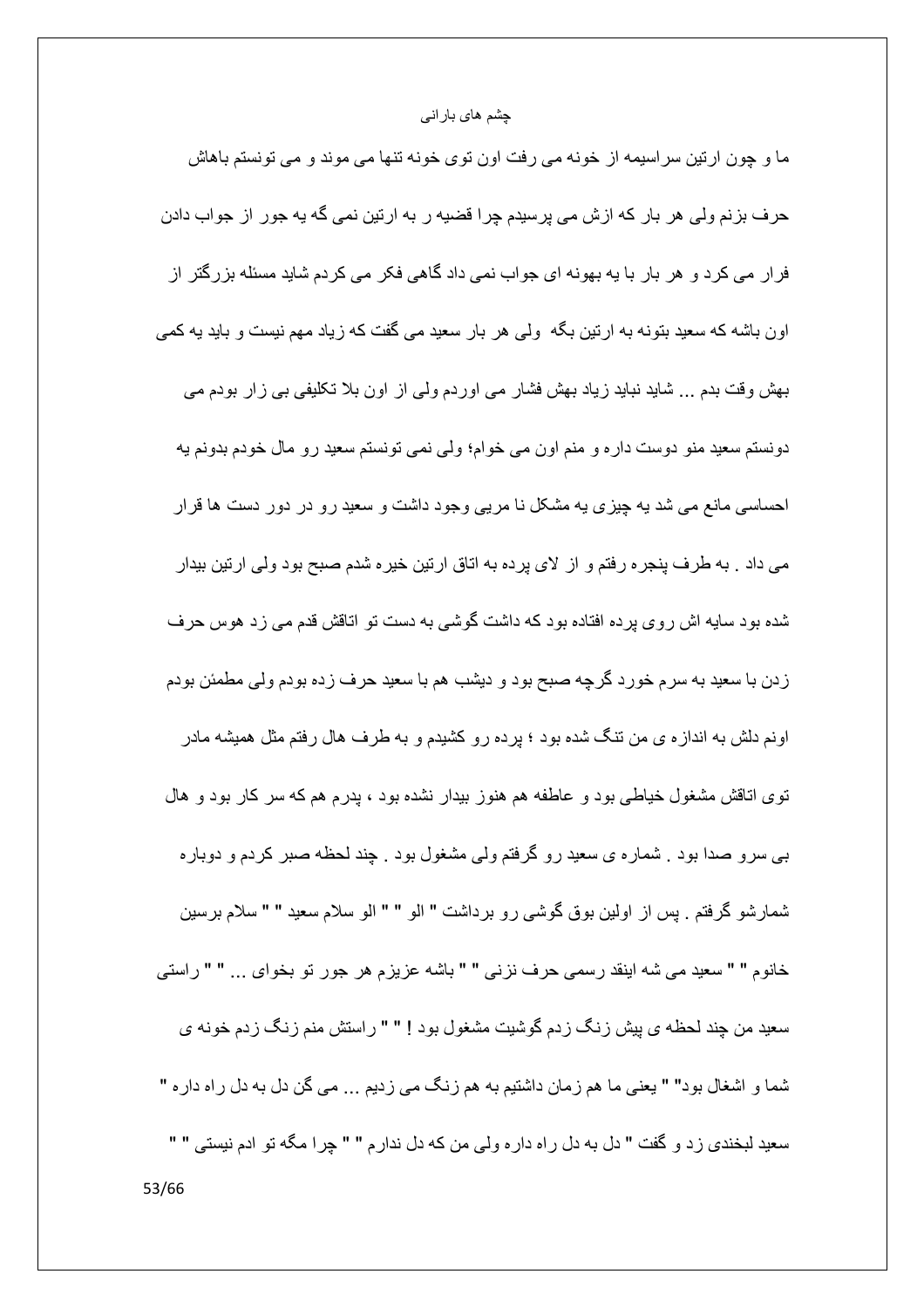ادم چرا اگه مجنونم جزو ادمی زاد حساب بشه منم ادمم تازه من يه دل داشتم كه اونم تو بردی " " سعید یه چیزی بپرسم ناراحت نمی شی ، یه سوالی که هیچ وقت جواب قانع کننده نگرفتم " " برسين يه حدسايي زدم كه سوالت چيه ولي بازم بپرس " " فقط قول بده ازم ناراحت نشي " " مگه مي شه فر هاد از شيرين ناراحت بشه " خنده اي اروم و توام با دلهره از يشت گوشي اومد " سعيد چرا از ارتین می ترسی و بهش نمی گی منو دوس داری مگه تو دوست جون جونیش نیستی .. " من حرف نمی زدم و سعید هم حرفی برای گفتن نداشت شایدم اونقد حرف برای گفتن داشت که نمی دونست کدوم رو بگه ... ثانیه ها می گذشتن و هر لحظه ممکن بود قلبم زیر بار اضطاب و شوق شنیدن جواب سعید ترک بر دار ہ " نمی دونم برسین چه جوری بگم ... " " ببین سعید اگه نمے، تونے، بھش بگے، بز ار ٍ من بھشمے، گم یا از ِ سمانه مے، خو ام قضیه ر و بھش بگه " " مشکل گفتن نبست به جاي ديگه ي كار مي لنگه " به جند ثانيه ساكت و شد و بعد مثل اينكه به چيزي به فكرش خطور كرده باشه سراسيمه گفت " نظرت چيه امروز با هم بريم بيرون ؟ " اگه هر وقت ديگه اين پیشنهاد رو می داد از خوش حالی بال در می اوردم ولی اون لحظه نمی تونستم خوشحال باشم شاید با این کارش می خواست موضوع رو عوض کنه شایدم بیرون از خونه چیزی بود که ارزش دیدن رو داشت " چرا باید بریم بیرون مگه قراره بیرون چه اتفاقی بیفته " " نه خیالت راحت ... اتفاقی نمي افته فقط بيرون يه جايي هست كه بايد ببيني ؛ اونجا واست توضيح مي دم چرا نمي تونم اين قضيه ر و به ار تين بگم "خيالم ر احت شد جون به سعيد اطمينان داشتم و حالا فهميدم واقعا مي خواد قضيه رو واسم توضيح بده " نه سعيد من بهت اعتماد دارم ، فقط بيشنهادت غير منتظره بود " امروز بعد از ظهر وقت داري ؟ " " بعد از ظهر بي كارم فقط خودت كه مي دوني بايد يه جوري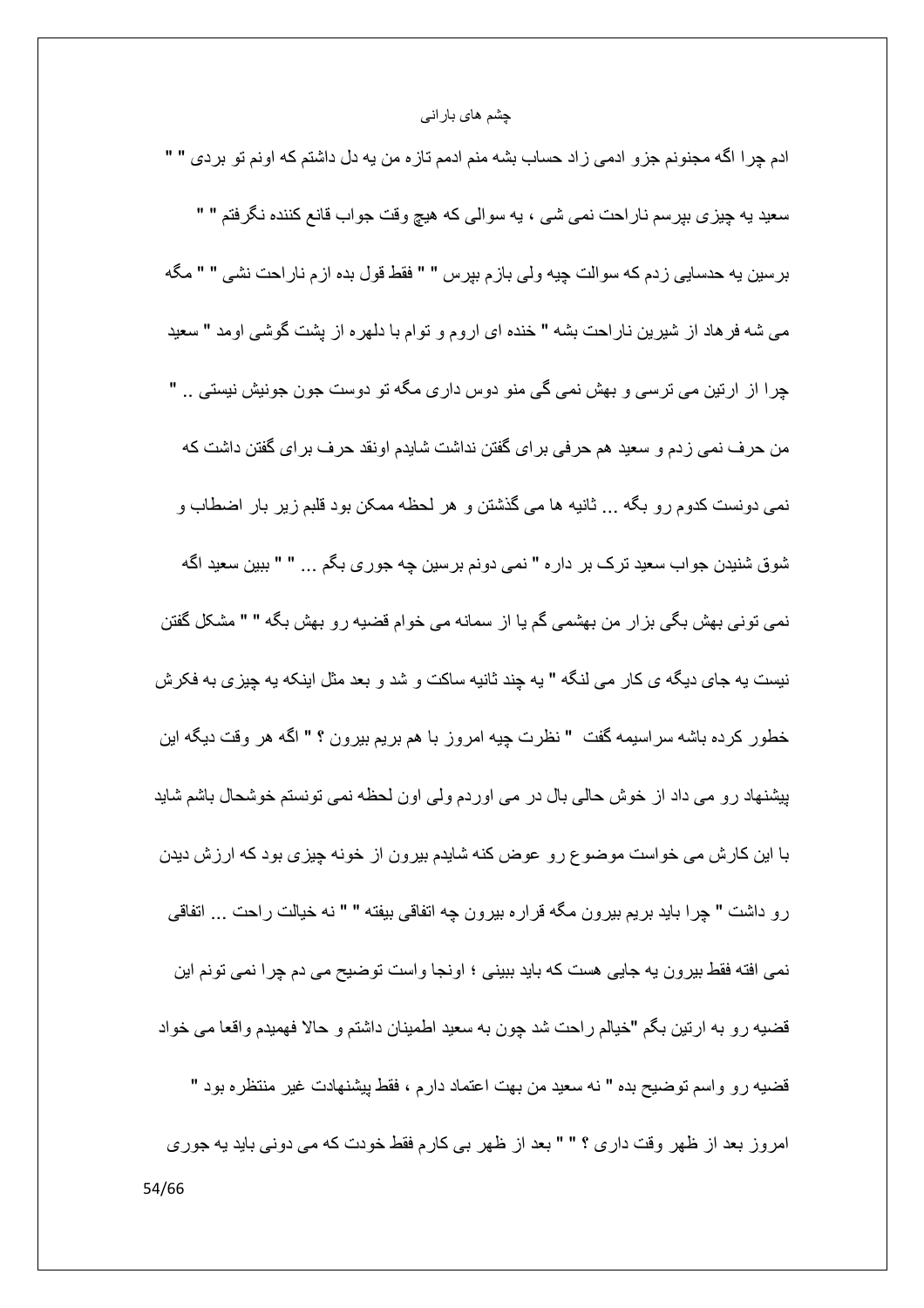باشه كه ارتين نفهمه " " من ساعت 4 ميام دنبالت ... اگه مي توني تا سر خيابون بيا كه بتونيم راحت تر بريم اونجا " حس كنجاويم داشت منو مي كشت " حالا نمي شه بگي قرار ه كجا بريم ؟ " " جِرا نمي شه ... مي رم بارک لاله ، اونجا به جِبزايي هست که بابد ببيني " " حالا نمي شه بگي اونا جِيه كه قراره ببيني " " نه ديگه اين يكي رو نمي شه بگم ... " با سعيد خداحافظي كردم و قرار شد ساعت 4٪ با هم بریم بیرون حس خوشحالی می کردم حس عجیب نزدیک بودن به یک خوشبختی ولی بازم ترس وجود داشت ترس از اینده ؛ ترس از اون حادثه ای که قرار بود بیفته و اون چیزی که قرار بود ببینم " سلام صبح بخیر ... با کی حرف می زدی ؟ " صدای عاطفه بود که تازه از خواب بیدار شده بود رشته ی افکارم پاره شد شاید تموم اون چیزا رو شنیده شایدم تازه از خواب بیدار شده بود ، با ترس و دلهره جواب دادم " سلام عزیزم کی بیدار شدی " " وا برسین من همیشه سحر خیز بود ولی امروز صدای تلفن تو خواب رو از سرم پروند حالا اون کی بود ؟ " " سمانه بود عزیزم " " سمانه بود یا اقا سعید ؟ " انگار همه چیز رو شنیده بود. با صدای بلند سرش دادا زدم " تو که می دونی چرا می پرسی ؟ " ترسید و چند قدمی ازم دور شد " سر من داد نزن وگرنه به داداش می گم تو اقا سعید رو دوس داری " " هر غلطی دلت می خواد بکن فقط از جلوی چشمام دور شو .. " کنترلم رو از دست داده بودم . چرا عاطفه درک نمی کرد که باید این موضوع مخفى بمونه ... عاطفه رفت و ترس از اينكه مبادا به ارتين بگه تو دلم جاري شد . با رفتن عاطفه دوباره هال ساكت شد . منم به طرف اناقم رفتم لب ينجره ايستادم و شروع كردم به زمزمه چند اهنگ قدیمی " زندگی ای زندگی .... خسته ام خسته ام ... گوشه ی زندون تو ... "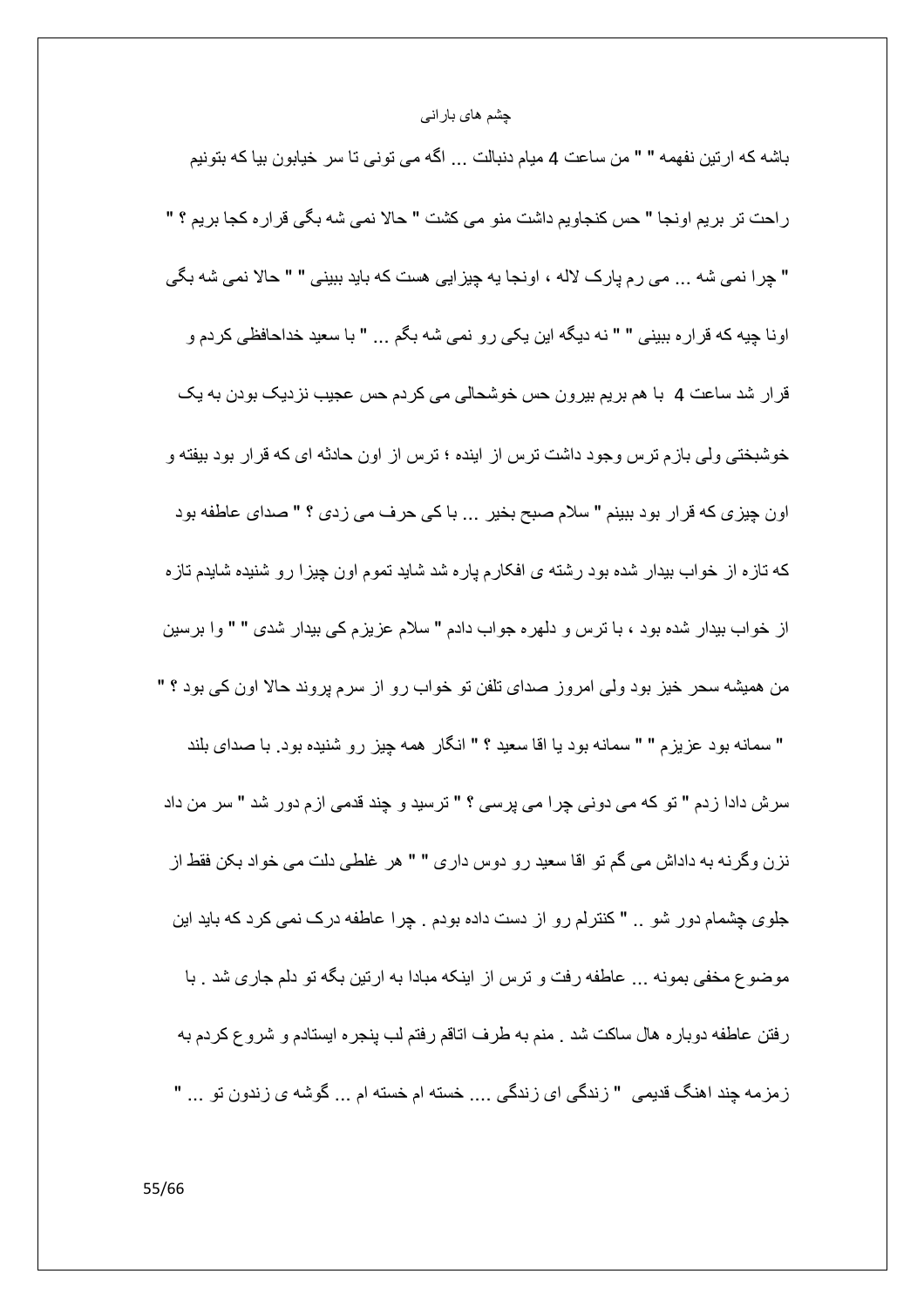اتاق ارتین بازم توی سکوت فرو رفته بود حتی دیگه سایه اش هم از پشت پرده پیدا نبود <sub>.</sub> نبود ارنین احساس راحتی بهم می داد و اینکه از ادم تا از پنجره به بیرون پرواز کنم و وسعت ابی اسمون رو زیر بالهام لمس کنم ... اسمون ابی بود و لبخندی بی دلیل رو لبهام نشسته بود ، چند تیکه ابر سفید تموم وسعت ابی اسمون رو به تمسخر گرفته بودن و توی اون دریای ابی رنگ شنا می کردن و هر چند دقیقه یک بار زیر نور خورشید به افتاب گرفتن می پرداختن . حوض کوچک اسمان و خوشبختي بزرگ من

## .:. هر جا باشم اسمان مال من است . : .

ساعت داشت 4 به نزدیک می شد ولی من هنوز لباسی رو که مناسب و زیبا باشه نتونسته بودم انتخاب کنم . دور تا دور اتاق رو دور می زدم ، بی دلیل در کمد ها رو باز می کردم ولی نمی دونستم دار م دنبال چي مي گردم . گرچه سعيد قبلا هم منو ديده بود ولي انگار بار اولم بود كه میخواستم ببینمش می خواستم زیباتر از هر روز دیگه باشم . جلوی اینه ایستادم و به خودم نگاه کردم می تونستم راحت تپیدن قلبم رو ببینم که داشت از سینه ام بیرون می زد . حس ظریف و ترد عاشق بودن که مثل سکوت توی اتاق با هر ضربه ای می شکست …. یه لبخند زدم و از اینه فاصله گرفتم . اگه سعید منو دوس داره نباید لباس و ظاهرم واسش مهم باشه " از اناق بیرون اومدم . قبلاً با مادر حرف زده بودم ۖ وگفته بودم مي خوام برم خريد مادر ۖ هم كلِّي اصر ار كرد كه با ارتین برو ولّی مشغول بودن ارتین رو بهونه کردم و تونستم مادر ور قانع کنم . ارتین هم طبق معمول خونه نبود احتمالا الان داشتن با سمانه خانو به گوشه ی بار کی از ابنده هاشو خیال می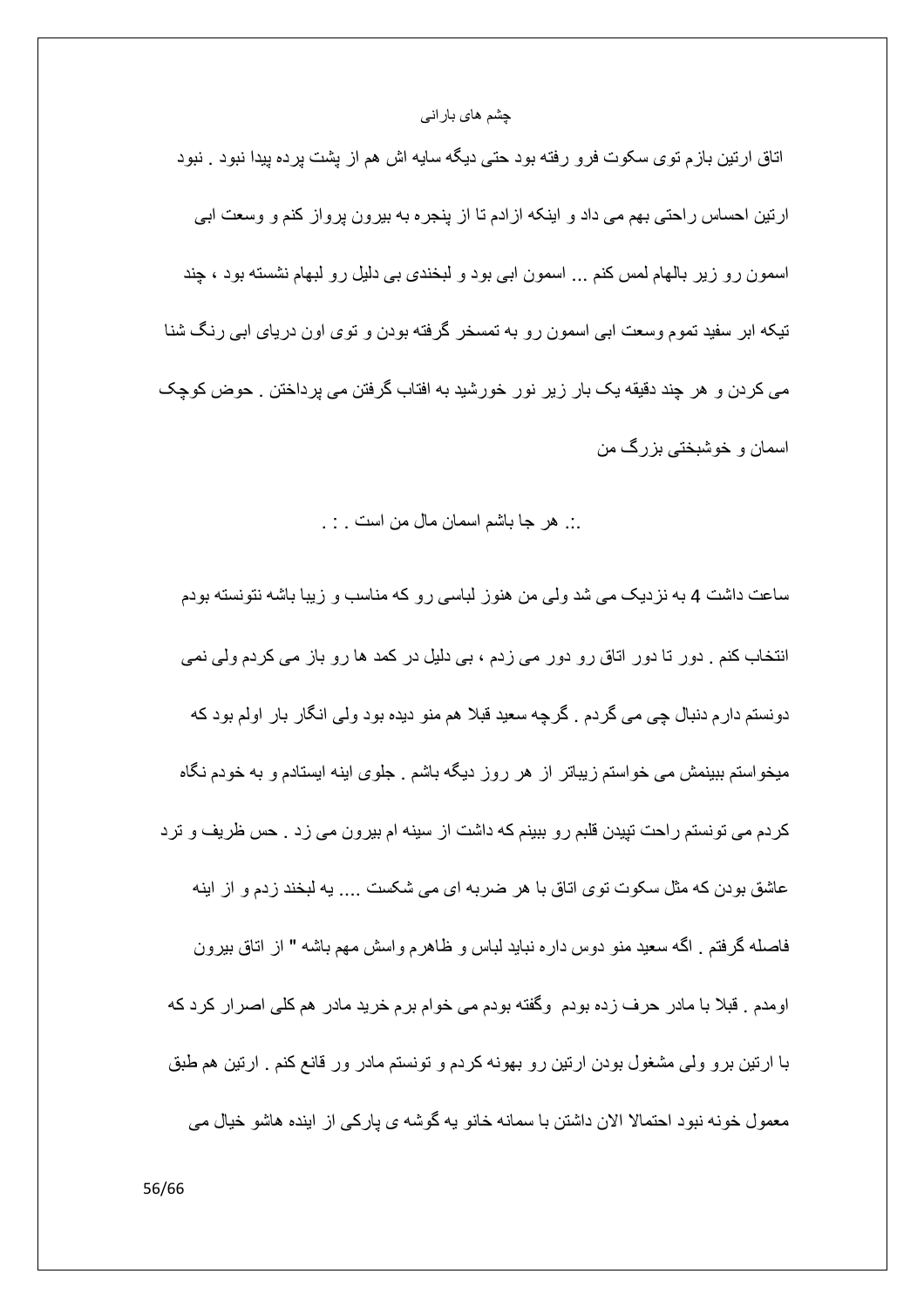بافتن . از در اومدم بیرون ... رو به روم یه جاده بود که منو تا سر خیابون می رسوند قدم های مظطربم به راه افتادن و از خونه دور شدم وقتی رسیدم سعید کنار به ماشین ایستاده بود و تا منو دید به طر فم او مد . کت و شلو ار مشکی و شیکی به تن داشت که نشون میداد به ادم جدی و با صلابته ... مثل يه كوه بود كه هركسي بهش تكيه مي كرد هيچ وقت احساس تنهايي نمي كرد " سلام برسين ... جِقد خوشگل شدي " بي دليل خنديدم " سلام سعيد ... دير كردم ؟ " " نه اتفاقا منم الان رسیدم " با دستش منو به طرف ماشینی که اونجا بود ر هنمایی کرد ماشین یه پژو 206 سیاه رنگ بود که با کت و شلواری که پوشیده بود واقعا بهش می اومد <sub>.</sub> خونواده ی سعید از نظر مالی مشکلی نداشتن تا اونجا که خبر داشتم بدرش به شرکت حمل و نقل تقریبا بزرگ داشت ، مادرش استاد دانشگاه بود که دیگه تدریس نمی کرد و خودشم تک فرزند خونواده بود . سعید در رو برام باز کرد و سوار شدم ـ ماشین به ارومی راه افتاد ـمقصد جواب یک سوال ـ ـ " سعید این ماشین مال خودنه " در حالبي كه مثل پدم نمام هواسش به جاده بود گفت " اره يه سالبي ميشه خريدمش " " خریدیش ؟ یعنی می خوای بگی خودت کار کردی و این ماشین رو خریدی " به لبخندی زد " خيالت راحت من از اون پسر ا نيستم كه همه اش دستشون تو جيب باباشونه ... من بيش پدر م كار می کنم . من مدیر قسمت بازار بابی هستم توی شهر ًها می گردم و واسه شرکت مشتری پیدا می كنم " " پس چرا نا حالا اين ماشينو نديده بودم " شايد داشتم زياد از حد فضولي مي كردم" خانوم شما چیزای ما رو نمی دیدن ... اون همه بال بال زدنمونو ..." احساس خجالت می کردم جون سعيد به سال عاشق من بود ولمي من حتى نتونسته بودم اينو از رفتارش بفهمم " باور كن سعيد منم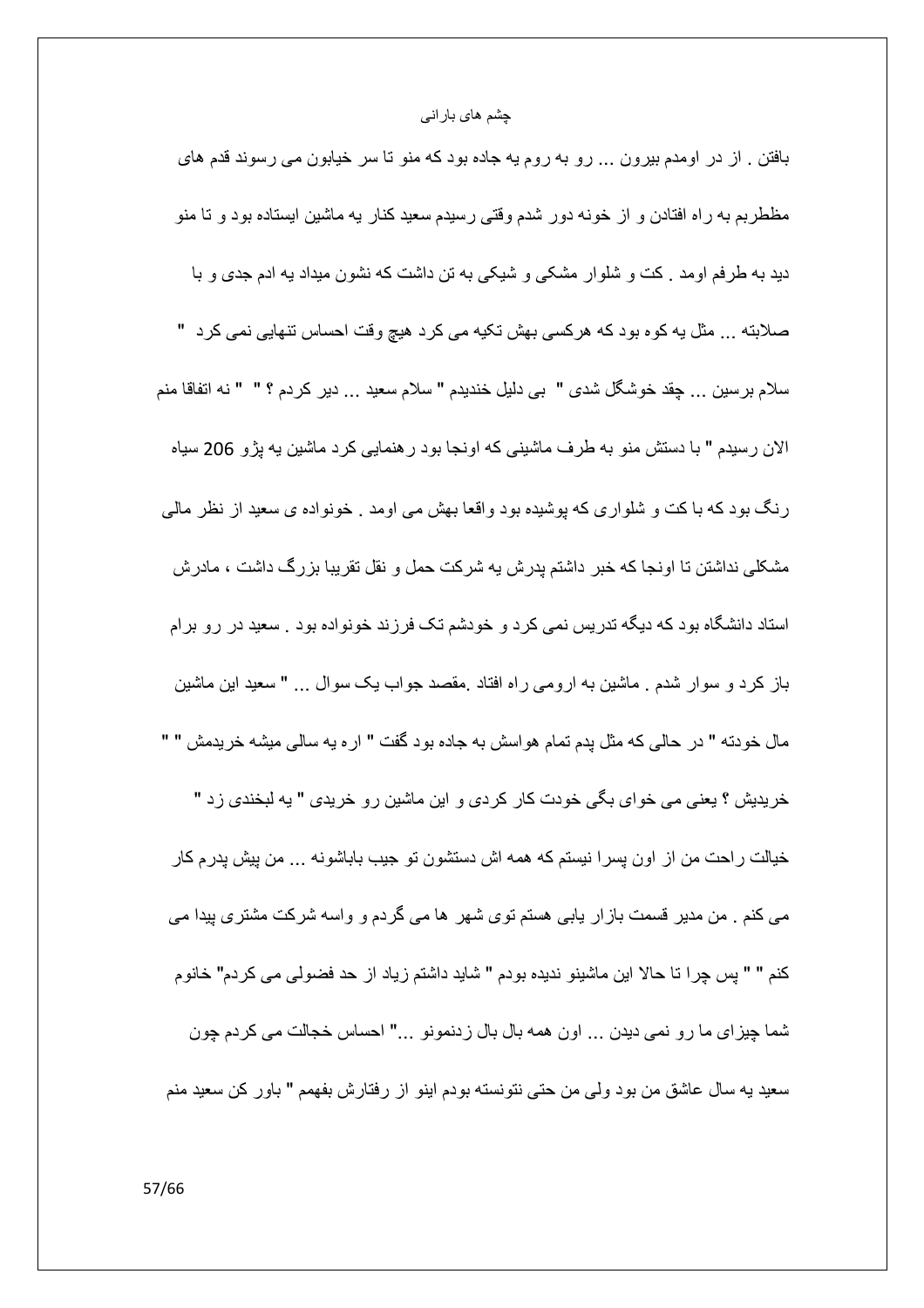مثل نو بودم ولی خب همیشه فکر می کردم این احساس به طرفه است و واسه همین بی خیالش می شدم تازه من يه دختر بودم و نمي تونستم بيام جلو .... ولي تو كه پسر بودي چرا حرفي نزدي ، چرا این همه مدت سکوت کردی و چیزی نگفتی ... " " خب امروز می ریم تا جواب این سوالتو بگیری و اونوقت که بهم حق میدی … " پاشو روی بدال گاز فشار داد و ماشین شتاب گرفت . به موسیقی لایت گذاشت ؛ صدای گیتاری که به ارومی تو گوشم می نواخت . خودش اما حرفی نمی زد انگار توی گذشته ها سیر می کرد شاید یه جایی داشت یک عهد قدیمی رو می شکست <sub>.</sub> شایئد نباید اینقد اصرار می کردم ماشین می رفت و هر دو توی سکوت غرق بودیم من به بیرون نگاه می کردم و سعید هم همصدا با صدای گیتار زیر لب زمزمه می کرد از این سکوت بیزار بودم دوست داشتم اونو می شکستم …" راستی سعید اون روز از کجا فهمیدی من اون چاپی رو درست كرده بودم ؛ اون روز كه توى هال نشسته بوديم ، يادته ؟ " " يادمه ! مگه مي شه من با تو باشم و هر ثانیه اش تو ذهنم تا ابد ثبت نشه … وقتی تو با سمانه چایی رو اوردی روی استین لباست به کمی چای خشک دیدم فهمیدم تو اونو چایی رو درست کردی " " خب از کجا فهمیدی که مامان داشت می اومد ؟ " " اون اینه ای که توی هال بود پنجره ی رو به حیات رو نشون می داد ، از اونجا دیدم مادرت داره میاد … " " جالبه … اون روز که کاملا گیج شده بودم " ماشین با یه نیش ترمز ایستاد " امروز کیج تر هم می شی " ماشین جلوی به بارک ایستاد . روی سر درش نوشته شده بود لاله و عكس جِند نا كُلِّ لاله هم روش كشيده شده بود ، سعيد بهم نگاه كرد و گفت " خب بریم یه کم قدم بزنیم " با گفتن این جمله از ماشین پیاده شد و من چاره ای نداشتم جز اینکه دنبالش راه بيفتم ... " سعيد صبر كن ... قراره اينجا چي رو ببينيم " " برسين به اينجا خوب نگاه كن ...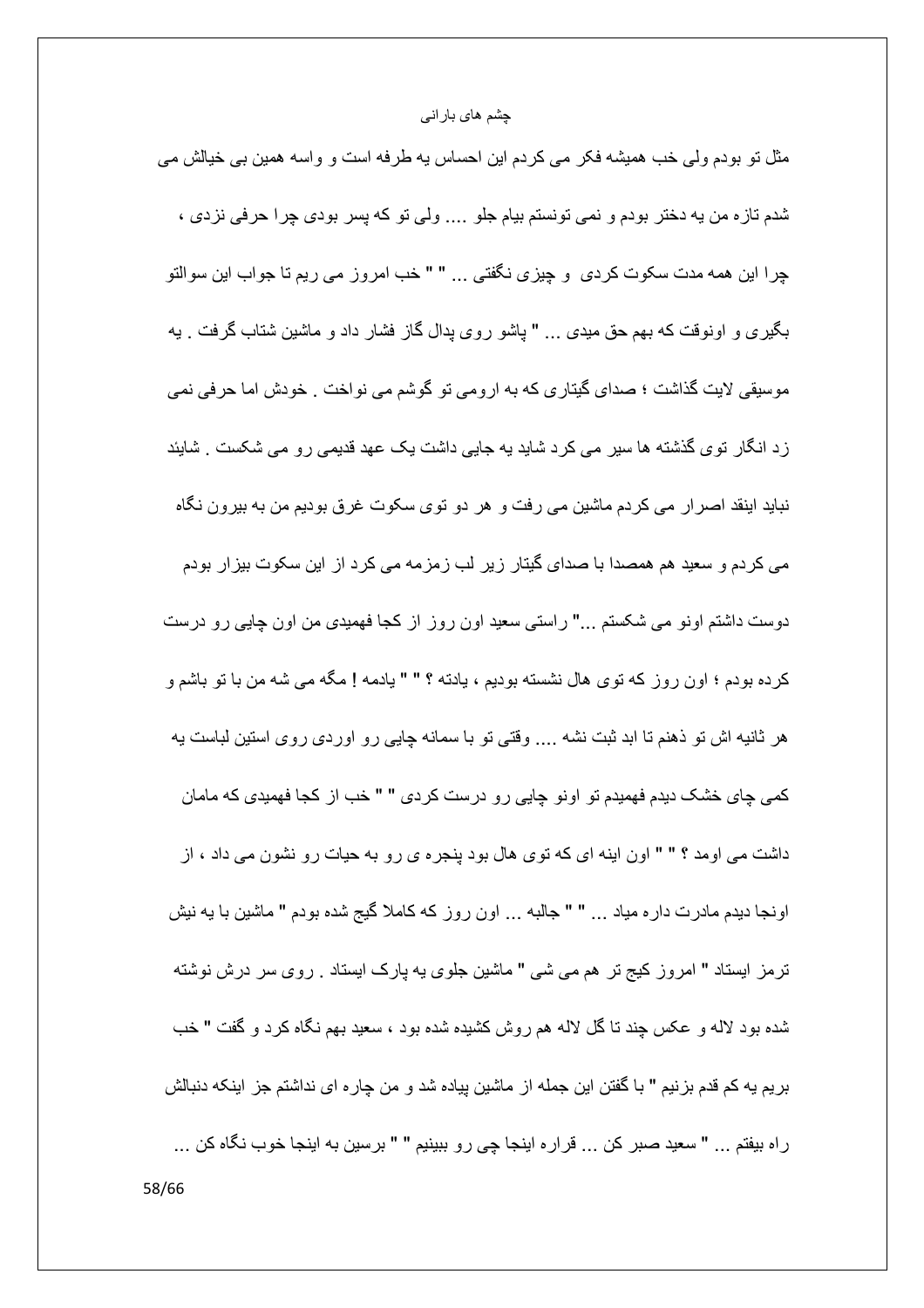اینجا جاییه که دوستی منو ارتین شروع شد … " از درب پارک وارد شدیم دو مجسمه ی اسب و یه حوض كوچيک پيدا شدن و تعداد زيادي درخت و دو راهيي كه از ميون درختا مي گذشت و نیمکت های خالی که در دو طرف راه ها قرار داده شده بودن . اروم با هم قدم می زدیم ، سعید به اطر اف نگاه می کرد و لبخند می زد و هر چند ثانیه به بار نفس عمیقی می کشید . انگار داشت از شدت خوشحالي فرياد (من خوشبختم) رو سر مي داد " خب حالا اينكه شما دونا كجا اشنا شدين چه ربطي به قضيه ي منو تو داره " " برسين هيچ به عشق من شک نکن باور کن هر لحظه به عشق تو نفس کشیدم و هر شب با خیال تو خوابیدم " حرفاش قشنگ بود ولمی ته دلم می ترسیدم … " سعید من به تو شک ندارم ، عشقتم با همه ی وجودم باور دارم ً و باور کن منم پای عشقت می مونم " به طرف به نيمكت رفت " اين نيمكت رو مي بيني ... " ابرو هامو بالا انداختم و گفتم " اره خب كور كه نيستم " " يه روزي از اينجا مي گذشتم اخه من هميشه تنهاي واسه قدم زدن مي اومدم اینجا و اون روز هم تنها بودم ، یه خانوم اونجا نشسته بود و چندتا پسر هم دورش رو گرفته بودن و مي خواستن مزاحمش بشن ... اول گفتم به من ربطي نداره ولي بعدا كه فهميدم اون خانوم نابیناست دیگه نتونستم طاقت بیارم به طرف اونا رفتم و خواستم اونا رو از اون خانوم دور کنم ...ولَّى اونا چِند نفر بودن ... ريختن سرم ، جات خالِّي داشتم يه كتك مفصل مي خور دم كه يه دفه ارتین سر رسید اون وقتا ارتین رو نمی شناختم ولی نمی دونم چرا با دیدن من اونم خواست کمکم كنه باز ِم جات خالي ارتينم يه كنك مفصل خورد و از همه بدتر اون خانوم هم فكر كرد ما جزو مزاخماش هستیم و اونم ریخت رو سرمون و تا می تونست با کیف و عصاش زد و هر چی کفتیم بابا ما از اونا نیستیم گوشش بدهکار نبود ... بعد از اون همه کتک و کتک کاری تونستیم از اونجا 59/66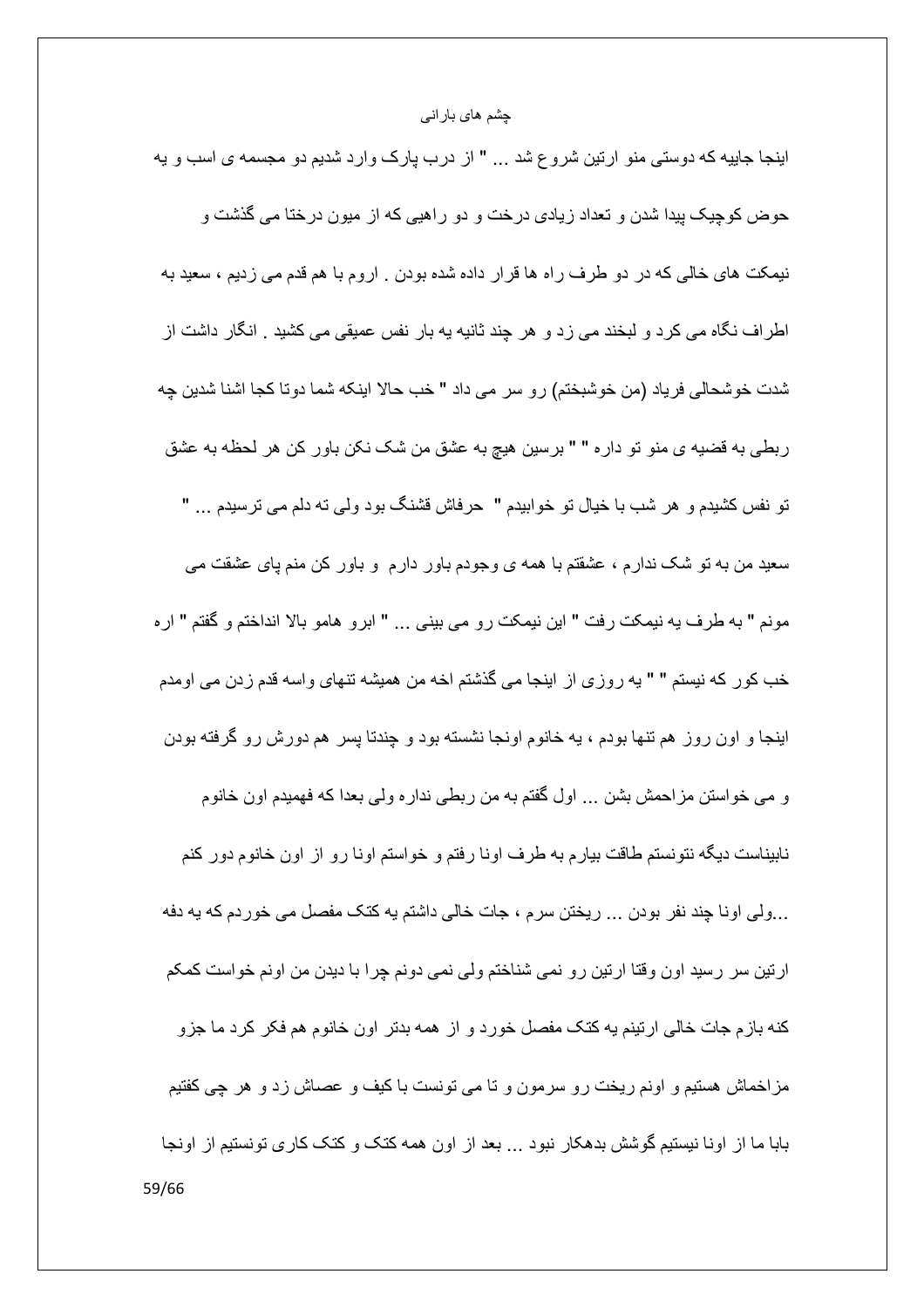دور بشم ـ من ارتین رو به نوشیدن یه قهوه توی رستوران بالای دعوت کردم ـ بعد خوردن قهوه وقتی خواستم پول رو حساب کنم فهمیدم کیفم رو زدن ، از ارتین خواستم پول رو حساب کنه تا بعد بهش پس بدم ولی کیف اونم زده بودن و صاحب رستوران پولش رو می خواست دوتایی از رستوران فرار كرديم در حالي كه لنگ لنگان مي دويديم و قهقهه مي زديم . دم در پارك رسيديم و از هم جدا شدیم و هر کدوم به طرفی رفتیم ... از ارتین جدا شدم ولی مهرش عجیب به دلم نشست . بعد از اون روز برگشتم و پول رستوران رو دادم ولمی از ارتین خبر نبود . یه هفته پشت سر هم اومدم اینجا تا شاید ارتین رو دوباره ببینم ولی بازم از ارتین خبر نبود . یه روزی که توی دانشکده داشتم قدم می زدم اتفاقی ارتین رو دیدم و بعدا فهمیدم هم رشته ای منه … خیلی خوشحال شدم . جند بار دیگه هم اون به این بار دعوت کردم . خیلی با هم حرف زدیم و فهمیدم خیلی از طرز فکر امون شبیه همه ، هدفهای مشترک زیادی داشتیم و این شد به هم قول دادم تا ابد دوست هم باشیم ولی ارتین همون اول شرط و شروط خودش رو گذاشت . بهم گفت منو و تو مثل دوتا بر ادریم خونواده ی تو خوناده ی منه و خواهرت خواهرمه همون روز اول گفت به خدا اگه بهم نارو بزنی با دستام خفه ات مي كنم ؛ اولش فكر كردم همه چي فقط يه شوخيه ولي بعدا فهميدم كه نه واقعا راست می گفت و جالبتر از همه حساسیت رو تو بود که با هر حرفی از تو زود رنگ و روش عوض مي شد ولي همون روز اولي كه وارد خونه تون شدم تا تو رو ديدم منو كشوند به گوشه و گفت این خو اهر مه ، خو اهر تو هم هست ... من تو همون لحظه ی اول که دیدمت نتونستم جلو ی دلم رو بگیرم . وقتی دیدمت دلمو باختم خیلی خواستم ازت دور باشم ولی دلم تو رو می خواست ، خیلی خواستم رو دلم یا بذارم ولی نتونستم اخرشم کار خودشو کرد و اون شب دیگه عشق تو دلم 60/66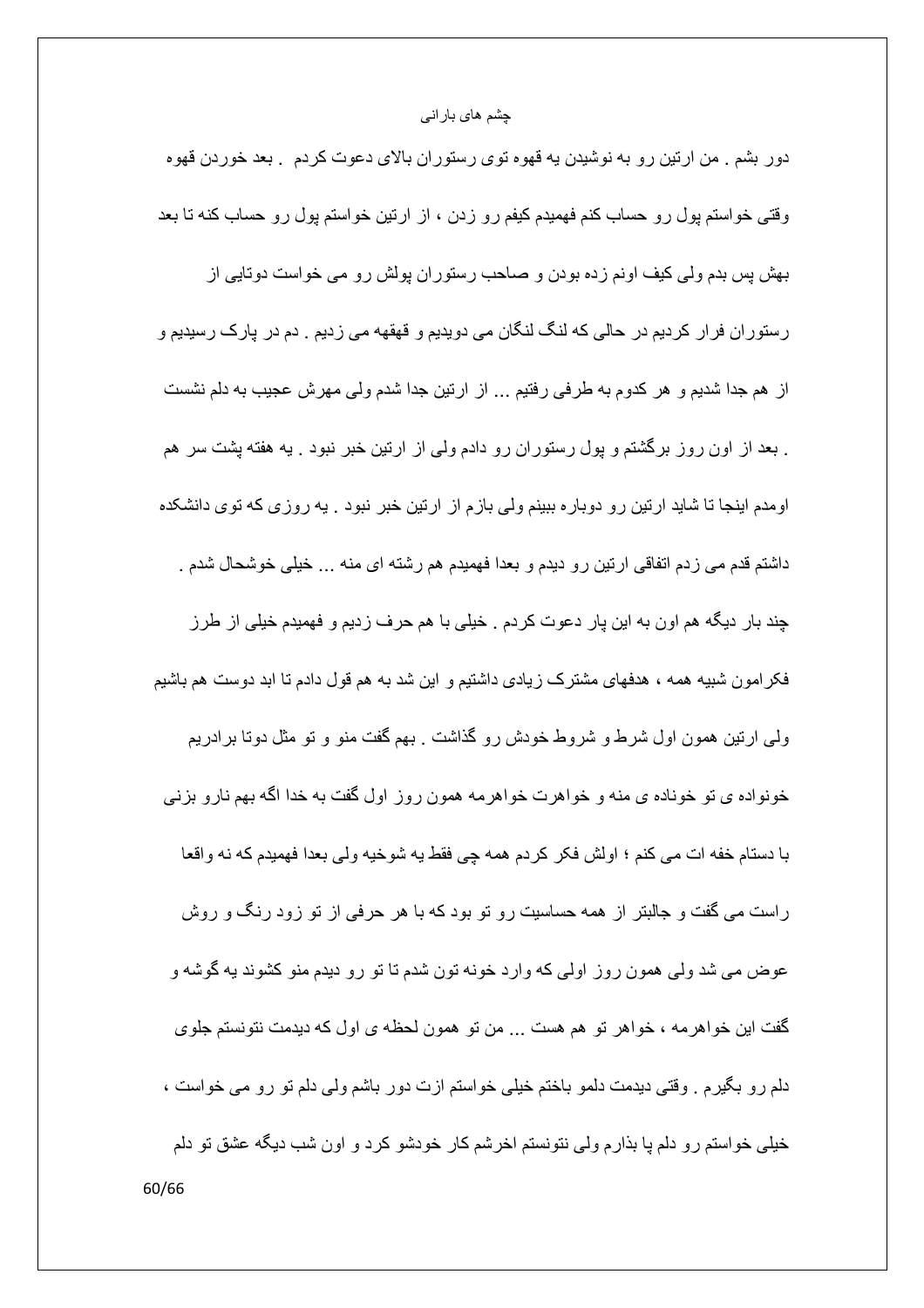سر ریز شد و نتونستم جولوشو بگیرم … " سعید داشت از گذشته حرف می زد ولمی درد کشیدنشو واقع می تونستم حس کنم . سرگذشت جالبی داشت و این سرگذشت می تونست توجیه کنه که چرا سعید نمبی تونه قضیه ی عشقش رو به ارتین بگه … انگار از همون روز اول اتین بین منو وسعید یه حصاری کشیده بود . به اون رستوران رسیدیم .خورشید داشت غروب می کرد . هنوز زمستان بود و خوردن يه چايي داغ واقعا دلچسب بود گرچه سعيد با حرفايي كه زد ديگه بهم ثابت كرد بين منو و اون فاصله ي زيادي وجود داره . وارد رستوران شديم ، يه گوشه ي دنج گير اورديم و رو به روى هم نشستيم " خب سعيد حالا چي كار كنيم ؟ " "نمي دونم برسين ... بايد با ارتين حرف بزنم " نفس سردي بيرون داد " ولي فكر نكنم قبول كنه و حتى ممكنه دوستيمون هم بهم بخوره ... " مي ديديم سعيد چطور داره زير بار اين عذاب و دو دلمي ها زانو هاش خم مي شه " سعيد غصه نخور … باور كن بهت قول مي دم حتى اگه مال تو هم نباشم به هيچ كسي جز تو فكر نكنم . ارتين هم مثَّل نو ادمه اونم خودش عاشق سمانه … " سعید رنگش پرید و به ارومی از جاش بلند شد " سلام ارتین " با شنیدن اسم ارتین مو های تنم سیخ شد به پشت سرم نگاه کردم ارتین مثل تنه ی درخت اونجا ایستاده بود رنگ چشماش قرمز شده بود و تنش به شدت منقبض شده بود کاردش می زدي خونش در نمي اومد . صداي سعيد كه به شدت مي لرزيد بيرون اومد " ارتين واست توضيح می دم " صدای ارتین که داشت فریاد می زد تموم رستوران رو بر کرد " خفه شو سعید ... نمی خوام يكك كلمه هم بشنوم " " ارتين خواهشا فكر بد نكن " " اخه سعيد من همون روز اول جي بهت گفتم ... سعيد چرا اين كارو كردي " قلبم هر لحظه تندتر مي زد ذهنم كار نمي كرد و نمي تونستم درک کنم دار ه چه اتفاقی می افته ، خواستم ارتین رو اروم کنم و گفتم " ارتین سعید تقصیر 61/66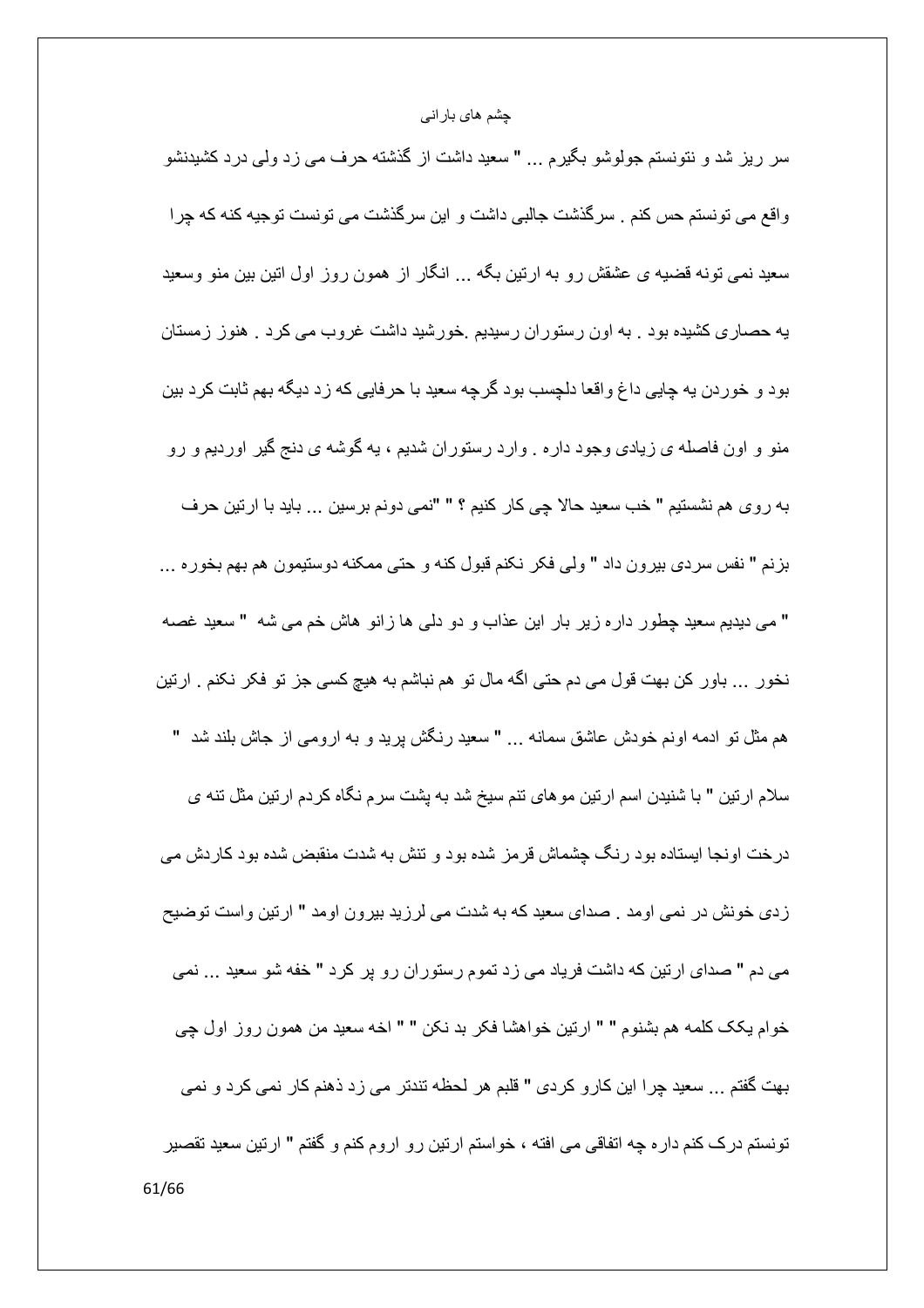نداره من ازش خواستم " " تو يكي ديگه خفه شو ... از همون شب عروسي فهميدم چي شده ديگه واسه من نقش بازي نكن " به دور و برش نگاه كرد و به سعيد كه داشت از ترس مي لرزيد " خوب جواب ما رو دادي ... ايول داري اقا سعيد ... اخه نامرد مگه من همون روز اول سنگامو با هات وا نكردم " دهنم وا شد نا ميون اون همه داد و هوار چيزي بگم ولمي سعيد مانع شد " برسين تو حرف نزن ؛ بهتره بري خونه ، ما خودمون مشكلمون رو حل مي كنيم ... " ارتين فرياد زد " عوضبي يه بار ديگه اسمشو بيار به خدا مي كشمت ... با همين دستام خفه ات مي كنم " به اطرافش نگاهی کرد و من اروم از اونجا دور شدم . ارتین یه صندلی برداشت و خواست بزنه تو سر سعید ، چشمام طاقت دیدن نداشتن و از در اومدم بیرون … سعید همون جوری نشسته بود و ارتین صندلی بدست جلوش و ایساده بود . به سر عت از او نجا دور شدم می دو بدم و لی فاصله ها دور بودن ، انگار هیچ وقت به انتهای جاده نمی رسیدم . از در پارک اومدم بیرون و اواین تاکسی که دیدم به طرفش رفتم و سوار شدم توی تاکسی دیگه طاقت نیاوردم و زدم زیر گریه ... اروم اروم اشکام اومدن رو گونه ، به خودم فکر می کردم و به سعید و ارتین ؛ نمی دونستم اونجا چه اتفاقی افتاده حتی نمی خواستم حدس هم بزنم ، راننده ازم پرسید مشکلی پیش اومده ولی حتی قادر نبودم جوابش رو هم بدم . دور تا دور اسمون رو ابرای سیاه گرفتن و بارون گرفت اسمون می غرید انگار می خواست زمین رو از هم یاره کنه ...

راننده کنار خونمون نگه داشت و با عجله رفتم توی خونه از هال گذشتم و به طرف اتاقم رفتم در رو بِشت سرم قفل کردم ، برده ها رو کشیدم و اتاق توی تاریکی فرو رفت . هق هقم تموم اون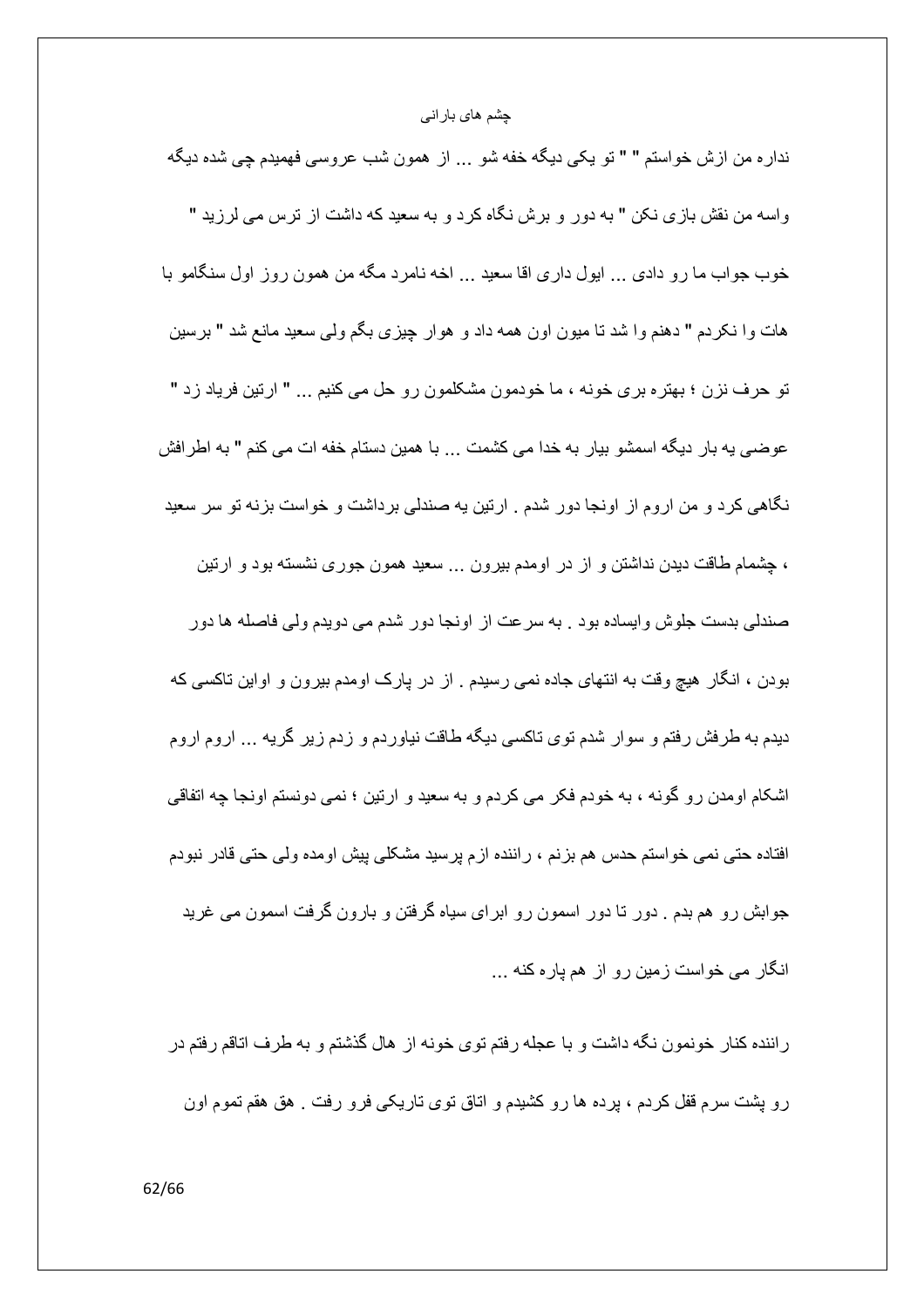فضای ترس و دلهر رو پر کرده بود <sub>.</sub> کسی قادر نبود جلوی اشکامو بگیره وقتی به خودم فکر می کردم و به اینده ی مبهمی که پیش روم بود بی دلیل گریه ام می گرفت

ساعت یک شب بود و تون مدت نه خبر از ارتین بود و نه خبری از سعید … فقط چند بار مادر و عاطفه واسه شام منو صدا زده بودن ولي حوصله ي ديدن كسي رو نداشتم دلم مي خواست به سعيد زنگ بزنم ولی می ترسیدم حتی جرات نداشتم از اتاقم بیام بیرون حتی می ترسیدم برده رو کنار بزنم ولّی نمی دونستم تا کی می تونم خودمو تو اتاق حبس کنم باید با واقعیت رو به رو می شدم ، باید با خونواده ام حرف می زدم باید جلوی مشکلات پیش اومده رو می گرفتم ته دلم خوش بودم که شاید سعید و ارتین بعد از به کنک کاری مثل روز اول اشنایی باز با هم کنار بیان و مسئله حل بشه … پواشکی از اتاق اومدم بیرون اول خواستم به سعید زنگ بزنم ولی بهتر بود با سمانه حرف می زدم شاید اون از ارتین خبری داشت شماره ی سمانه رو گرفتم ولی قبل از اینکه من حرفی بزنم اون شروع كرد به حرف زدن : ارتين ؟ كجابي تو ... " " سلام سمانه من برسينم " صداش اروم شد " می بخشی برسین داد زدم ... خبر از ارتین نداری ؟ " " نه من خبر ندارم ... زنگ زدم ببینم تو خبري نداري ؟ " " ببين برسين يه چيزي مي گم ولي نگران نشوخواهشا " دلم بک لحظه لرزيد " باشه بگو چي شده " " نه اول تو بگو ... امورز با سعيد چي كار كردين اصلا اخرين با ر ارتین رو کجا دیدی ؟ " " امروز منو سعید رفته بودیم بیرون ، سعید می خواست بهم بگه چرا نمی تونه قضیه رو به ارتین بگه ...بعد هم ارنبی سر رسید و سعید و ارتین با هم درگیر شدن ... من رفتم و نفهميدم چي شده ؛ حالا تو بگو " " اهان ... ببين برسين زياد نگران نباش فكر كنم اتفاقي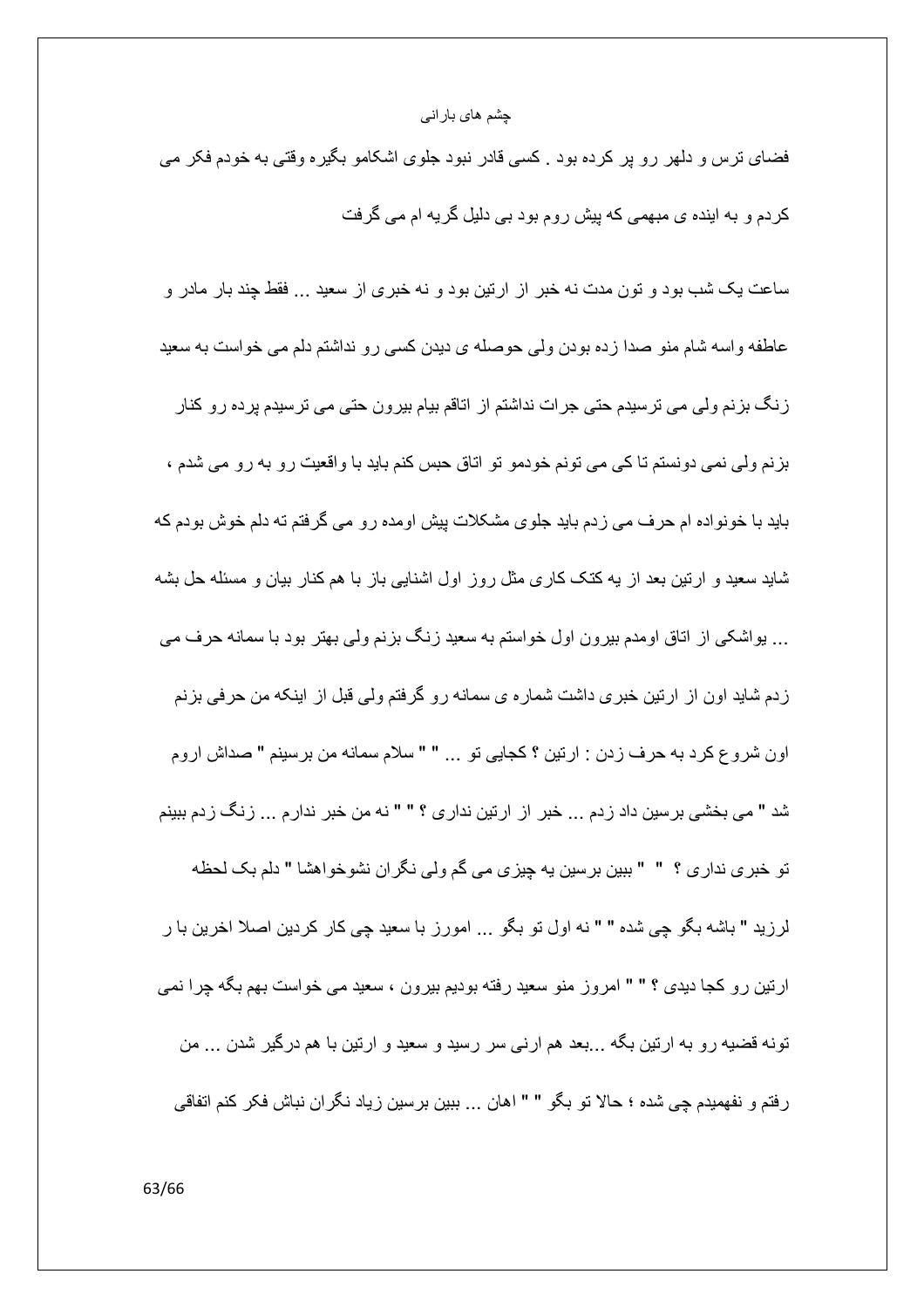تيفتاده " صداش داد مي زد كه دار ه دروغ مي گه سرش فرياد زدم " سمانه تو رو به خدا بگو چي شده " " برسین ارتین زنگ زد و گفت سعید رو کشته وبعد هم زد زیر خنده .... ولی من مطمئنم چیزی نشده حتما می خوان باهامون شوخی کنن بدون خداحافظی تلفن رو قطع کردم و شماره ی سعید رو گرفتم . پدرش جواب داد بعد از سلم و اوال پرسی ازم پرسید من کی هستم به دروغ گفتم یکی از هم کلاسی هاشم ولی اون منو شناخت انگار سعید قبلا در مورد من باهاش حرف زده بود صداي پدر سعيد مضطرب بود و مي لرزيد به سختي مي تونست اروم باشه بهم گفت سعيد الان بیمارستانه و توی کماست . من دیگه نفهمیدم چجی شده و بی هوش شدم باورم نمی شد ارتین یه همچین کاری کرده باشه

یک ماه گذشت و تو این مدت سعید هنوز توی کما بود وضعش روز به روز بدتر می شد <sub>.</sub> ارتین بعد از اون ماجرا قاچاقی از ایران خارج شد بود و فرفر کرده بود گرچه خونواده ی سعید رضایت داده پودن ولی من رضایت نمی دادم اگه می دیدمش با دستام خفه اش می کردم ، اون تموم خوشبختي منو ازم گرفت اونم سر هيچ و پوچ ... خودمم وضعم از سعيد بد تر بود تو اين ماه نه غذای درست و حسابی خورده بود و نا با کسی حرف زده بودم فقط به یه گوشه خیره می شدم و به خودم فكر مي كردم . منم توي بيمارستان سعيد بستري بودم اتاق اون يه طبقه بالاتر از من بود . دکترا بهم اجازه نمی دادن اونو ببینم دیگه صبر م سر اومده بود داشتم از شدت غم می پوسیدم موهام بواش بواش داشت سفید می شد و می ریخت اون روز هم مثل همیشه مادر اومد ملاقتم با خو دش میو ہ او ر دہ بو د میو ہ ی ز بیای سیب گر جه خو ب مے دو نست نمے خو ر م و لے باز م کنار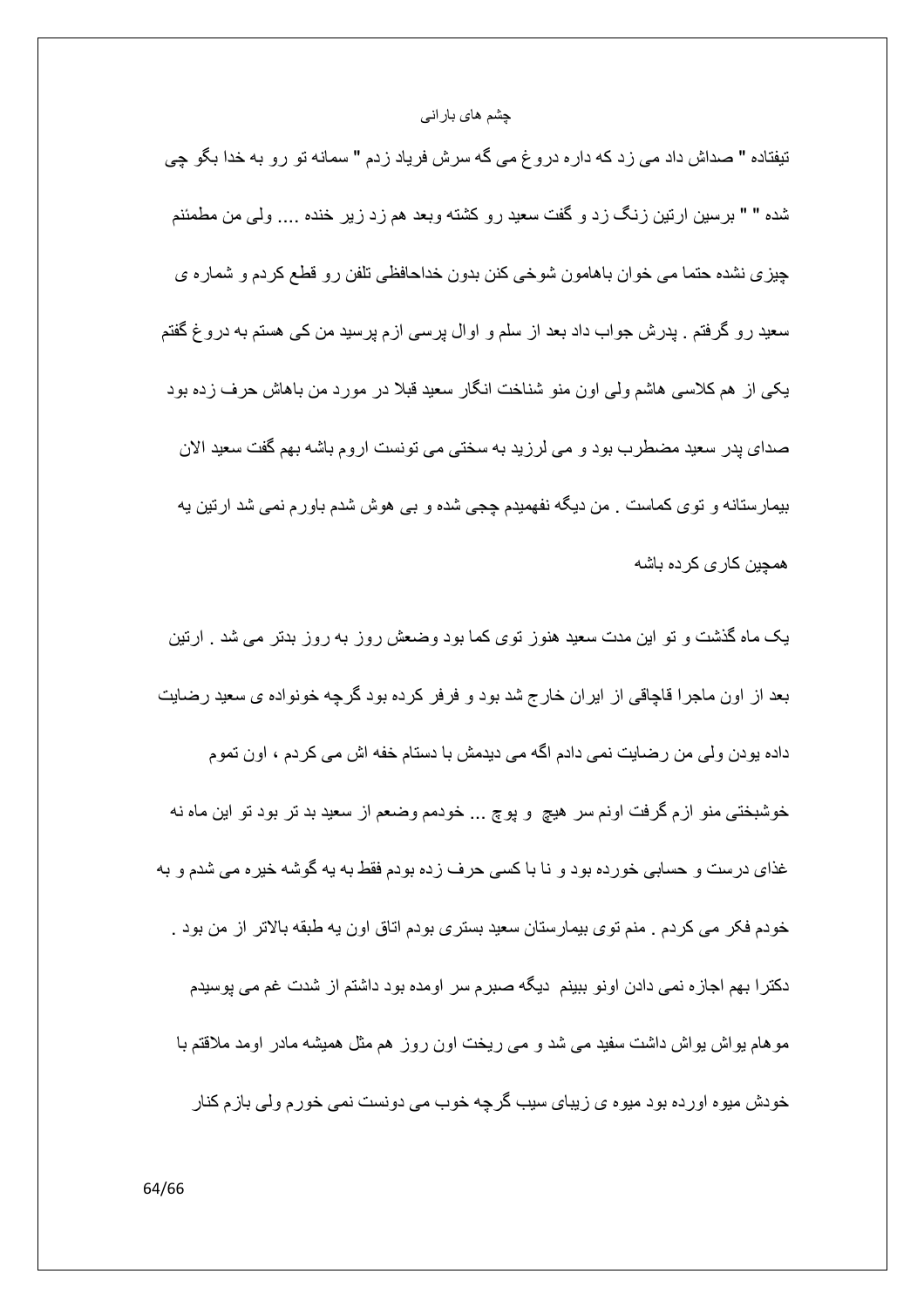ایستاده بود و واسم سیب پوست می کند " مامان می شه بدین دست خودم ... می خوام خودم پوست سیب رو بکنم " مادرم که از حرف زدین من تعجب کرده بود بدون معطلی سیب و کارد رو داد دستم " کارد رو روی شاهرگم گرفتم " می زارین سعید رو ببینم یا خودمو بکشمو و خلاص کنم ..." مادر سر اسیمه از جاش بلند شد " و ا بر سین مگه دیونه شدی ؟ " " مامان نو رو به خدا بذار ببینمش ... فقط چند ثانیه " چاره ای نداشت یا باید قبول می کرد یا باید مرگ دخترش رو می دید چون دیگه اب از سرم گذشته بود و هیچی واسم مهم نبود " باشه هر جی تو بگی ... فقط اون کارد رو بذار زمین " " مامان کمکم کن نا بریم پیش سعید " مادر جلو اومد و زیر بغلم رو گرفت و با هم راه افتادیم <sub>.</sub> تو مدتی که اینجا بودیم هر شب خواب سعید رو می دیدم و مطمئن بودم زنده است . به اتاق سعید ر سیدم مادر ش کنار در نشسته بو د با دیدنم جلو او مد ، کاش هیچ و قت نگام نمی کر د چون نگاهش از هر فحشی بدتر بود مادر ایستاد و مجبور شدم خودم تنهایی راه برم وارد اتاق شدم پرستار نذاشت جلوتر برم ولّی من کارد که هنوز روی رگم بود رو نشونش دادم مادر سعید هم با سر تایید کرد که بذار ه برم <sub>.</sub> جلوتر رفتم سعید با اون پوست چروک برداشته اش پیدا شد کنار تختش زانو زدم و سرم رو روی دستاش گذاشتم و اروم گریه کردم پدر سعید که پشت سرم و بی صدا وراد اتاق شده بود روی شونه ام دست گذاشت " سعید در مور شما خیلی چیزا گفته بود و هر وقت ننها می شدیم از شما نعریف می کرد " به چشماش نگاه کردم اونم گریه می کرد دلم می خواست جمله اي مي گفتم ولي همون بهتر كه گريه مي كردم ؛ پدر سعيد ادامه داد " سعيد يه وصيت نامه از خودش به جا گذاشته توي اون دو جمله نوشته شده ؛ هر چي دارم مال برسين و توى جمله دوم ازمون خواسته اعضاى بدنش رو به بقيه ى بيمار ٍ ها اهدا كنيم " نمى تونستم فرياد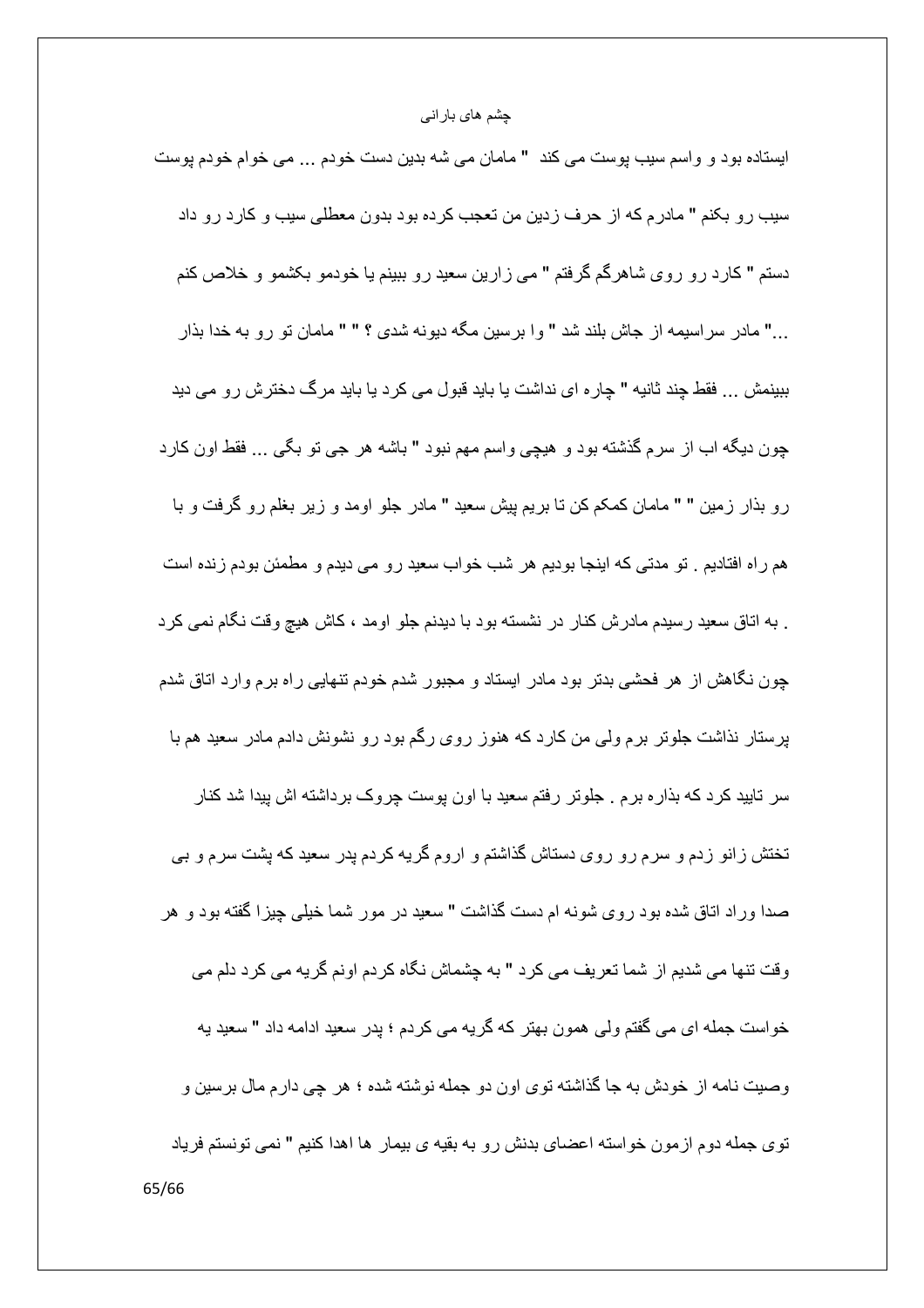بزنم ولمي درونم مي جوشيد سعيد همه ي زندگي من بود " شما حق نداري اونو تيكه تيكه كنيين ... اون هنوز زنده است ؛ اون نفس می کشه ؛ اون ... " روی زمین ولو شدم و از هوش رفتم سعید همه ز ندگیشو با دیگر ان قسمت کر د حتی اعضای بدنش ر و ...

عد از 3 ماه که دکترا مطمئن شدن سعید از کما بیرون نمیاد اعضای بدنش رو به 5 بیمار پیوند زدن و با این کار سعید من بین 5 نفر نقسیم شد که یکیشون یه دختر بچه ی بی سرپرست بود . با اموالی که از سعید به من رسیده بود و به کمک خونواده ی خودم و خونواده ی سعید اون باغی رو كه شب عروسي با سعيد حرف زدم خريدم و وسطش به خونه ي كوچيك درست كردم . الان با اون دختر بچه که اسمش رو باران گذاشتم اونجا زندگی می کنیم جسد سعید رو هم دقیقا اونجایی دفن کردن که دست گذاشتم روی سینه ی سعید و به نیش های قلبش گوش دادم . ارتین هم با سمانه توى خارج از ايران ازدواج كرد مادرم مى گفت حالش خوبه ولى اخرين بارى كه با سمانه حرف زدم می گفت هر شب خواب سعید رو می بینه چند باری هم به تیمارستان بردنش ولی من دیگه نه صداشو شنیدم نه خودش رو دیدم من و باران هر روز توی باغ قدم می زنیم و میریم پیش سعید ؛ تنها چیزی که مطمئن اینه که سعید هنوز زنده است شایدم این فقط یک خیال باشه ولی بعد از اون حادثه دیگه هیچ وقت با گریه ی من بارون نیومد . اخرین شعری که گفتم واسه باران عزیز بود که ھر روز با ھم تمرين م*ي* كنيم

اسمت ؟

" بار ان "

66/66